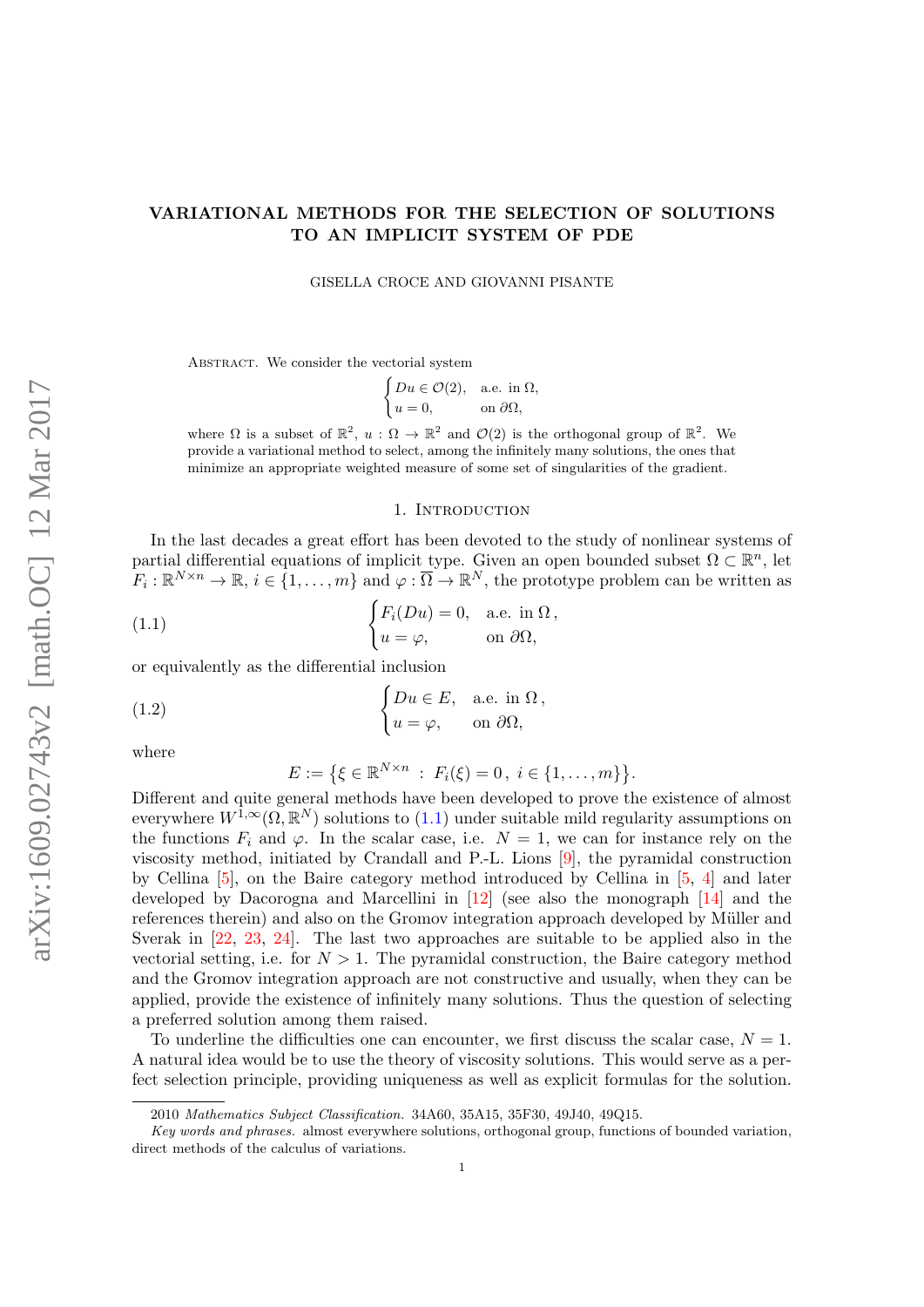#### <span id="page-1-1"></span>2 CROCE AND PISANTE

Nevertheless its applicability is limited. Indeed, the existence of a viscosity solution can be proved only under quite strict compatibility conditions between the geometry of  $\Omega$  and the set E (cfr.  $\lceil 3 \rceil$  and  $\lceil 25 \rceil$  for a complete analysis). A more general approach has been proposed by Cellina in [\[5\]](#page-27-1). Under the hypothesis that the boundary datum  $\varphi$  is affine, his construction gives an explicit solution to  $(1.1)$  in a special domain P related to the functions  $F_i$ . For example, assuming  $\varphi = 0$ , if 0 can be written as a convex combination of a finite number of matrices  $\xi_i, i \in I$  with  $I := \{1, \ldots, l\}$ , belonging to E, then the pyramid defined by

$$
p(x) := r - \max\left\{ \langle \xi_i, x - x_0 \rangle, i \in I \right\},\
$$

for  $r > 0$  and  $x_0 \in \mathbb{R}^n$ , is a  $W_0^{1,\infty}$  $0^{1,\infty}(P)$  solution of  $(1.1)$  in the domain

$$
P := \{ x \in \mathbb{R}^n : r - \max\{ \langle \xi_i, x - x_0 \rangle, i \in I \} \ge 0 \}.
$$

Observe that the pyramid is an affine piecewise function whose gradient takes only a finite number of values,  $\{\xi_i\}_{i\in I}$ . Using as building blocks the rescaled pyramids, it is then possible to construct a solution (and actually infinitely many) of [\(1.1\)](#page-0-0) in a general domain  $\Omega$  by a Vitali covering. It is worth observing that, unless  $\Omega$  has a very special geometry, imposing the boundary condition forces the solutions to have a fractal behavior near the boundary. An explicit Vitali covering made up of sets where a viscosity solution exists has been proposed in [\[13\]](#page-27-10).

In the recent literature, inspired by the Cellina's construction, some selection criteria have been proposed to somehow minimize the irregularities of the solutions, and taking into account their fractal behavior. Most of the results are restricted to the the case where E is a finite set. In this framework, in [\[10\]](#page-27-11) and [\[11\]](#page-27-12), the attention has been focused on the system of eikonal equations in dimension  $n = 2$ :

(1.3) 
$$
\begin{cases} \left| \frac{\partial u}{\partial x_i} \right| = 1, & i = 1, 2, \text{ a.e. in } \Omega, \\ u = 0, & \text{on } \partial \Omega. \end{cases}
$$

Since a viscosity solution exists only in rectangles whose sides are parallel to  $x_2 = \pm x_1$ (cfr. [\[25\]](#page-27-9)), for quite general domains, we proposed a variational argument to select the, roughly speaking, "most regular" solutions to  $(1.3)$ , through the minimization of the set of the irregularities of their gradient. More precisely we considered the functional

<span id="page-1-0"></span>
$$
\mathcal{D}(v) = \sum_{i=1}^{2} \int_{\Omega} H(d_1(x, \partial \Omega)) d |Dv_{x_i}|,
$$

where the lower script denotes partial differentiation,  $H : \mathbb{R}^+ \to \mathbb{R}^+$  is a continuous increasing function such that

$$
\int_0^1 \frac{H(t)}{t} dt < +\infty
$$

and  $d_1$  is the distance in the  $l^1$  norm. The fractal behavior of the singular set of a solution could be spread also far from the boundary of  $\Omega$ . Nevertheless, these pathological solutions should not be considered as good candidates for our selection principle. This is why we considered this functional over the set of solutions v to [\(1.3\)](#page-1-0) such that  $v_{x_i} \in$  $SBV_{loc}(\Omega)$ ,  $i = 1, 2$ . The weight function  $H(d_1(\cdot, \partial \Omega))$  has been introduced to deal with the general fractal behavior of the solutions near the boundary. We observe that the knowledge of the pyramidal construction of Cellina is twofold for our result. On one hand, the analysis of the regularities of its gradient has inspired the choice of the energy functional and on the other one, it is a key ingredient in the proof of the existence of a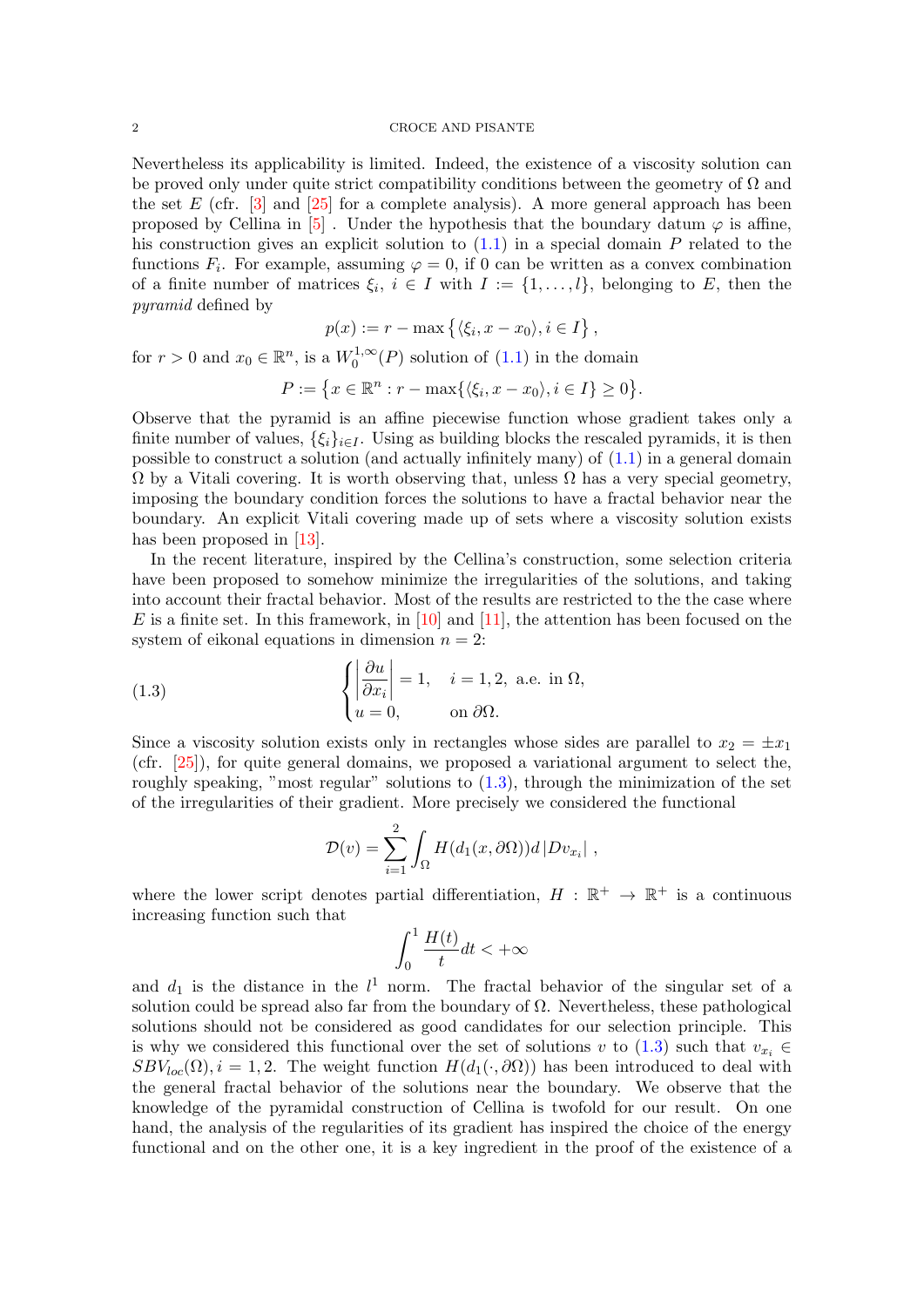<span id="page-2-3"></span>minimizer for  $\mathcal{D}$ . Indeed it allows to give a meaning to the variational problem providing an explicit solution u with bounded energy, i.e. with  $\mathcal{D}(u) < \infty$ .

Our aim in this paper is to extend this variational approach to the selection of solutions to a vectorial problem. Passing from the scalar to the vectorial case, several difficulties come into play. For example, there is not a suitable notion of viscosity solution neither a general way of constructing a simple pyramid in the spirit of Cellina's works.

An explicit construction of solutions has been provided for the problem

$$
\begin{cases} Du \in \mathcal{O}(n), & \text{a.e. in } \Omega, \\ u = 0, & \text{on } \partial\Omega, \end{cases}
$$

with  $\mathcal{O}(n)$  denoting the orthogonal group of matrices of  $\mathbb{R}^n$  in [\[6\]](#page-27-13) and [\[15\]](#page-27-14). In both papers the authors exhibit an explicit solution in a square and a cube, in the spirit of the Cellina's pyramid of the scalar setting, but far from being so simple. In particular, these so called *vectorial pyramids*,  $p_v$ , are again maps whose gradient takes only a finite number of values,  $\{\xi_i\}_{i\in I} \subset \mathbb{R}^{n\times n}$ , but for any  $i \in I$  the set  $\Omega_i^p := \{Dp^v(x) = \xi_i\}$  is disconnected, with infinitely many connected components. Therefore the solution has a fractal behavior at the boundary. This is an important difference with respect to the scalar case. Indeed if one uses a Vitali covering argument to define a solution in a general domain  $\Omega$ , by patching the rescaled vectorial pyramids, he obtains a solution with a fractal behavior of its singular set also far from the boundary of  $\Omega$  and not only near the boundary. We do not know if in the case of a general domain there exists a solution without fractal behavior far from the boundary of  $\Omega$  and only at the boundary, as in the case of the square. Therefore a selection principle should take into account this possibility.

The present study stems from the analysis of the properties of the vectorial pyramid constructed in [\[15\]](#page-27-14) as a special solution to the Dirichlet problem

<span id="page-2-2"></span>(1.4) 
$$
\begin{cases} Du \in \mathcal{O}(2), & \text{a.e. in } \Omega, \\ u = 0, & \text{on } \partial \Omega. \end{cases}
$$

As for the construction in the scalar case, only a finite subset  $E \subset \mathcal{O}(2)$  has been considered, namely

<span id="page-2-1"></span>
$$
(1.5) \qquad E := \left\{ \pm \left( \begin{array}{cc} 1 & 0 \\ 0 & 1 \end{array} \right), \pm \left( \begin{array}{cc} 1 & 0 \\ 0 & -1 \end{array} \right), \pm \left( \begin{array}{cc} 0 & 1 \\ 1 & 0 \end{array} \right), \pm \left( \begin{array}{cc} 0 & 1 \\ -1 & 0 \end{array} \right) \right\}.
$$

In [\[15\]](#page-27-14), the authors constructed an explicit solution  $p_v$  in  $\Omega = (-2, 2) \times (-2, 2)$  (cfr. Section [2.6\)](#page-7-0) of

(1.6) 
$$
\begin{cases} Du \in E, & \text{a.e. in } \Omega, \\ u = 0, & \text{on } \partial\Omega. \end{cases}
$$

Here we propose a variational criterion to select a solution of problem  $(1.6)$  in the spirit of [\[11\]](#page-27-12). The vectorial pyramid  $p_v$  will play the same role as the pyramid p of the scalar case. As already observed, the main source of difficulties, that also characterize the main novelty of the paper, is the necessity to take into account the possibility of a fractal behavior of the singularities of a given solution u in  $\Omega$ . To this aim, we define  $\Sigma^u_{\infty}$  to be, roughly speaking, the set where the singularities of  $u$  accumulate (cfr. Definition [3.1\)](#page-10-0) and we consider the energy functional

<span id="page-2-0"></span>
$$
\mathcal{F}(u) = \int_{\Omega} d(x, \partial \Omega) \chi_{\Sigma_{\infty}^{u}} d\mathcal{H}^{1} + \sum_{i,j=1}^{2} \int_{\Omega} (d(x, \Sigma_{\infty}^{u}))^{\alpha} d|D u_{x_{i}}^{j}|,
$$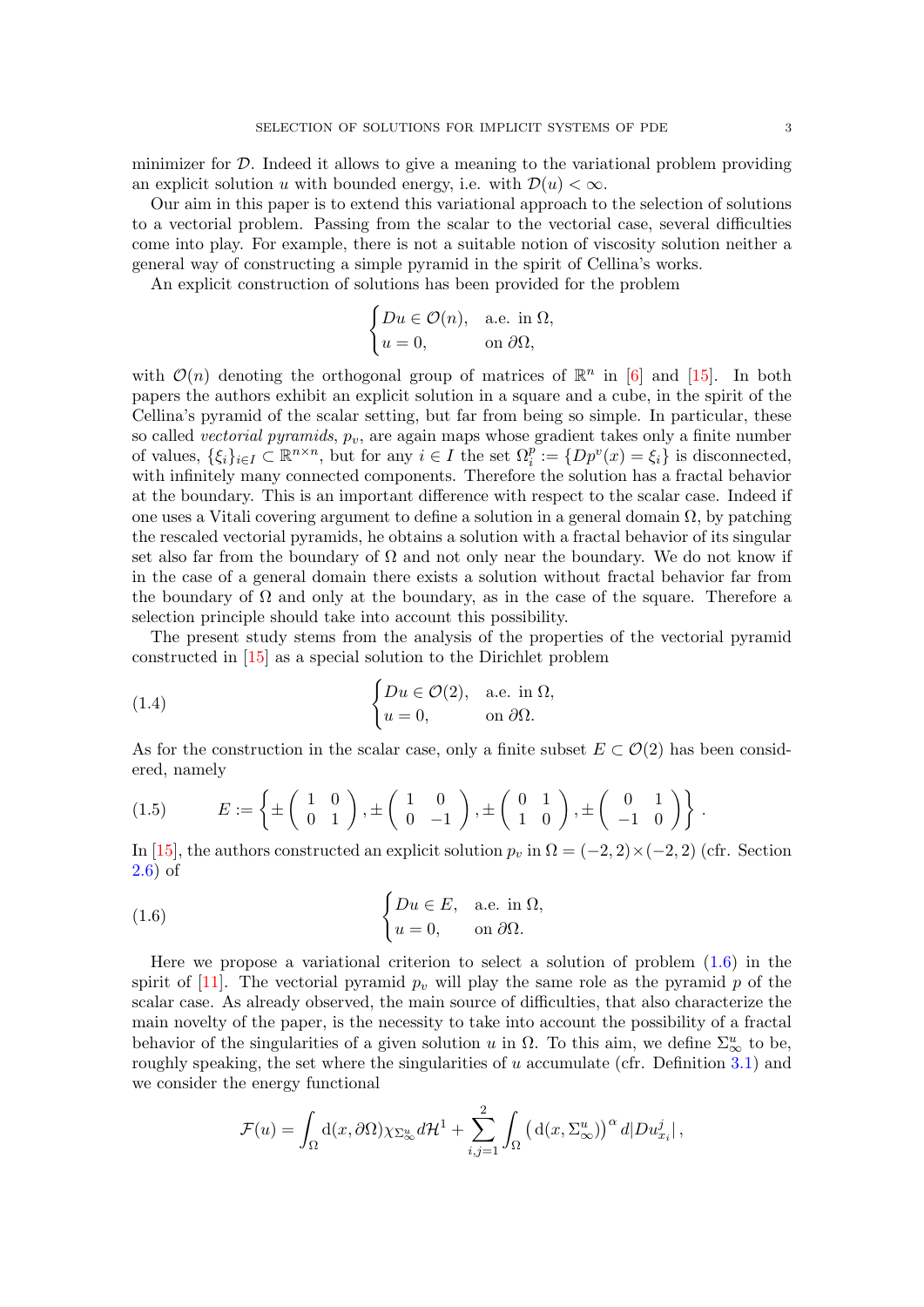<span id="page-3-0"></span>where  $\alpha > 0$  will depend on the geometry of the domain  $\Omega$  (see Definitions [5.2](#page-21-0) and [5.3\)](#page-21-1). The choice of the functional  $\mathcal F$  has been motivated by the idea that solutions with a small  $\Sigma^u_{\infty}$  should be preferred. The role of the first term of  $\mathcal F$  is to discard pathological solutions with  $\Sigma^u_{\infty}$  not locally bounded with respect to the  $\mathcal{H}^1$ -measure and to control its fractal behavior at the boundary. The second term, roughly speaking, minimizes the singularities of Du in  $\Omega$ . The weight depending on the distance from  $\Sigma^u_{\infty}$  is actually necessary since in general we cannot prevent the singularities of  $Du$  to accumulate near  $\Sigma^u_\infty$  and to be supported in a  $\mathcal{H}^1$ -dimensional set with infinite lenght. Let us observe also that, in the case when the fractal behavior of  $Du$  is concentrated only near the boundary of  $\Omega$ , (e.g. if we consider the vectorial pyramid  $p_v$  in the square  $(-a, a) \times (a, a)$  as in [\[15\]](#page-27-14)), the first term in  $\mathcal F$  is identically zero and the second term performs the selection by choosing the solutions that minimize the weighted length of the jumps of the gradient.

We assume that  $\Omega$  is a compatible domain, according to Definition [5.3.](#page-21-1) As we will see, this hypothesis is important to prove that our variational problem is well posed, in a suitable subclass of solutions to  $(1.6)$ , that we denote by  $\mathcal{S}_c$ . We prove the existence of a minimizer of F for the maps u in  $\mathcal{S}_c$ , for which  $\Sigma^u_\infty$  has some "good" properties. More precisely, under suitable assumptions about the connectedness of  $\Sigma^u_\infty$  and on its  $H<sup>1</sup>$ -measure (see Theorem [5.4\)](#page-22-0), we can ensure compactness and semicontinuity of the functional  $\mathcal{F}$ .

The paper is organized as follows. In the next section we fix the notations, recall some preliminaries results of geometric measure theory needed in the sequel and we describe the vectorial pyramidal construction in the square of [\[15\]](#page-27-14). In Section [3](#page-10-1) we study some properties of Lipschitz vector valued maps whose gradient takes only a finite number of values. For a given u of such type we define the set  $\Sigma^u_\infty$  and we study some of its properties. Section [4](#page-14-0) is devoted to the study of the compactness and semicontinuity properties of the functional  $\mathcal{F}$ . In section [5](#page-21-2) we present some quite general classes of domains where our selection principle, based on minimization of the functional  $\mathcal F$  can be applied.

## 2. Preliminaries

2.1. Notations. Throughout this paper  $\mathcal{L}^n$  and  $\mathcal{H}^k$  we denote the *n*-dimensional Lebesgue measure and the k-dimensional Hausdorff measure. Open balls in  $\mathbb{R}^n$  centered at x with radius r will be usually denoted with  $B(x, r)$ ,  $\omega_n := \mathcal{L}^n(B(0, 1))$  is the n-dimensional Lebesgue measure of  $B(0, 1)$ . Given a set  $S \subset \mathbb{R}^n$  and  $\rho > 0$ , we denote by  $I_\rho(S)$  the open  $\rho$  neighborhood of S, that is,

$$
I_{\rho}(S) := \{ x \in \mathbb{R}^n : d(x, S) < \rho \}.
$$

Clearly  $I_r({x}) = B(x,r)$  and we will write simply  $I_r(x)$  for this set. We denote by  $\chi_S$ the characteristic function of S, that is, the function equal to 1 if  $x \in S$  and 0 otherwise. The complemet of S,  $\mathbb{R}^n \setminus S$  will be denoted by  $[S]^c$ .

We denote the distributional gradient of a map u with  $Du$ . For a vector valued function  $u:\Omega\to\mathbb{R}^2$  we use upper indexes to denote its components,  $u=(u^1,u^2)$  and we adopt the self explanatory lower scripts notation for weak derivatives, whenever they are well defined,  $u_{x_i} = (u_{x_i}^1, u_{x_i}^2)$ . If  $\mu$  is a measure, we denote by  $|\mu|$  and supp  $\mu$  its total variation and its support respectively.

2.2. Minkowski content. Here we recall some basic properties of the intrinsic definition of area due to H. Minkowski, mainly introduced for compact sets and named after him as Minkowski content. For our purpose, we confine ourself to the one-dimensional content in the two-dimensional Euclidean setting. For the general theory, for the detailed proofs of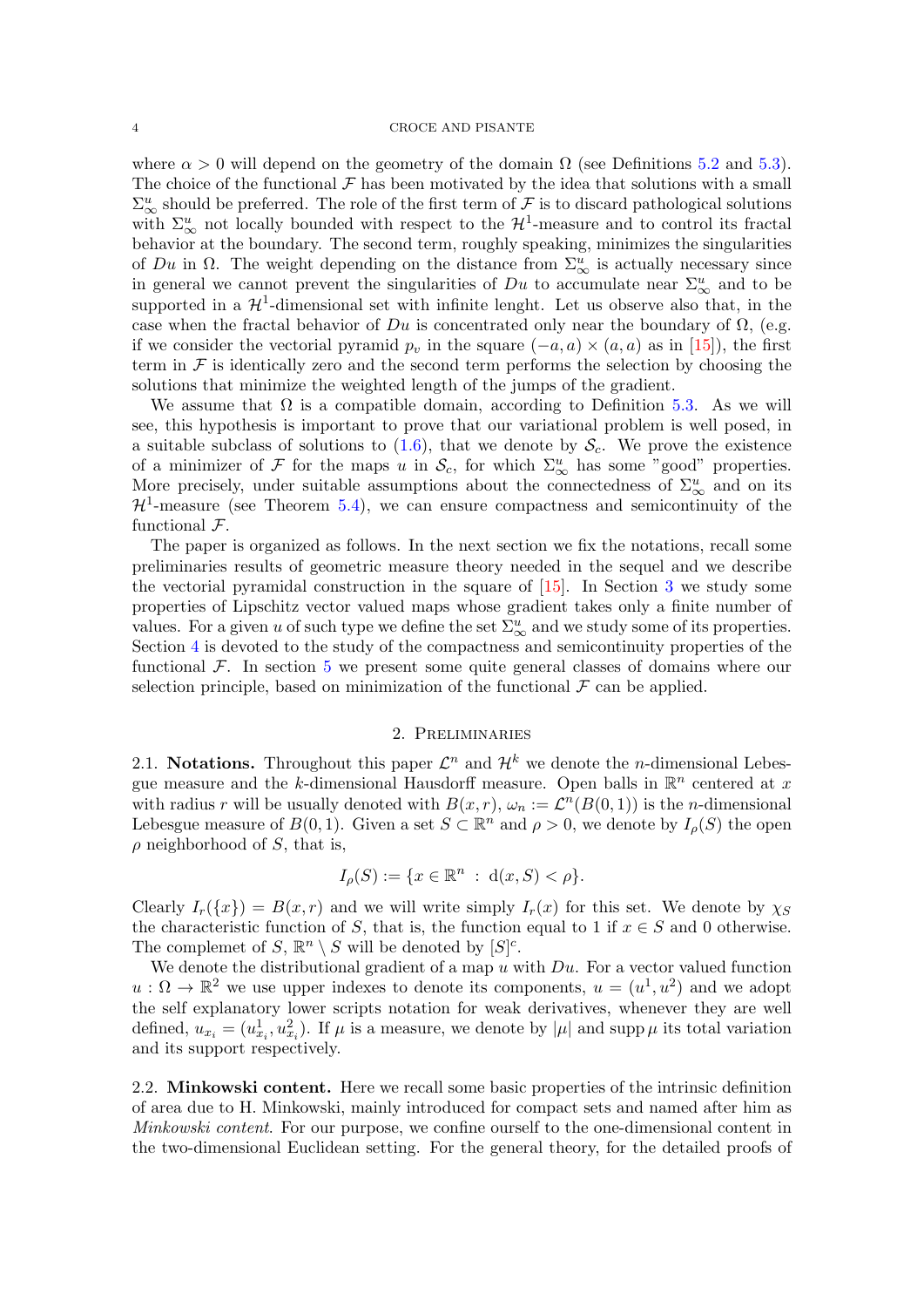<span id="page-4-4"></span>the result of this subsection and for further applications, the interested reader may refer to [\[21,](#page-27-15) 3.3], [\[1,](#page-27-16) 2.13], and [\[19,](#page-27-17) 3.2.37].

**Definition 2.1** (Upper and lower Minkowski content). Let  $S \subset \mathbb{R}^2$  be a closed set. The upper and lower 1-dimensional Minkowski contents  $\mathcal{M}^*(S)$ ,  $\mathcal{M}_*(S)$  of S are respectively defined by

$$
\mathcal{M}^*(S) := \limsup_{\rho \downarrow 0} \frac{\mathcal{L}^2(I_\rho(S))}{2\rho}, \quad \mathcal{M}_*(S) := \liminf_{\rho \downarrow 0} \frac{\mathcal{L}^2(I_\rho(S))}{2\rho}.
$$

If  $\mathcal{M}^*(S) = \mathcal{M}_*(S)$ , this quantity, denoted by  $\mathcal{M}(S)$ , is called Minkowski content of S.

As we will see, in the proof of compactness of minimizing sequences of our functional (see Theorem [4.1\)](#page-15-0) we will need an upper bound for  $\mathcal{M}(S)$  in terms of  $\mathcal{H}(S)$ . These type of bounds are in general not true. For any  $\mathcal{H}^1$ -rectifiable closed set S, one has  $\mathcal{H}^1(S) \leq \mathcal{M}^*(S)$ , but an upper bound for  $\mathcal{M}^*(S)$  in terms of  $\mathcal{H}^1(S)$  is a more delicate issue. Indeed the sole rectifiability is not sufficient, nevertheless, an additional assumption of density lower bound turns out to be sufficient for the desired upper bound, leading to the following theorem.

<span id="page-4-2"></span>**Theorem 2.2.** Let  $S \subset \mathbb{R}^2$  be a countably  $\mathcal{H}^1$ -rectifiable compact set. Assume that there exist  $\gamma > 0$  and a Radon measure  $\nu$  in  $\mathbb{R}^2$  absolutely continuous with respect to  $\mathcal{H}^1$  such that

(2.1) 
$$
\nu(B(x,\rho)) \ge \gamma \rho \quad \forall x \in S, \ \rho \in (0,1).
$$

Then  $\mathcal{M}(S) = \mathcal{H}^1(S)$ .

<span id="page-4-3"></span>2.3. Hausdorff metric. Let  $\Omega \subset \mathbb{R}^2$  be open and bounded. Let  $\mathcal{K}(\overline{\Omega})$  be the set of all compact subsets of  $\overline{\Omega}$  and  $\mathcal{K}^f(\overline{\Omega}) \subset \mathcal{K}(\overline{\Omega})$  be composed by the subsets that are connected and with finite  $\mathcal{H}^1$ -measure. We recall that the *Hausdorff distance* between two sets  $K_1$ and  $K_2$  in  $\mathcal{K}(\overline{\Omega})$  is defined by

$$
d_{\mathcal{H}}(K_1, K_2) := \max \left\{ \sup_{x \in K_1} d(x, K_2), \sup_{x \in K_2} d(x, K_1) \right\},\,
$$

with the conventions  $d(x, \emptyset) = diam(\Omega)$  and sup  $\emptyset = 0$ . Classical references for this topic are [\[26\]](#page-28-0) and [\[18\]](#page-27-18).

We start by recalling the classical Blaschke's selection Theorem (cfr. [\[26\]](#page-28-0)):

<span id="page-4-0"></span>**Theorem 2.3** (Blaschke's selection principle). Let  $\{K_n\}$  be a sequence in  $\mathcal{K}(\overline{\Omega})$ . Then there exists a subsequence which converges in the Hausdorff metric to a set  $K \in \mathcal{K}(\overline{\Omega})$ .

The Hausdorff measure is not in general lower semicontinuous with respect to the convergence in the Hausdorff metric. However it is lower semicontinuous in  $\mathcal{K}^f(\overline{\Omega})$ , as stated in the following theorem (see also [\[16\]](#page-27-19) for a more general statement).

<span id="page-4-1"></span>**Theorem 2.4** (Golash's theorem). Let  $\Omega$  be a bounded open set of  $\mathbb{R}^2$  and U an open subset of  $\mathbb{R}^2$ . Let  $\{K_n\}$  be a sequence contained in  $\mathcal{K}^f(\overline{\Omega})$  converging to a set K in the Hausdorff metric. Then  $K \in \mathcal{K}^f(\overline{\Omega})$  and

$$
\mathcal{H}^1(K \cap U) \leq \liminf_{n \to \infty} \mathcal{H}^1(K_n \cap U).
$$

The following semicontinuity result on  $K^f(\Omega)$  can be found for instance in [\[20\]](#page-27-20).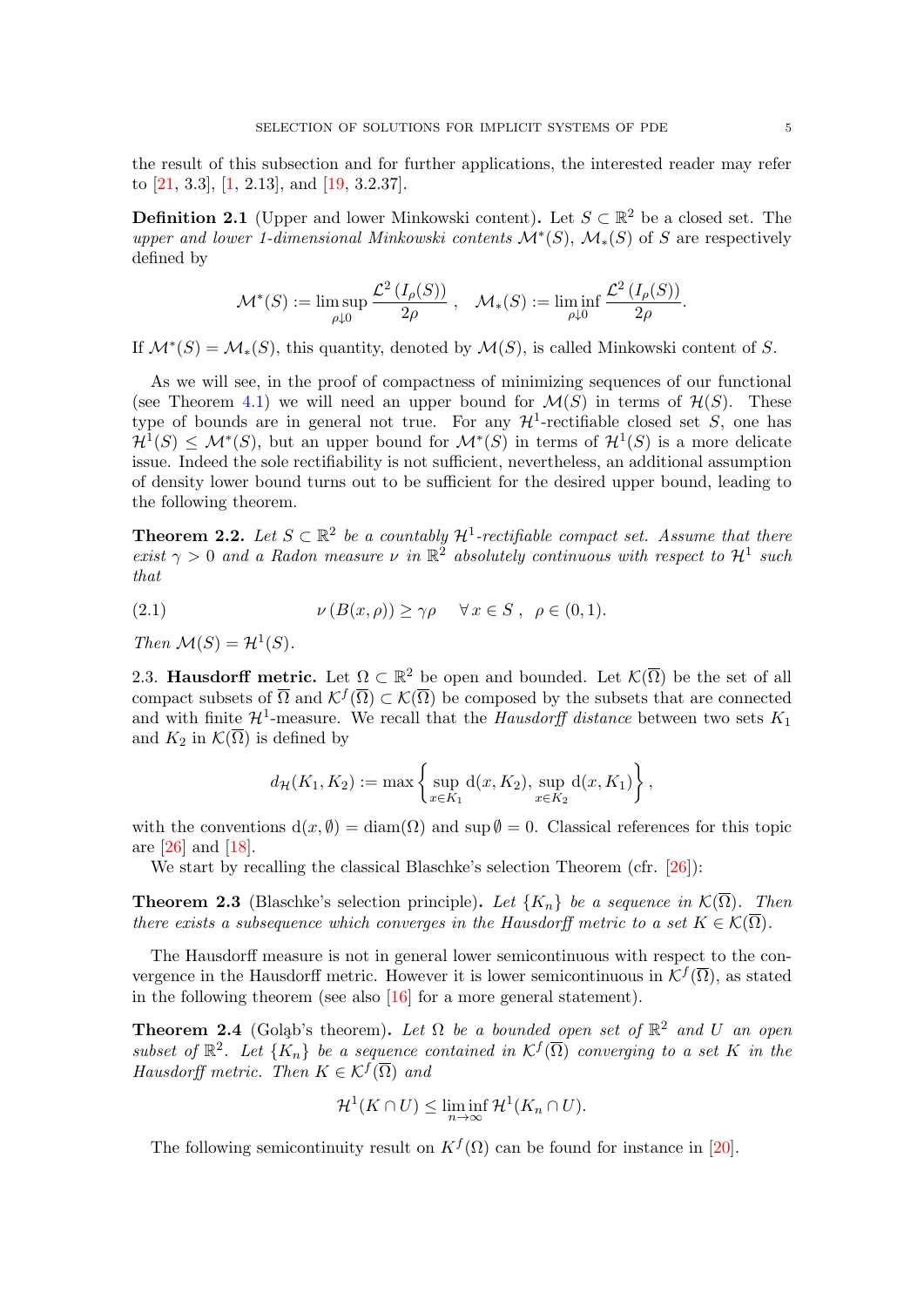### <span id="page-5-3"></span>6 CROCE AND PISANTE

<span id="page-5-1"></span>**Theorem 2.5.** Let  $\varphi : \overline{\Omega} \to \mathbb{R}$  be a continuous function such that there exist two constants  $0 \leq c_1 \leq c_2$  for which  $c_1 \leq \varphi(x) \leq c_2$  for every  $x \in \overline{\Omega}$ . The functional

$$
K \in \mathcal{K}^f(\overline{\Omega}) \to \int_{K \cap U} \varphi(x) d\mathcal{H}^1
$$

is lower semicontinuous if  $\mathcal{K}^f(\overline{\Omega})$  is endowed with the Hausdorff metric.

The following property of connected sets with finite length will be useful in the sequel (cfr.  $[16,$  Proposition 2.5]).

<span id="page-5-0"></span>**Proposition 2.6.** A connected set  $C \subset \mathbb{R}^2$  with finite  $\mathcal{H}^1$  measure is arcwise connected and  $\mathcal{H}^1(C) = \mathcal{H}^1(\overline{C})$ .

We conclude this section recalling that any compact arcwise connected set  $E$  with finite  $\mathcal{H}^1$  measure consists of a countable union of rectifiable curves, together with a set of  $\mathcal{H}^1$ measure zero (see for example [\[18\]](#page-27-18)). By *rectifiable curve* we mean the image of a continuous injection  $\psi : [a, b] \to \mathbb{R}^2$  with finite  $\mathcal{H}^1$  measure.

2.4. Functions of Bounded Variation. We summarize here few basic results on the theory of *functions of bounded variation* that will be needed in the sequel. For a complete description of the theory one can refer for instance to [\[1,](#page-27-16) [19,](#page-27-17) [17\]](#page-27-21) and the references therein. All the results generalize naturally to maps with values in  $\mathbb{R}^m$ ,  $m \geq 1$ .

Let  $\Omega \subset \mathbb{R}^n$  be an open bounded domain. Given  $u \in L^1(\Omega)$ , we will use the notation  $\mathcal{S}_u$ to denote the *approximate discontinuity set* of  $u$ , i.e. the set of points where  $u$  does not have an approximate limit and we denote by  $\mathcal{J}_u$  the set of approximate jump points of u. A function  $u \in L^1(\Omega)$  is said to be of *bounded variation* if its distributional derivative can be represented by a finite Radon measure in  $\Omega$ , i.e. if there exists a vector valued Radon measure  $Du = (D_1u, \ldots, D_nu)$  such that

$$
\int_{\Omega} u \frac{\partial \phi}{\partial x_i} dx = - \int_{\Omega} \phi \, dD_i u \ , \quad \forall \phi \in C_c^{\infty}(\Omega).
$$

The linear space of the functions of bounded variation is commonly denoted by  $BV(\Omega)$ and can be endowed with the usual norm

$$
||u||_{BV(\Omega)} = ||u||_{L^1(\Omega)} + |Du|(\Omega)
$$

that makes it a Banach space. Let  $u_n, u \in BV(\Omega)$ . We say that  $\{u_n\}_n$  weakly\* converges to u in  $BV(\Omega)$  if  $u_n \to u$  in  $L^1(\Omega)$  and the measures  $Du_n$  weakly\* converge to the measure Du in  $\mathcal{M}(\Omega, \mathbb{R}^n)$ , that is,

$$
\lim_{n \to \infty} \int_{\Omega} \varphi \, dDu_n = \int_{\Omega} \varphi \, dDu \;, \qquad \forall \varphi \in C_0(\Omega) \,.
$$

The following result is often useful.

<span id="page-5-2"></span>**Proposition 2.7.** Let  $\{u_n\}_n \subset BV(\Omega)$ . Then  $u_n$  weakly\* converges to u in  $BV(\Omega)$  if and only if  $\{u_n\}_n$  is bounded in  $BV(\Omega)$  and converges to u in  $L^1(\Omega)$ . Moreover for any non-negative continuous function  $f : \Omega \to [0, +\infty[$  we have the following semicontinuity property:

$$
\int_{\Omega} f(x)d|D_j u|(x) \leq \liminf_{n \to \infty} \int_{\Omega} f(x)d|D_j u_n|(x).
$$

We recall that for a given function  $u \in BV(\Omega)$ , its distributional derivative can be decomposed as  $Du = D^a + D^j u + D^c u$  where  $D^a u$  is the absolutely continuous part with respect to the Lebesgue measure  $\mathcal{L}^2$  and  $D^j u$  and  $D^c u$  are the jump part and the Cantor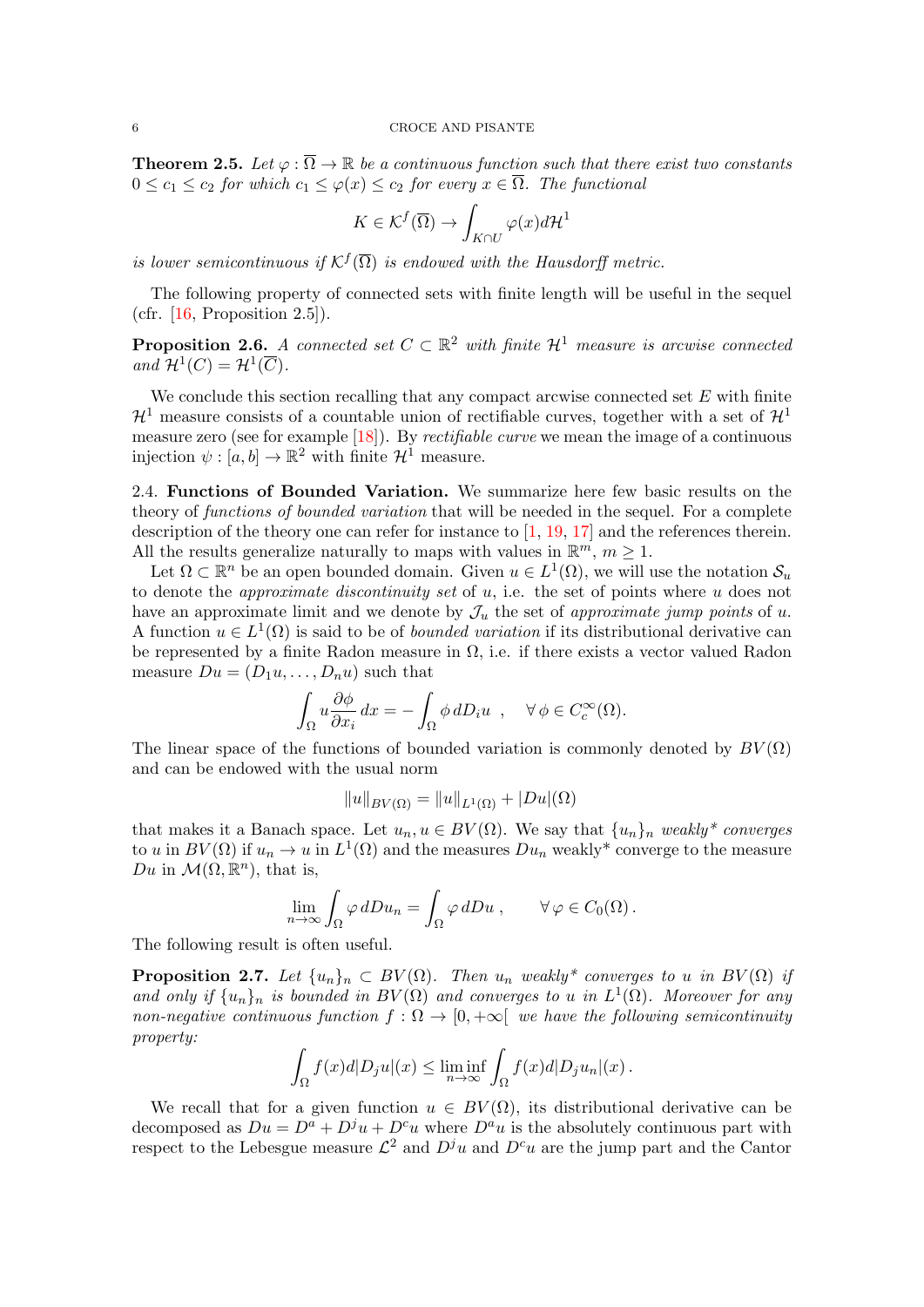<span id="page-6-0"></span>part respectively (cfr. [\[1,](#page-27-16) Section 3.9]). We also denote  $D^s u := D^j u + D^c u$  the singular part and  $\overline{D}u := D^a u + D^c u$  the diffuse part of  $D u$ .

A function  $u \in BV(\Omega)$  is said to be a *special function of bounded variation* and we write  $u \in SBV(\Omega)$  if the Cantor part of its derivative,  $D^c u$ , is zero. Then the distributional derivative of a function  $u \in SBV(\Omega)$  has a special structure, i.e. it is the sum of an absolutely continuous part with respect to  $\mathcal{L}^n$  and a  $(n-1)$ -rectifiable measure. The space  $SBV(\Omega)$  is a closed subspace of  $BV(\Omega)$ .

2.5. Caccioppoli Partitions and Piecewise constant maps. We summarize here the definition and the main properties of partitions of a domain  $\Omega$  in sets of finite perimeter, often called Caccioppoli partitions, and of the piecewise constant functions, i.e. functions that are constant in each set of a Caccioppoli partition. These concepts have been introduced and studied for instance in [\[7,](#page-27-22) [8\]](#page-27-23) and [\[1,](#page-27-16) Section 4.4].

**Definition 2.8.** Let E be a Lebesgue measurable subset of  $\mathbb{R}^n$  and O the largest open set such that E is locally of finite perimeter in  $\mathcal{O}$ . The *reduced boundary*  $\partial^r E$  is the collection of all points  $x \in \text{supp } |D\chi_E| \cap \overline{\mathcal{O}}$  such that there exists in  $\mathbb{R}^n$  the limit

$$
\nu_E(x) := \lim_{\rho \downarrow 0} \frac{D\chi_E(B(x,\rho))}{|D\chi_E|(B(x,\rho))}
$$

and satisfies  $|\nu_E(x)| = 1$ . The function  $\nu_E : \partial^r E \to S^{n-1}$  is called the *generalized inner* normal to E.

The upper and lower densities of a Borel set  $E \subset \mathbb{R}^n$  at x are defined respectively by

$$
\theta^*(E,x) := \limsup_{\rho \downarrow 0} \frac{\mathcal{L}^n(E \cap I_\rho(x))}{\omega_n \rho^n} , \quad \theta_*(E,x) := \liminf_{\rho \downarrow 0} \frac{\mathcal{L}^n(E \cap I_\rho(x))}{\omega_n \rho^n} .
$$

If they agree, their common value  $\theta(E, x)$  defines the *density* of E in x. For every  $t \in [0, 1]$ and every  $\mathcal{L}^n$ -measurable set  $E \subset \mathbb{R}^n$  we denote by  $E^t$  the set of all points where E has density t. We use the notation  $\partial^* E$  to denote the *essential boundary* of E, i.e. the set  $\mathbb{R}^n \setminus (E^0 \cup E^1)$  of points where the density is neither 0 nor 1.

The structure theorem of De Giorgi (cfr. for instance Theorem 3.59 in [\[1\]](#page-27-16)) ensures that for a measurable set  $E \subset \mathbb{R}^n$ , the reduced boundary  $\partial^r E$  is countably  $(n-1)$ -rectifiable,  $|D\chi_E| = \mathcal{H}^{n-1}$   $\lfloor \partial^r E \rfloor$  and for any  $x_0 \in \partial^r E$  the sets  $(E - x_0)/\rho$  locally converge in measure in  $\mathbb{R}^n$  as  $\rho \downarrow 0$  to the half space H orthogonal to  $\nu_E(x_0)$  containing  $\nu_E(x_0)$ . Moreover by a result of Federer (cfr. Theorem 3.61 in [\[1\]](#page-27-16)) we can say that, if E is a set of finite perimeter, then every point  $x_0 \in \partial^r E$  has density 1/2 with respect to E and  $\mathcal{H}^{n-1}$ -a.e. point of the essential boundary of  $E$  belongs to the reduced boundary of  $E$ .

We can now introduce the concept of Caccioppoli partition of a set  $\Omega$ .

**Definition 2.9.** Let  $\Omega \subset \mathbb{R}^n$  be an open set and let  $\mathcal{E}$  be a finite or countable family of measurable sets of  $\mathbb{R}^n$ .  $\mathcal E$  is said to be a *Caccioppoli partition* of  $\Omega$ , if and only if there exists a sequence  $E_{i\in\mathbb{N}}$  such that

$$
\mathcal{E} = \{ E_i : i \in \mathbb{N} \}, \quad \left| \Omega \setminus \bigcup_{i=1}^{\infty} E_i \right| = 0, \quad E_i = E_i^1 \quad \forall i \in \mathbb{N},
$$

$$
E_i \cap E_j = \emptyset \quad \forall i \neq j, \quad \sum_{i=1}^{\infty} P(E_i, \Omega) < \infty.
$$

The Federer's result on the reduced boundary of sets of finite perimeter recalled above allows us to describe the local structure of Caccioppoli partitions. Indeed, up to a  $\mathcal{H}^{n-1}$ negligible set, any point of  $\Omega$  either belongs to one and only one set  $(E_i)^1$  or belongs to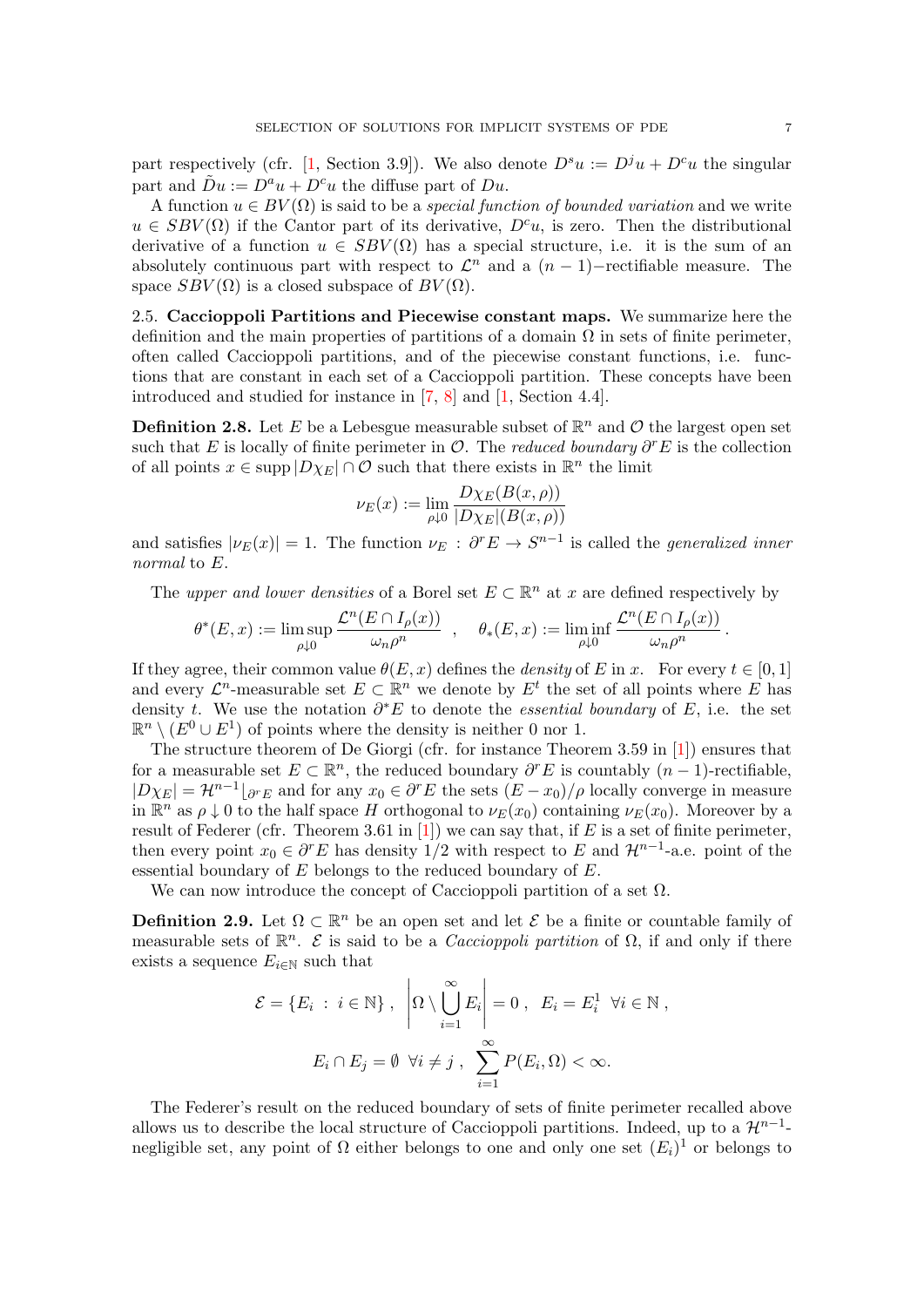<span id="page-7-6"></span>the intersection of two and only two boundaries  $\partial^r E_i \cup \partial^r E_j$ . The previous sentence is made precise by the following theorem.

<span id="page-7-4"></span>**Theorem 2.10.** Let  $\{E_i\}_{i\in I}$  be a Caccioppoli partition of  $\Omega$ . Then  $\mathcal{H}^{n-1}$ -a.e. point of  $\Omega$ is contained in

<span id="page-7-1"></span>
$$
\bigcup_{i\in I} (E_i)^1 \cup \bigcup_{i,j\in I, i\neq j} (\partial^r E_i \cap \partial^r E_j).
$$

<span id="page-7-2"></span>**Definition 2.11.** Let  $v : \Omega \to \mathbb{R}^m$ . We say that v is piecewise constant if there exists a Caccioppoli partition of  $\Omega$  and  $t_i \in \mathbb{R}^m$  such that

$$
(2.2) \t\t v = \sum_{i} t_i \chi_{E_i}.
$$

We recall that if v is a bounded piecewise constant function on  $\Omega$  represented by [\(2.2\)](#page-7-1) the approximate discontinuity set,  $\mathcal{S}_v$ , and the approximate jump set  $\mathcal{J}_v$ , can be described in terms of the sets  $E_i$ . Indeed  $\Omega \setminus \mathcal{S}_v$  coincides, up to a  $\mathcal{H}^{n-1}$ -negligible set, with

$$
\bigcup_i (\Omega \cap (E_i)^1) \cup \bigcup_{i \neq j, t_i = t_j} (\Omega \cap \partial^r E_i \cap \partial^r E_j).
$$

 $J_v$  contains

$$
\bigcup_{i,j:t_i\neq t_j} (\Omega\cap \partial^r E_i\cap \partial^r E_j)
$$

and it is contained in this set up to a  $\mathcal{H}^{n-1}$ -negligible set.

Bounded piecewise constant functions can also be characterized by properties of their distributional derivatives. Indeed, if  $v \in [L^{\infty}]^m$ , them v is equivalent to a piecewise constant function if and only if  $v \in [BV_{loc}(\Omega)]^m$ , Dv is concentrated on  $S_v$  and  $\mathcal{H}^{n-1}(S_u)$  $\infty$ . Moreover, denoting by  $E_i$  the level sets of v we have

$$
2\mathcal{H}^{n-1}(S_u) = \sum_i P(E_i, \Omega).
$$

In the sequel the following compactness result for piecewise constant functions will be useful (cfr. [\[1,](#page-27-16) Theorem 4.8 and Theorem 4.25] ).

<span id="page-7-3"></span>**Theorem 2.12.** Let  $\Omega$  be an open bounded Lipschitz set. Let  $\{v_n\} \subset SBV(\Omega)$  be a sequence of piecewise constant functions such that  $||v_n||_{\infty} + \mathcal{H}^{N-1}(\mathcal{S}_{v_n})$  is bounded. Then, up to a subsequence,  $v_n$  converges weakly<sup>\*</sup> in  $BV(\Omega)$  and in measure to a piecewise constant function  $v$ .

<span id="page-7-0"></span>2.6. The vectorial pyramid in a square. In the sequel we will often refer to the explicit solution to  $(1.6)$  constructed in [\[15\]](#page-27-14) for the set E given by the eight matrices

<span id="page-7-5"></span>
$$
\pm A_1 = \pm \begin{pmatrix} 1 & 0 \\ 0 & 1 \end{pmatrix}, \quad \pm A_2 = \pm \begin{pmatrix} 0 & 1 \\ 1 & 0 \end{pmatrix},
$$

$$
\pm A_3 = \pm \begin{pmatrix} -1 & 0 \\ 0 & 1 \end{pmatrix}, \quad \pm A_4 = \pm \begin{pmatrix} 0 & -1 \\ 1 & 0 \end{pmatrix}.
$$

We rapidly review its definition. We will refer to it as the vectorial pyramid and we will denote it with  $p_v(x, y) = (p_v^1(x, y), p_v^2(x, y))$ . We set  $\Omega \subset \mathbb{R}^2$  to be the square  $Q_2(0, 0) :=$  $(-2, 2) \times (-2, 2)$ . Since the two components of  $p_v$  are symmetric with respect to the axes and to the lines  $y = \pm x$ , it is sufficient to define it only in the triangle

$$
T = \{(x, y) \in \mathbb{R}^2 : 0 \le y \le x \le 2\}.
$$

Let

$$
a(x, y) = min{1 \pm x, 1 \pm y}, \quad b(x, y) = max{1 - |x|, 1 - |y|}
$$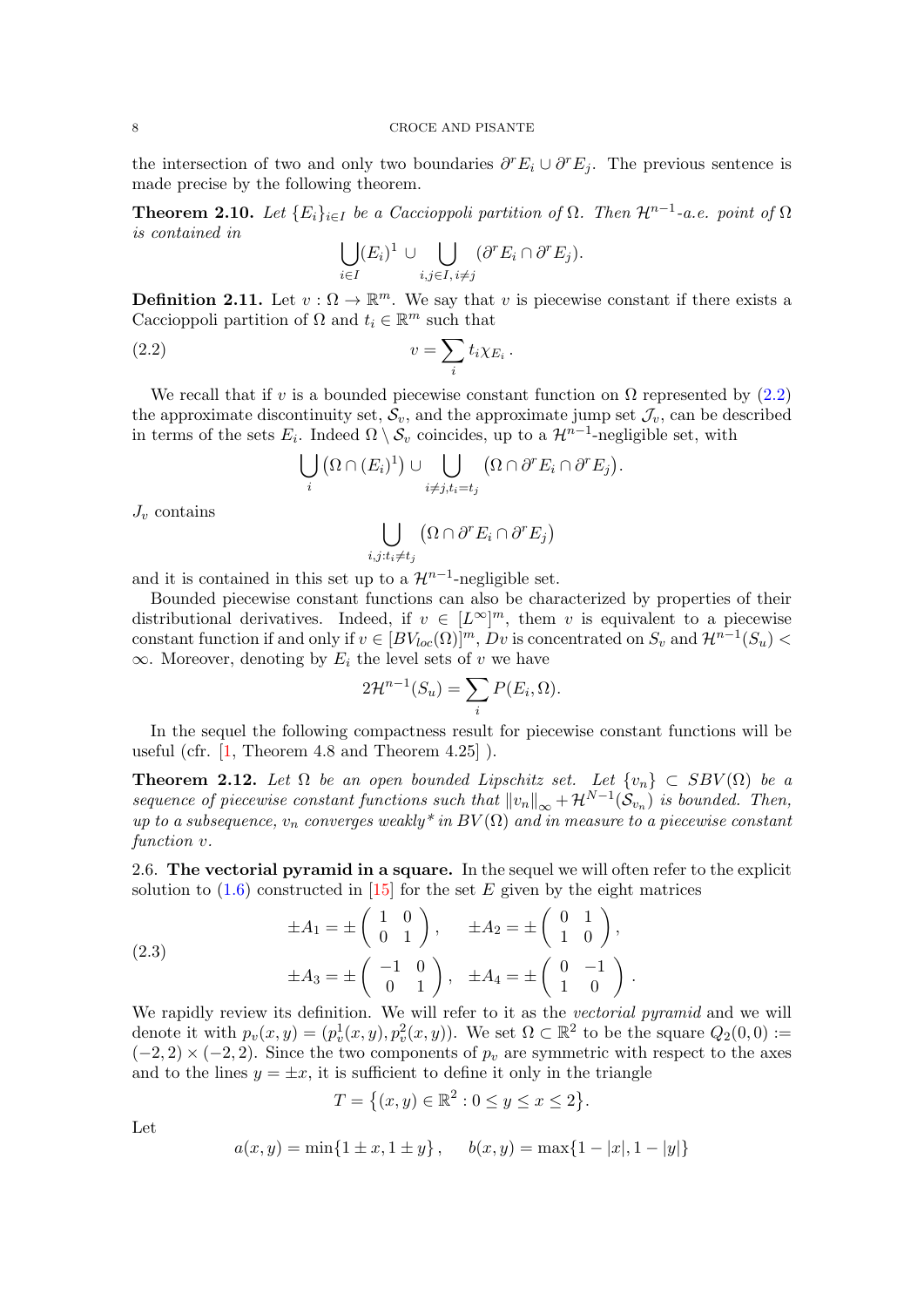<span id="page-8-0"></span>
$$
c(x,y) = \begin{cases} 1-|x|, & if \ |x| \le y \\ 1-y, & if \ |y| \le -x \\ 1-x, & if \ |x| \le -y \\ 1-|y|, & if \ |y| \le x \end{cases}, \quad d(x,y) = \begin{cases} 1-x, & if \ |x| \le y \\ 1+y, & if \ |y| \le -x \\ 1-|x|, & if \ |x| \le -y \\ 1-|y|, & if \ |y| \le x \end{cases}
$$

and consider the rescaled functions  $a_k(x, y) = 2^{-k} a(2^k x, 2^k y)$  and similarly define the functions  $b_k, c_k$  and  $d_k$ . Let  $x_0 = 0, x_k = 2 - \frac{1}{2^{k}}$  $\frac{1}{2^{k-1}}, y_0 = 0$  and  $y_k^i = \frac{i}{2^k}$  $\frac{i}{2^{k-1}}$  for  $i =$  $0, 1, \ldots 2^{k} - 1$ . Define  $Q_{k,i}$  as the squares  $(x_{k-1}, x_{k}) \times (y_{k}^{i}, y_{k}^{i+1})$  for  $i = 0, 1, \ldots 2^{k} - 2$  (cfr. Figure 1).



FIGURE 1. The distribution of the squares  $Q_{k,i}$  in T

The first component  $p_v^1$  of the map  $p_v$  is defined as

$$
p_v^1(x, y) = a_k \left( x - \frac{x_{k-1} + x_k}{2}, y - \frac{y_k^i + y_k^{i+1}}{2} \right)
$$

for  $(x, y) \in Q_{k,i} \cap T$ . The second component  $p_v^2$  is given by

$$
p_v^2(x,y) = \begin{cases} d_k\left(x - \frac{x_{k-1} + x_k}{2}, y - \frac{y_k^i + y_k^{i+1}}{2}\right), \text{if } i \text{ is even and } i \in \{0, \dots 2^k - 4\} \\ c_k\left(x - \frac{x_{k-1} + x_k}{2}, y - \frac{y_k^i + y_k^{i+1}}{2}\right), \text{if } i \text{ is odd and } i \in \{1, \dots 2^k - 3\} \\ b_k\left(x - \frac{x_{k-1} + x_k}{2}, y - \frac{y_k^i + y_k^{i+1}}{2}\right), \text{if } i = 2^k - 2 \,. \end{cases}
$$

The map  $p_v$  belongs to  $W_0^{1,\infty}$  $\mathcal{O}_0^{1,\infty}(\Omega;\mathbb{R}^2)$  and is a solution of the Dirichlet problem  $(1.6)$ (cfr. [\[15,](#page-27-14) Theorem 1]). Moreover it is worth to observe that  $p_v$  attains the homogeneous boundary datum in a fractal way. To be more precise we observe that on any square  $Q_{k,i}$ the gradient  $Dp_v$  of  $p_v$  is discontinuous on the boundary of  $Q_{k,i}$ , on the diagonals and on the segments parallel to the axes passing from the center of  $Q_{k,i}$ . From this observation it is not difficult to realize that for any measurable set  $B \subset\subset Q_2(0,0)$ , defined the eight sets

$$
\Omega_{\pm i}^{p_v} := \left\{ (x, y) \in Q_2(0, 0) \; : \; Dp_v(x, y) = \pm A_i \right\},\,
$$

the family  $B_{\pm i} := \Omega_{\pm i}^{p_v} \cap B$  for  $i \in \{1, 2, 3, 4\}$  is a Caccioppoli partition for B. If instead B is an open set such that  $B \cap \partial Q_2(0,0) \neq \emptyset$ , then the  $\mathcal{H}^1$ -measure of the intersection between the set where  $Dp_v$  is discontinuous and B is infinite.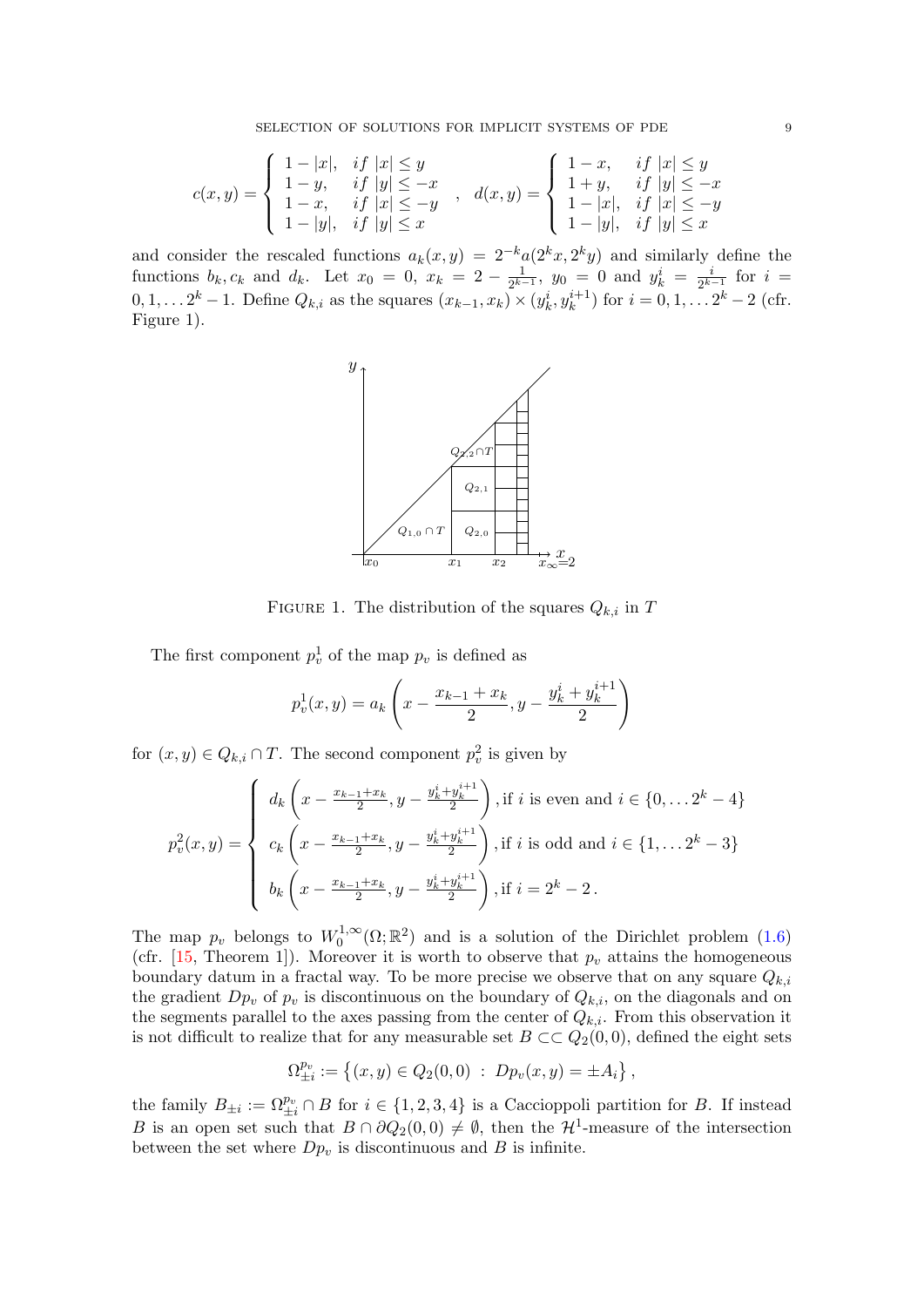<span id="page-9-2"></span>**Remark 2.13.** Given  $k \in \mathbb{N}$  with  $k > 1$ , consider an even index j less than  $2^k - 2$ . By using the values of  $Dp_v$  in  $Q_{k,j}$  and  $Q_{k,j+1}$  as represented in figures [2](#page-9-0) and [3,](#page-9-1) it is easy to prove the following estimate for any  $i \in \{1, 2, 3, 4\}$ 



FIGURE 2. Values of  $Dp_v$  on  $Q_{k,j}$ 

<span id="page-9-0"></span>

<span id="page-9-3"></span><span id="page-9-1"></span>FIGURE 3. Values of  $Dp_v$  on  $Q_{k,j+1}$ 

We end this paragraph with a lemma that we will use in the last section, to prove that the variational problem that we will consider is well posed.

<span id="page-9-4"></span>**Lemma 2.14.** There exist a constant  $c > 0$  such that for any  $(x, y) \in \partial Q_2(0, 0)$  and any  $r < \frac{1}{4}$  we have

(2.4) 
$$
\mathcal{L}^2(B((x,y),r) \cap \Omega_{\pm i}^{p_v}) \geq cr^2,
$$

for any  $i \in \{1, 2, 3, 4\}.$ 

*Proof.* By the symmetries of  $p_v$ , it is sufficient to consider a point  $(x, y)$  in the triangle T and lying on  $\partial Q_2(0,0)$ , i.e. we can suppose  $(x,y) = (2,y^0)$  with  $0 \le y^0 \le 2$ . Given  $r > 0$ let  $B_r$  be the open ball in the  $l_{\infty}$  norm of  $\mathbb{R}^2$  centered at  $(x, y)$  with radius r, i.e.

$$
B_r := \left\{ (x, y) \in \mathbb{R}^2 \; : \; \max\{|x - 2|, |y - y^0|\} < r \right\}.
$$

We observe that, since  $x_k = 2 - \frac{1}{2^{k-1}}$  $\frac{1}{2^{k-1}}$ , for any given  $r \in (0, \frac{1}{4})$  $(\frac{1}{4})$ , choosing  $k = -[\log_2(r)]+1$ , one has

$$
x_k = 2 - \frac{1}{2^{k-1}} \le 2 - r \le x_{k+1} = 2 - \frac{1}{2^k}
$$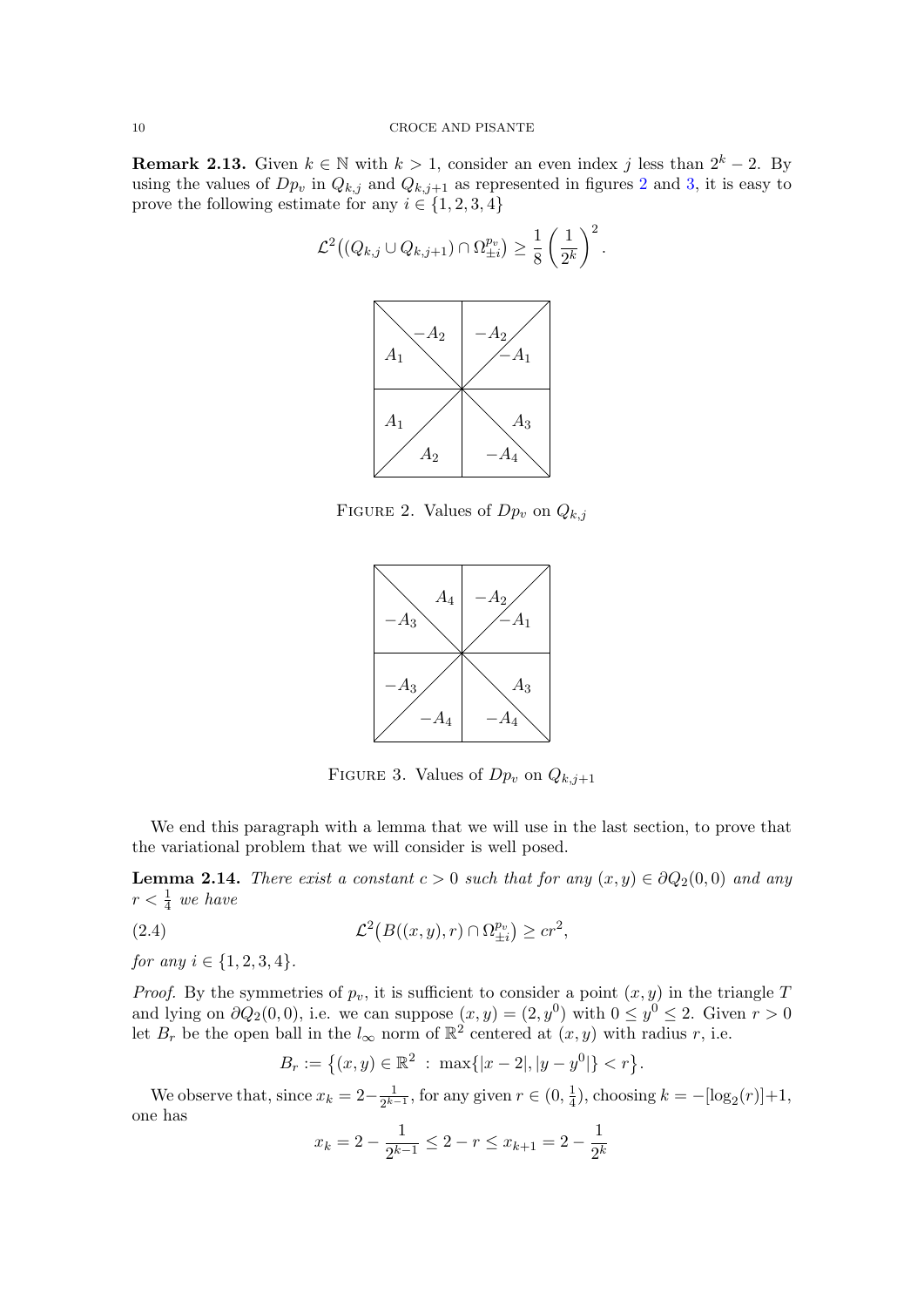<span id="page-10-5"></span>and

$$
x_{k+1} = 2 - \frac{1}{2^k} \le 2 - \frac{r}{2} \le x_{k+2} = 2 - \frac{1}{2^{k+1}}.
$$

Therefore  $B_r$  contains at least two adjacent squares of type  $Q_{k,i}$ ,  $Q_{k,i+1}$ . By Remark [2.13](#page-9-2) and by the estimate  $r \leq \frac{1}{2k^2}$  $\frac{1}{2^{k-1}}$ , we have that

$$
\mathcal{L}^2(B((x,y),r) \cap \Omega_{\pm i}^{p_v}) \geq \mathcal{L}^2(B_{\frac{r}{2}} \cap \Omega_{\pm i}^{p_v}) \geq \frac{1}{8} \left(\frac{1}{2^{k+1}}\right)^2 \geq \frac{r^2}{128},
$$

that is, [\(2.4\)](#page-9-3) holds true for  $c = \frac{1}{12}$  $\frac{1}{128}$ .

<span id="page-10-3"></span>**Remark 2.15.** The map  $p_v$  can be used to get a solution to  $(1.6)$  in any open and bounded  $\Omega \subset \mathbb{R}^2$ . Indeed, let  $\{Q_i\}_{i\in I}$  be a family of disjoint squares with sides parallel to the axes that covers  $\Omega$  up to a set of zero Lebesgue measure. We can construct a solution  $u \in W^{1,\infty}(\Omega)$  to [\(1.6\)](#page-2-0) by defining it as a rescaled vectorial pyramid in any  $Q_i$ . In the sequel we will often use this construction.

# 3. Fine properties of solutions

<span id="page-10-1"></span>In this section we are going to recall some geometric and topological properties of Lipschitz vector valued maps whose gradient takes only a finite number of values. Similar problems have been studied in the scalar setting of Lipschitz functions in [\[2\]](#page-27-24).

Let  $\Omega \subset \mathbb{R}^n$  be open and bounded,  $u : \Omega \to \mathbb{R}^N$  be in  $W^{1,\infty}(\Omega;\mathbb{R}^N)$ . Let  $E \subset \mathbb{R}^{n \times N}$  be a set composed by a finite number of matrices:

<span id="page-10-2"></span>
$$
E = \{A_1, \ldots, A_k\}, k \in \mathbb{N}.
$$

We assume in the sequel that  $u$  solves the inclusion

(3.1) 
$$
Du \in E \text{ for a.e. } x \in \Omega.
$$

As it has been done in  $[2]$ , we define the *singular set* of u as

 $\Sigma_E^u := \{ x \in \Omega \, : \text{ either } u \text{ is not differentiable at } x \text{ or } Du(x) \notin E \},\$ 

and the *regular set* of u as  $\Omega \setminus \Sigma_E^u$ .

For a solution u to  $(3.1)$ , let us consider for  $i = 1, \ldots, k$  the sets

$$
\Omega_i^u := \{ x \in \Omega \; : \; Du(x) = A_i \} \, .
$$

We note that the measurable set  $\Omega_i^u$  is not necessarily of finite perimeter. With the aim of distinguishing somehow the bad points of  $\Sigma_E^u$  from the good ones, we define  $\Gamma_u$  and  $\Sigma_\infty^u$ as follows:

<span id="page-10-0"></span>**Definition 3.1.** Let u be a solution to [\(3.1\)](#page-10-2). A point  $x_0 \in \Omega$  belongs to  $\Gamma_u$  if there exists a ball  $B(x_0, r) \subset \Omega$  centered at  $x_0$  such that the sets  $\Omega_i^u \cap B(x_0, r)$  for  $i \in \{1, ..., k\}$  form a Caccioppoli partition of  $B(x_0, r)$ . We set

$$
\Sigma_\infty^u := \partial\Omega \cup (\Omega \setminus \Gamma_u).
$$

The set  $\Sigma^u_\infty$  will play a central role in our analysis and can be seen roughly speaking as the set of points where the singularities of  $Du$  accumulate and have a fractal behavior. We now state few basic properties of  $\Sigma^u_\infty$ .

<span id="page-10-4"></span>**Lemma 3.2.** Let u be a solution to  $(3.1)$ . Then  $\Sigma^u_{\infty}$  is closed.

*Proof.* Being  $[\Sigma^u_\infty]^c = [\Omega]^c \cup \Gamma_u$ , the claim will follow once we have proved that  $\Gamma_u$  is open. If  $x_0$  belongs to  $\Gamma_u$  then there exists  $r_0 > 0$  such that  $\Omega_i^u \cap B(x_0, r_0)$  for  $i \in \{1, \ldots, k\}$  is a Caccioppoli partition of  $B(x_0, r_0)$ . Then it follows that  $B(x_0, r_0/2)$  is contained in  $\Gamma_u$ . This proves the lemma.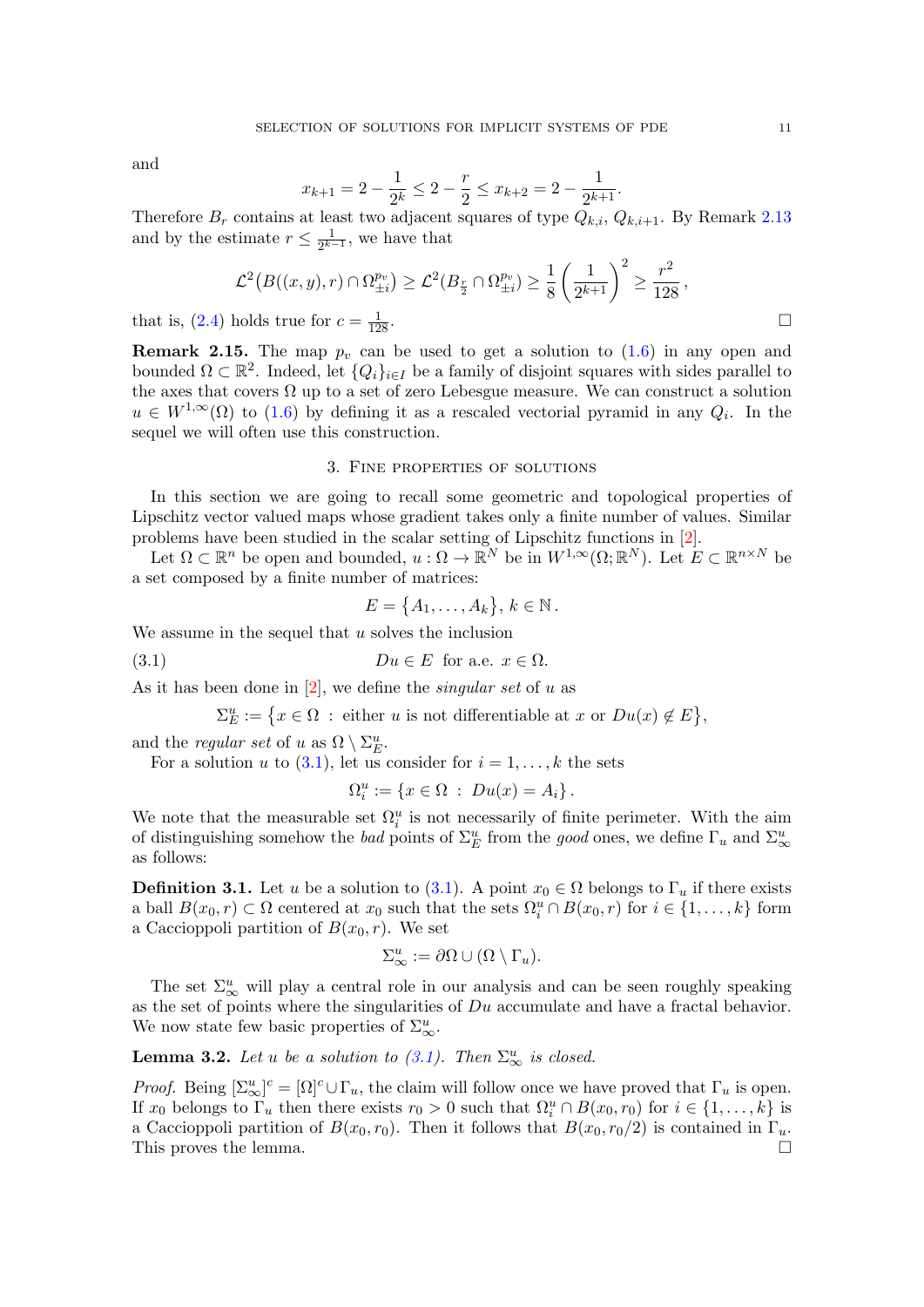#### 12 CROCE AND PISANTE

For any  $x \in \Gamma_u$  we denote by  $\rho(x) > 0$  the radius of the largest ball centered in x where  $Du$  is a piecewise constant in the sense of Definition [2.11,](#page-7-2) i.e.

 $\rho(x) := \sup \{ \rho \, : \, \Omega_i^u \cap B(x, \rho) \text{ form a Caccioppoli partition of } B(x, \rho) \}.$ 

It is not hard to realize that  $\rho(x) = d_{\mathcal{H}}(x, \Sigma_{\infty}^u)$ , as it is proven in the next lemma. This implies that  $Du$  is a map of bounded variation far away from  $\Sigma^u_\infty$ .

<span id="page-11-1"></span>**Lemma 3.3.** Let u be a solution to [\(3.1\)](#page-10-2). Then  $\rho(x) = d_{\mathcal{H}}(x, \Sigma_{\infty}^u)$ , for any  $x \in \Gamma_u$ . Moreover, for any  $K \in \Gamma_u$ , Du is piecewise constant in K and therefore  $Du \in SBV(K)$ .

*Proof.* For the first claim it is enough to show that there exists  $y \in \partial B(x, \rho(x)) \cap \Sigma_{\infty}^u$ . Arguing by contradiction, we assume that

$$
(3.2) \t\t \t\t \partial B(x,\rho(x)) \subset \Gamma_u.
$$

Then for any  $y \in \partial B(x, \rho(x))$  we have  $\rho(y) > 0$ . Let

<span id="page-11-0"></span>
$$
\bar{\rho} := \inf \{ \rho(y) : y \in \partial B(x, \rho(x)) \} \ge 0.
$$

We claim that  $\bar{\rho} = 0$ . Otherwise there would exist a finite collection of points  $\{y_i\}_{i=1}^l \subset$  $\partial B(x, \rho(x))$  and  $\delta > 0$  such that

$$
B(x, \rho(x) + \delta) \subset B(x, \rho(x)) \cup \bigcup_{i=1}^{l} B(y_i, \overline{\rho}).
$$

Since Du is piecewise constant in  $B(y_i, \bar{\rho})$  fon any  $i \in \{1, \dots, l\}$  as well as in  $B(x, \rho(x)),$ the previous inclusion would imply that Du is piecewise constant in  $B(x, \rho(x) + \delta)$ . This would be in contradiction with the definition of  $\rho(x)$ .

Since  $\bar{\rho} = 0$  we can consider a sequence  $\{y_n\}_{n\in\mathbb{N}} \subset \partial B(x, \rho(x))$  such that  $\rho(y_n) \to 0$  as  $n \to \infty$ . By compactness there exists  $y_0 \in \partial B(x, \rho(x))$  with  $y_n \to y_0$ , as  $n \to \infty$ . We are going to prove that  $y_0 \notin \Gamma_u$ . This will be a contradiction with  $(3.2)$  and then prove the claim. To this aim we observe that if  $y_0 \in \Gamma_u$ , then  $\rho(y_0) > 0$ . Let  $m \in \mathbb{N}$  be sufficiently large such that

$$
B(y_m, 2\rho(y_m)) \subset B(y_0, \rho(y_0)) :
$$

this is a contradiction with the definition of  $\rho(y_m)$ .

We will now deduce that  $Du$  is piecewise constant and belongs to  $SBV(K)$  for any  $K \subset \Gamma_u$ . Let  $\delta < d(K, \Sigma_{\infty}^u)$ . We have that  $Du$  is piecewise constant in  $B(y, \delta/2)$  for any  $y \in K$ . Moreover, since K is bounded, we can cover it with finitely many balls  $B(x_i, \delta/2)$ for  $i \in \{1, \ldots, h\}$  with  $x_i \in K$ ,  $x_i \notin \bigcup_{j \neq i} B(x_j, \delta/2)$  and the number of overlapping balls is at most 9 (cfr. for instance  $[1, \text{Sec } 2.4]$ ). Therefore  $Du$  is piecewise constant in the whole K. This proves that  $Du$  is  $SBV(K)$ .

Our work stems from the idea that the smaller  $\Sigma^u_{\infty}$  is, the better the solution u to [\(3.1\)](#page-10-2) is. So we try to define an energy integral that somehow measures how large is  $\Sigma^u_{\infty}$  for a given solution to  $(3.1)$  and we study the associated minimization problem.

It is clear that  $\Sigma^u_\infty$  can be as bad as we can think of, for instance it could be not even with locally finite  $\mathcal{H}^1$ -measure in  $\Omega$ , as the following simple example shows.

Example 3.4. Let  $\Omega = (-2, 2) \times (-2, 2)$  and consider the set of matrices E defined by [\(1.5\)](#page-2-1). Let  $f(x) = \sin \left( \frac{1}{x} \right)$  $\frac{1}{|x|}$  and define

$$
G_f := \big\{ (x,y) \in \Omega : \, x \neq 0 \text{ and } y = f(x) \big\} \cup \big\{ (0,y) \in \Omega : \text{ with } y \in [-1,1] \big\}.
$$

Since  $\mathcal{L}^2(G_f) = 0$  we can argue as in Remark [2.15](#page-10-3) and define a solution  $u_f$  to [\(1.6\)](#page-2-0) associated to a Vitali covering of  $\Omega \setminus G_f$  made up by squares with sides parallel to the

<span id="page-11-2"></span>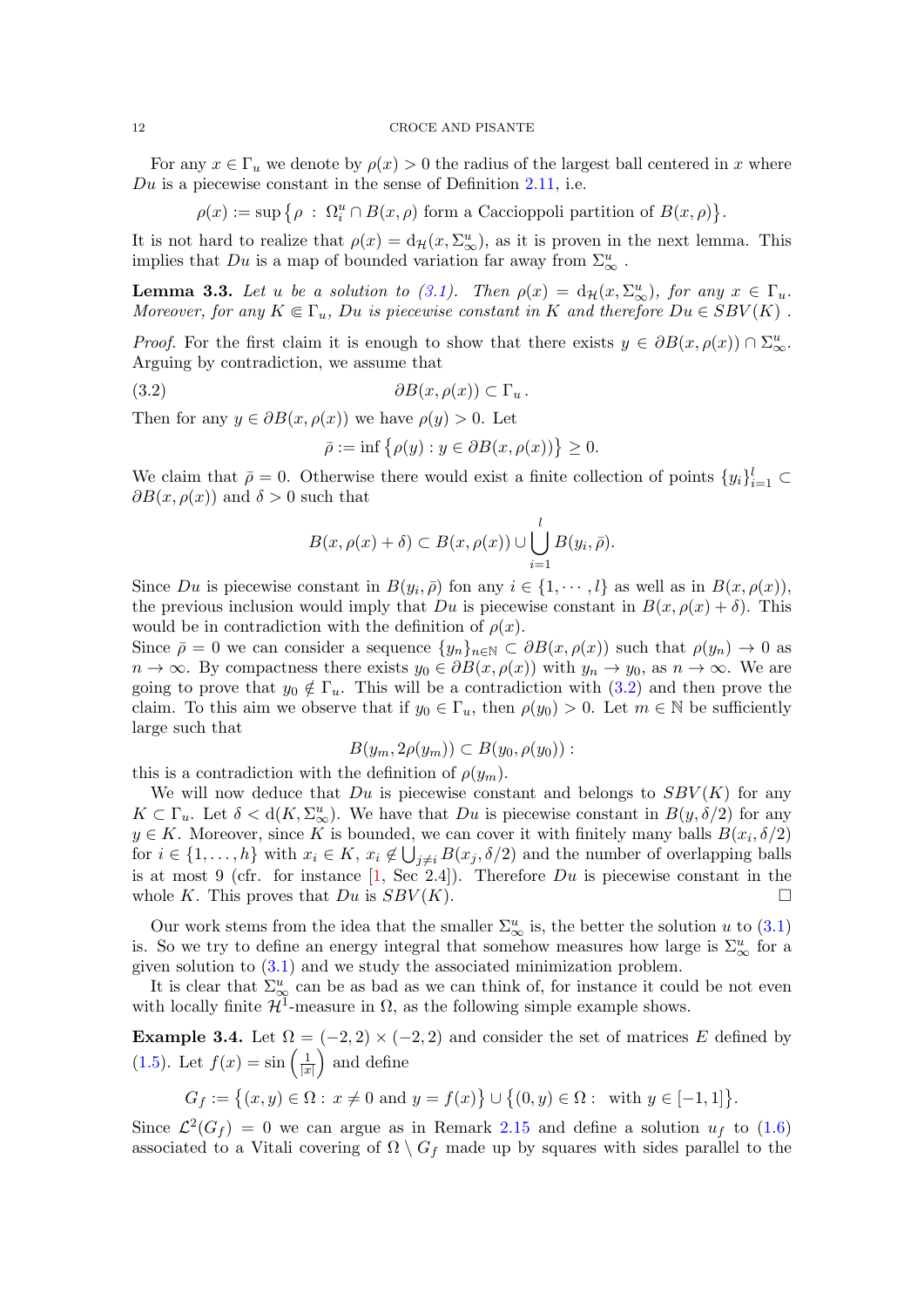axes. The function  $u_f$  solves [\(3.1\)](#page-10-2) and  $\Sigma^{\omega_f}_{\infty}$  contains the portion of the graph of f that lies in  $\Omega$ . It is easy to check that  $\Sigma_{\infty}^{u_f}$  is not locally of finite  $\mathcal{H}^1$ -measure in  $\Omega$  by considering a neighborhood of the origin.

This example motivated us to impose some structural conditions on  $\Sigma^u_\infty$  in order to restrict the class of solutions of [\(3.1\)](#page-10-2) to the ones that do not exhibit these pathological behaviors. For any  $\delta > 0$  let us define

$$
\Omega_{\delta} := \{ x \in \Omega \; : \; d(x, \partial \Omega) > \delta \}.
$$

<span id="page-12-3"></span>**Definition 3.5.** Let  $E \subset \mathbb{R}^{2 \times 2}$  contain only a finite number of matrices. We denote by S the collection of maps  $u \in W_0^{1,\infty}$  $O_0^{1,\infty}(\Omega,\mathbb{R}^2)$  such that  $Du(x) \in E$  for almost every  $x \in \Omega$  and  $\Sigma^u_\infty$  satisfies the following two conditions:

- (H1)  $(\Sigma_\infty^u \cap \Omega_\delta) \cup \partial \Omega_\delta$  is connected for any  $\delta$  such that  $\Omega_\delta \neq \emptyset$ ;
- (H2)  $\Sigma^u_{\infty}$  is locally of finite  $\mathcal{H}^1$ -measure in  $\Omega$ .

The connectedness property seems to be natural if we think about the solutions constructed as in Remark [2.15,](#page-10-3) but cannot be considered for granted for any solution to [\(1.6\)](#page-2-0) as the following example shows.

<span id="page-12-2"></span>Example 3.6. Let

$$
A_1 = \begin{pmatrix} 1 & 0 \\ 0 & 1 \end{pmatrix}, A_2 = \begin{pmatrix} 0 & 1 \\ 1 & 0 \end{pmatrix}, A_3 = \begin{pmatrix} -1 & 0 \\ 0 & 1 \end{pmatrix}, A_4 = \begin{pmatrix} 0 & -1 \\ 1 & 0 \end{pmatrix}.
$$

We will consider the partition of the "double frame"

 $D_{stl} = \{(x_1, x_2) \in \mathbb{R}^2 : s \leq ||(x_1, x_2)||_{l^{\infty}} \leq t\} \cup \{(x_1, x_2) \in \mathbb{R}^2 : t \leq ||(x_1, x_2)||_{l^{\infty}} \leq l\}$ where  $0 < s < t < l$ , composed by the sets  $I^i_{\pm}, O^i_{\pm}$ , for  $i \in \{1, 2, 3, 4\}$ , as in Figure [4.](#page-12-0)



<span id="page-12-0"></span>FIGURE 4. The partition of  $D_{stl}$ 

<span id="page-12-1"></span>In  $D_{stl}$  we define the family of continuous affine piecewise maps, given by

(3.3) 
$$
(x_1, x_2) \mapsto \begin{cases} \pm A_i \cdot (x_1, x_2) + (\alpha, \beta), & (x_1, x_2) \in I_{\pm}^i \\ \pm A_i \cdot (x_1, x_2) + (\alpha, 2t + \beta), & (x_1, x_2) \in O_{\pm}^i \end{cases}
$$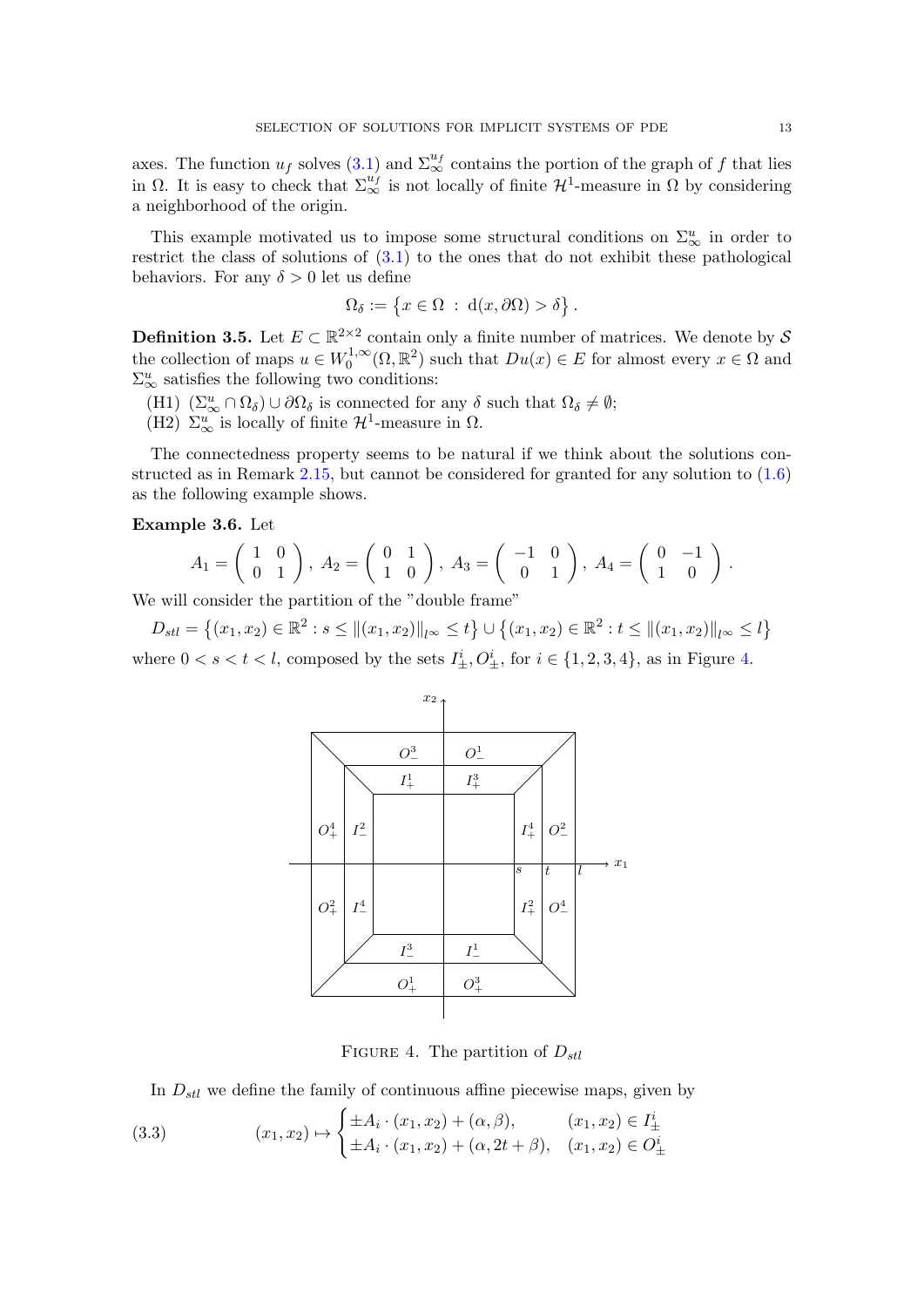for  $i \in \{1, 2, 3, 4\}$ , where  $\alpha, \beta \in \mathbb{R}$ . The gradient of these maps in  $D_{stl}$  is constant on each of the sets  $I^i_{\pm}$ ,  $O^i_{\pm}$ , for  $i \in \{1, 2, 3, 4\}$ , as expressed in Figure [5.](#page-13-0)



<span id="page-13-0"></span>FIGURE 5. The gradient in the double frame  $D_{stl}$ 

We remark that a map of the above family is uniquely determined by its value in one point of the boundary, say the point  $(l, 0)$ , which equals  $(\alpha, -l + 2t + \beta)$ . Moreover, for  $q < r < s$ , we can define in the frame  $D_{qrs}$  a similar map as above, in such a way that we have a continuous affine piecewise map in  $D_{qrs} \cup D_{stl}$ . Indeed, the directional derivatives along the overlapping boundaries agree, since  $A_4 \cdot (0,1)$  and  $-A_2 \cdot (0,1)$  are equal as well as  $A_3 \cdot (1,0)$  and  $-A_1 \cdot (1,0)$ . This guarantees the continuity of the map in  $D_{qrs} \cup D_{stl}$ .

Let  $\{s_j\}_{j=1}^{\infty}$  be a decreasing sequence of real positive numbers, converging to 0 and such that  $s_1 = 1$ . The square  $[-1, 1] \times [-1, 1]$  can be covered by the disjoint (up to their boundaries) "double frames"  $D_{s_{j+2}s_{j+1}s_j}$  (cfr. Figure [6\)](#page-13-1).



<span id="page-13-1"></span>FIGURE 6.  $\{(x_1, x_2) : ||(x_1, x_2)||_{\infty} \leq 1\}$ 

Now, we choose  $\alpha, \beta$  in [\(3.3\)](#page-12-1) such that the value of the map in (1,0) is equal to (0,1). Defining  $u$  as before on each "double frame", one can construct a continuous piecewise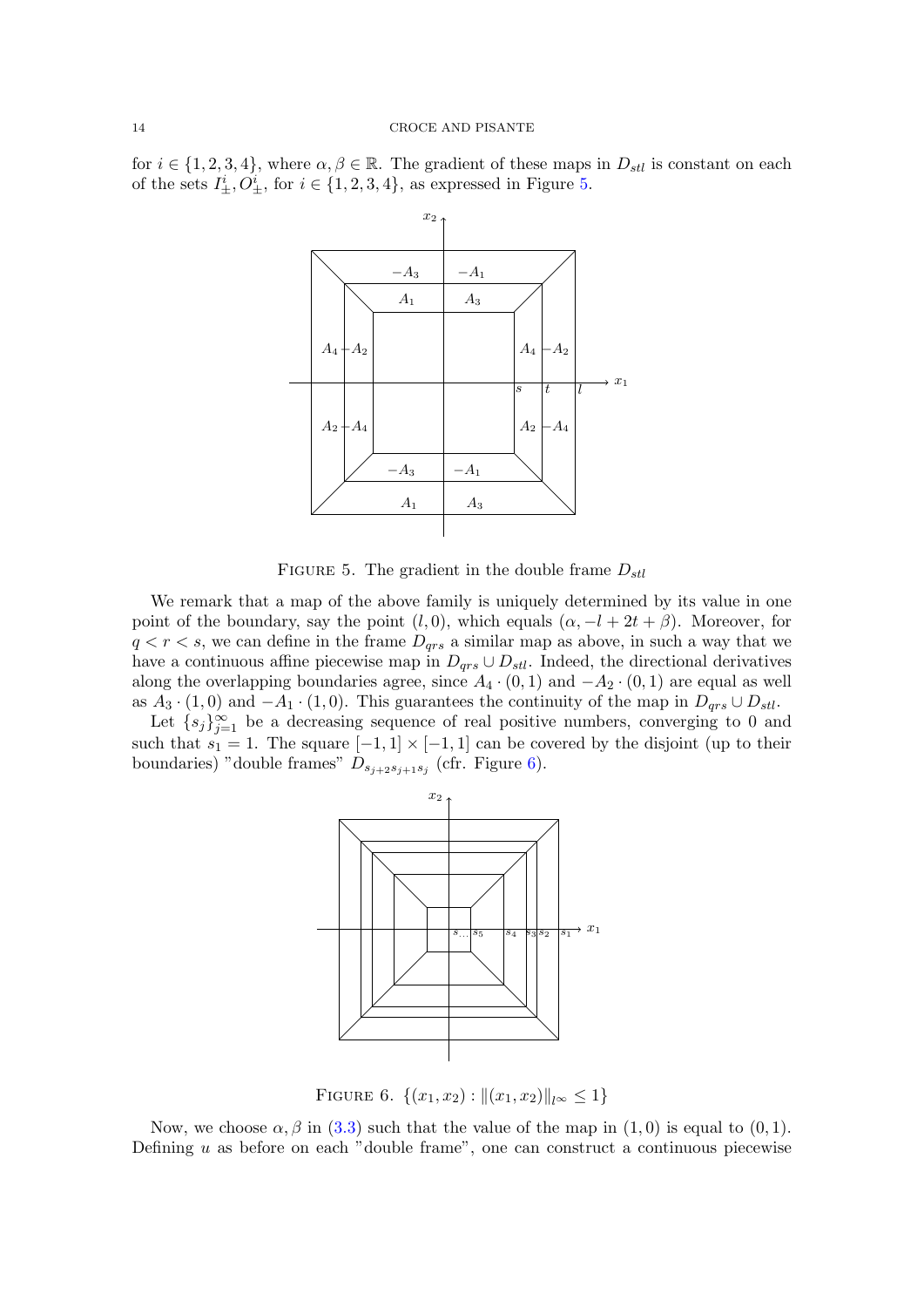affine far from the origin map (having a fractal behavior near 0) with  $Du \in E$  for almost every  $x \in (-1,1) \times (-1,1)$ . The jumps of its gradient are supported on a set containing the boundary of the frames, whose length is

$$
8\sum_{n=2}^{\infty} s_{n+1}
$$

and choosing for example  $s_j = \frac{1}{i}$  $\frac{1}{j}$ , one has that the last quantity is infinite.

Nevertheless, it can be easily verified that this map belongs to  $W^{1,\infty}(\Omega)$ . To this aim, we analyze its behavior on the segment  $(x_1, 0), 0 \le x_1 \le 1$ . Since the map is affine on any double frame of the construction, it is sufficient to compute the sequence of values in  $(s_{2n}, 0)$  and  $(s_{2n+1}, 0)$ : one has

<span id="page-14-1"></span>(3.4) 
$$
\left(0, -s_{2n}+2\sum_{k=1}^{2n-1}(-1)^{k+1}s_k\right), \qquad \left(0, s_{2n+1}+2\sum_{k=1}^{2n}(-1)^{k+1}s_k\right)
$$

respectively. At the limit as  $n \to \infty$ , u is finite, since  $s_n$  converges to 0 and is decreasing. Now, let

$$
v(x_1, x_2) = \frac{1}{2}u(2x_1 - 1, 2x_2 - 1), \quad (x_1, x_2) : 0 \le x_1 \le x_2 \le 1
$$

and extend v to  $[-1,1] \times [-1,1]$  by symmetries with respect to  $x_2 = x_1, x_1 = 0, x_2 = 0$ . Observe that this map has the same value as the map defined for the construction of  $p_v$ in subsection [2.6](#page-7-0) on the boundary of  $[-1, 1] \times [-1, 1]$ . Indeed on the segment  $(1, x_2)$ , for  $0 \le x_1 \le 1$ , these maps equal  $(0, 1-|2x_2-1|)$ . Consequently, defined  $\Omega = (-2, 2) \times (-2, 2)$ , we can extend v in  $\Omega \setminus [-1, 1] \times [-1, 1]$  considering the map defined in subsection [2.6.](#page-7-0) In this way  $Du \in E$ ,  $u = 0$  on  $\partial\Omega$  and  $\Sigma^u_{\infty}$  contains four isolated points, i.e.  $\left(\frac{1}{2}\right)$  $\frac{1}{2}, \pm \frac{1}{2}$  $(\frac{1}{2}), (-\frac{1}{2})$  $\frac{1}{2}, \pm \frac{1}{2}$  $\frac{1}{2}$ .

<span id="page-14-2"></span>Remark 3.7. Observe that the previous construction cannot be adapted to define a sequence of "double frames" which, roughly speaking, does not converge to a point. More precisely, let  $s_j$  be a decreasing sequence converging to  $s_{\infty} > 0$ , such that  $s_1 = 1$ . The set

$$
\{(x_1, x_2) \in \mathbb{R}^2 : s_{\infty} \le ||(x_1, x_2)||_{l^{\infty}} \le 1\}
$$

can be covered by disjoint (up to their boundaries) "double frames". If one defines a map u as before, one has a solution to  $Du \in E$  which is not bounded. Indeed, the sequence of values [\(3.4\)](#page-14-1) does not converge, as  $n \to \infty$ . We explicitly observe that at any regular point of the boundary of the square with side  $s_{\infty}$  the fractal behavior of Du is determined by the alternation of just two values. In the Example [3.6](#page-12-2) instead the fractalization is due to the accumulation of at least three values of  $Du$ .

# 4. Exploiting the energy bound

<span id="page-14-0"></span>As already explained in the introduction, we will use a variational approach to select a solution to  $(1.6)$ . Our aim is to isolate a solution u with the smallest possible set of irregularities, that is, the smallest  $\Sigma^u_\infty$  (see Definition [3.1\)](#page-10-0). To do that, we define the following functional:

$$
\mathcal{F}(u) = \int_{\Omega} \mathrm{d}(x, \partial \Omega) \chi_{\Sigma_{\infty}^u} d\mathcal{H}^1 + \sum_{i,j=1}^2 \int_{\Omega} \left( \mathrm{d}(x, \Sigma_{\infty}^u) \right)^{\alpha} d|D u_{x_i}^j|
$$

over the set S introduced in Definition [3.5.](#page-12-3) We recall the assumptions on  $\Sigma^u_\infty$ :

- (H1)  $(\Sigma_\infty^u \cap \Omega_\delta) \cup \partial \Omega_\delta$  is connected for any  $\delta$  such that  $\Omega_\delta \neq \emptyset$ ;
- (H2)  $\Sigma^u_{\infty}$  is locally of finite  $\mathcal{H}^1$ -measure in  $\Omega$ .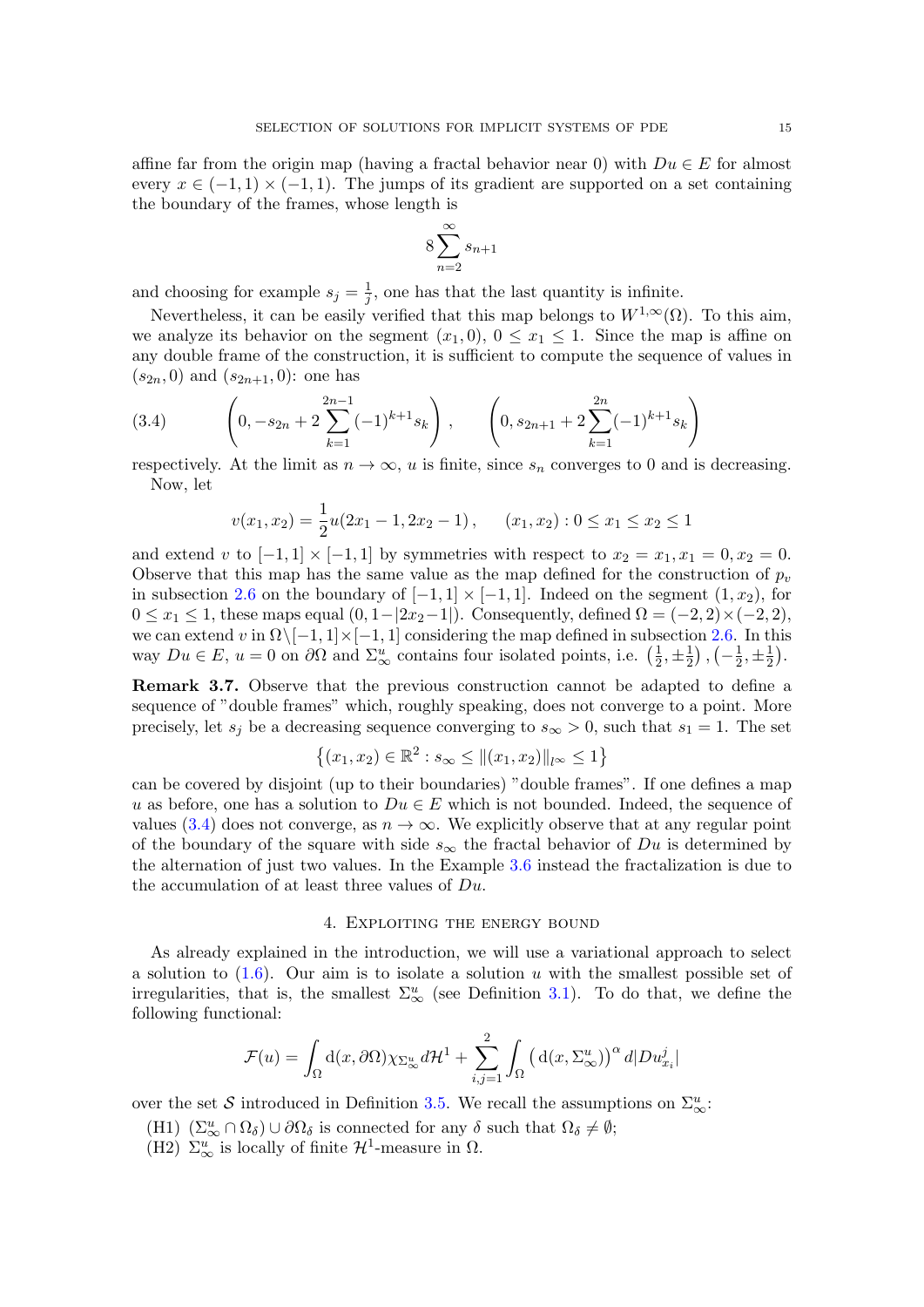Thanks to the assumptions (H1) and (H2), the first term of  $\mathcal F$  can be understood as

$$
\lim_{\delta \to 0} \int_{\Omega_{\delta}} \mathrm{d}(x, \partial \Omega) \chi_{\Sigma_{\infty}^{u}} d\mathcal{H}^{1}
$$

while the second one is

$$
\lim_{\delta \to 0} \lim_{h \to 0} \sum_{i,j=1}^2 \int_{\Omega_\delta \setminus I_h(\Sigma_\infty^u)} \left( d(x, \Sigma_\infty^u) \right)^\alpha d|D u_{x_i}^j|.
$$

Observe that these limits exist by monotonicity and therefore they can be computed simply taking the supremum on h and  $\delta$ .

The first term of  $\mathcal F$  controls in some sense the fractal behavior of a solution to [\(1.6\)](#page-2-0) at the boundary of  $\Omega$  and discards maps with an infinite  $\mathcal{H}^1$ -measure of  $\Sigma^u_\infty$  far from  $\partial\Omega$ . The role of the second term is to minimize the spread of the singularities of  $Du$  in  $\Omega$ . It is determinant to deal for example with the case when the fractalisation of singularities takes place only at  $\partial\Omega$  (e.g. the square  $(-a, a) \times (a, a)$ ). In this case the first term is identically zero and the second term performs the selection by choosing the solutions that minimize the weighted length of the jumps of the gradient.

In order to minimize  $\mathcal F$  using the direct methods, we need some compactness properties of minimizing sequences. As first step in the next theorem we start focusing on sequences  $\{u_n\}$  of maps in S with uniformly bounded energy, that is  $\mathcal{F}(u_n) \leq C < \infty$  for some constant  $C \in \mathbb{R}$ .

<span id="page-15-0"></span>**Theorem 4.1.** Let  $\Omega \subset \mathbb{R}^2$  be open and such that there exist  $M > 0$  and  $\delta_0 > 0$  with

(4.1) 
$$
\mathcal{H}^1(\partial\Omega_\delta) \leq M \quad , \quad \forall \delta < \delta_0.
$$

Let  $\{u_n\}_{n\in\mathbb{N}}\in\mathcal{S}$  be such that there exists  $0 < C < +\infty$  with

<span id="page-15-2"></span><span id="page-15-1"></span> $\mathcal{F}(u_n) \leq C.$ 

Then the following holds true:

- (1) There exists  $\Sigma_{\infty} \subset \overline{\Omega}$  such that for any  $\delta > 0$ , (a)  $\Sigma_{\infty} \cap \overline{\Omega}_{\delta}$  has finite  $\mathcal{H}^1$ -measure;
	- (b)  $(\Sigma_{\infty} \cap \Omega_{\delta}) \cup \partial \Omega_{\delta}$  is a connected set;
	- (c)  $(\Sigma_{\infty}^{u_n} \cap \overline{\Omega}_{\delta}) \to (\Sigma_{\infty} \cap \overline{\Omega}_{\delta})$  in the Hausdorff metric.
- (2) There exists a solution u to [\(1.6\)](#page-2-0) such that  $u_n^j \stackrel{*}{\longrightarrow} u^j$  in  $W_0^{1,\infty}$  $\zeta_0^{1,\infty}(\Omega)$ ; for any  $\varepsilon > 0$ and  $\delta > 0$  sufficiently small,  $u_{n_{x_i}}^j \rightharpoonup u_{x_i}^j$  in  $BV(\Omega_{\delta} \setminus I_{\varepsilon}(\Sigma_{\infty}^{\delta}))$  and in measure in  $int[\Omega_{\delta} \setminus I_{\epsilon}(\Sigma_{\infty})],$  up to a subsequence. Du is piecewise constant in  $int[\Omega_{\delta} \setminus I_{\epsilon}(\Sigma_{\infty})].$ (3) The following inclusion holds:

$$
(4.2) \t\t \t\t \Sigma_{\infty}^u \cap \Omega_{\delta} \subseteq \Sigma_{\infty} \cap \Omega_{\delta}.
$$

**Remark 4.2.** We observe that, if  $u_n$  is a minimizing sequence for F, the map u obtained in the previous theorem is a good candidate to be a selected solution to  $(1.6)$ . Indeed, due to  $(4.2)$ , we can say that, roughly speaking, the singular set of the limit map u is smaller than the limit of the singular set of any minimizing sequence, at least far from the boundary of  $Ω$ .

*Proof.* Let  $\delta < \delta_0$ . We divide the proof in three steps, one for each assertion of the theorem.

*Proof of (1)* Since  $u_n \in \mathcal{S}$  is a sequence with uniformly bounded energy, the first term of  $\overline{\mathcal{F}}$  is uniformly bounded on  $u_n$  and this implies that

<span id="page-15-3"></span>(4.3) 
$$
\mathcal{H}^1\big(\Sigma_\infty^{u_n} \cap \overline{\Omega}_\delta\big) \leq C_1,
$$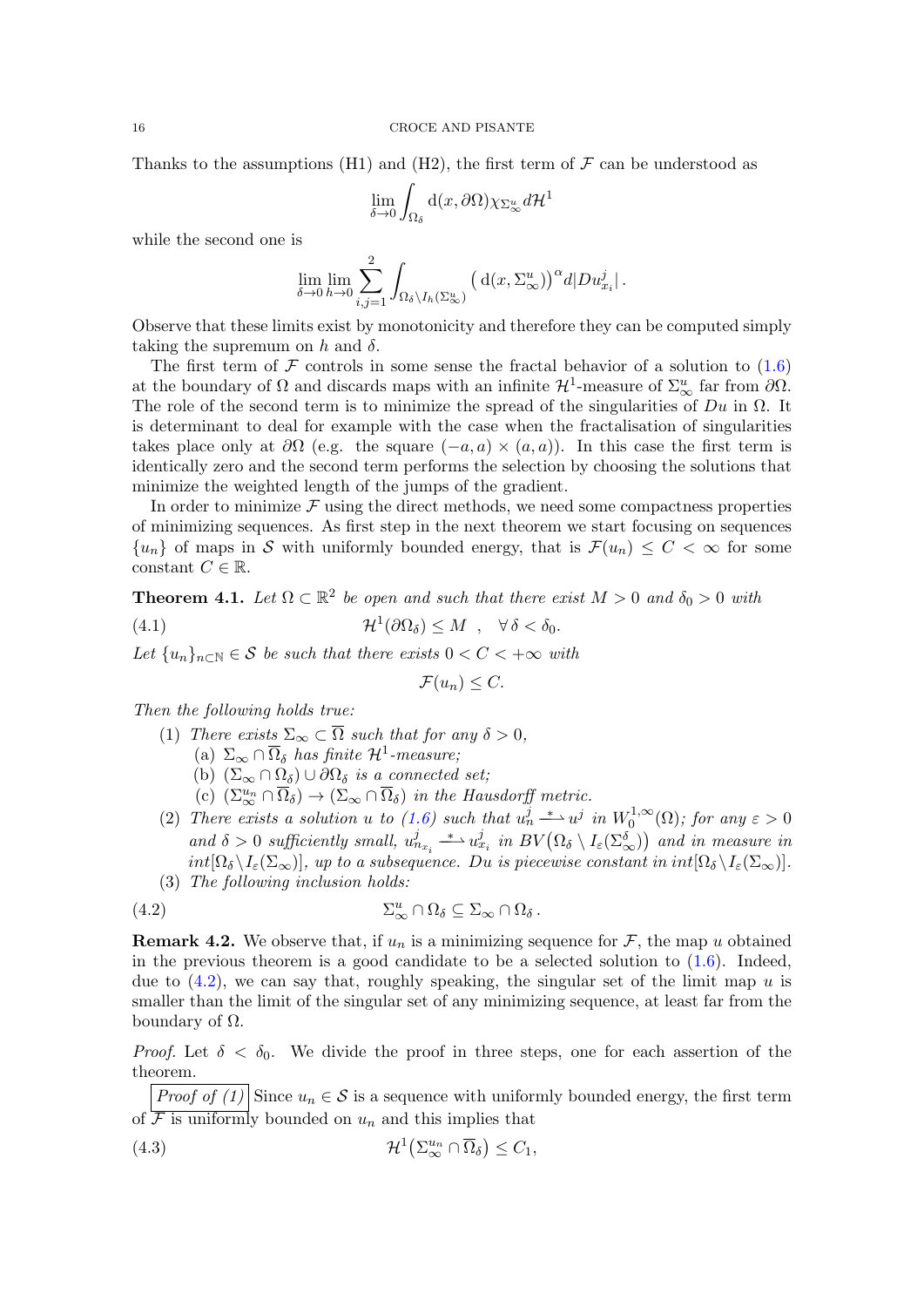for some positive constant  $C_1$ . Therefore, by [\(4.1\)](#page-15-2), for  $\delta < \delta_0$ ,

$$
\mathcal{H}^1((\Sigma^{u_n}_{\infty} \cap \overline{\Omega}_{\delta}) \cup \partial \Omega_{\delta}) \leq C_1 + M < \infty.
$$

Moreover, by Lemma [3.2,](#page-10-4)  $\Sigma_{\infty}^{u_n}$  is closed. We can then apply the Blaschke's Selection Theorem (see Theorem [2.3\)](#page-4-0) to the sequence  $\Sigma^{u_n}_{\infty} \cap \overline{\Omega}_{\delta}$  to ensure the existence of a compact set  $\Sigma_{\infty}^{\delta} \subset \overline{\Omega}_{\delta}$  such that, up to a subsequence,

$$
\Sigma_\infty^{u_n} \cap \overline{\Omega}_\delta \to \Sigma_\infty^\delta
$$

in the Hausdorff metric for  $n \to \infty$ . It follows from the previous convergence that

$$
(\Sigma^{u_n}_{\infty} \cap \overline{\Omega}_{\delta}) \cup \partial \Omega_{\delta} = (\Sigma^{u_n}_{\infty} \cap \Omega_{\delta}) \cup \partial \Omega_{\delta} \to \Sigma^{\delta}_{\infty} \cup \partial \Omega_{\delta} =: \tilde{\Sigma}^{\delta}_{\infty}
$$

in the Hausdorff metric for  $n \to \infty$ . Thanks to assumption (H1), by Goląb's Theorem (see Theorem [2.4\)](#page-4-1),  $\tilde{\Sigma}_{\infty}^{\delta}$  is connected and

$$
\mathcal{H}^1(\tilde{\Sigma}_{\infty}^{\delta} \cap \Omega_{\delta}) \leq \liminf_{n \to \infty} \mathcal{H}^1(\Sigma_{\infty}^{u_n} \cap \Omega_{\delta}).
$$

From the previous estimate and [\(4.3\)](#page-15-3), we easily deduce that  $\Sigma^{\delta}_{\infty}$  has finite  $\mathcal{H}^1$ -measure. Moreover it is not hard to see that for  $0 < \delta_1 \leq \delta_2 < \delta_0$  we have  $\Sigma^{\delta_2}_{\infty} \subseteq \Sigma^{\delta_1}_{\infty}$ . Finally we define

<span id="page-16-0"></span>
$$
\Sigma_\infty := \bigcup_{\delta > 0} \Sigma_\infty^{\delta}.
$$

*Proof of (2)* We first claim that

(4.4) 
$$
\mathcal{L}^2(I_{\varepsilon}(\tilde{\Sigma}_{\infty}^{\delta})) \to \mathcal{L}^2(\tilde{\Sigma}_{\infty}^{\delta}) = 0.
$$

To prove it we will apply Theorem [2.2.](#page-4-2)  $\tilde{\Sigma}_{\infty}^{\delta}$  is arcwise connected by Proposition [2.6,](#page-5-0) compact by Theorem [2.3](#page-4-0) and then rectifiable (see Section [2.3\)](#page-4-3). For any  $x \in \tilde{\Sigma}_{\infty}^{\delta}$ , the  $\mathcal{H}^1$ measure of  $\tilde{\Sigma}_{\infty}^{\delta} \cap B(x,\rho)$  is greater than  $2\rho$ , by the isoperimetric inequality. To conclude it is then sufficient to use  $\nu := \mathcal{H}^1 \lfloor \tilde{\Sigma}_{\infty}^{\delta} \text{ in Theorem 2.2 and apply the notion of Minkowski }$  $\nu := \mathcal{H}^1 \lfloor \tilde{\Sigma}_{\infty}^{\delta} \text{ in Theorem 2.2 and apply the notion of Minkowski }$  $\nu := \mathcal{H}^1 \lfloor \tilde{\Sigma}_{\infty}^{\delta} \text{ in Theorem 2.2 and apply the notion of Minkowski }$ content together with the information that  $\tilde{\Sigma}_{\infty}^{\delta}$  has finite  $\mathcal{H}^1$ -measure. From [\(4.4\)](#page-16-0) we get

(4.5) 
$$
\mathcal{L}^2\big(I_{\varepsilon}(\Sigma_{\infty}^{\delta})\big) \to \mathcal{L}^2\big(\Sigma_{\infty}^{\delta}\big) = 0.
$$

Since  $Du_n$  is allowed to take only a finite number of values, for  $j \in \{1, 2\}$ ,  $Du_n^j$  is uniformly bounded in  $L^{\infty}(\Omega)$ . This and the vanishing boundary condition imply that  $||u_n||_{L^{\infty}(\Omega)}$  is bounded. Therefore, up to a subsequence,

<span id="page-16-1"></span>
$$
u_n^j \stackrel{*}{\longrightarrow} u^j \text{ in } W_0^{1,\infty}(\Omega)
$$

for some  $u = (u^1, u^2) \in W_0^{1, \infty}$  $L_0^{1,\infty}(\Omega,\mathbb{R}^2).$ 

Since  $u_n \in \mathcal{S}$  is a sequence with uniformly bounded energy, the second term of  $\mathcal{F}(u_n)$ is uniformly bounded. By the Hausdorff convergence of  $\Sigma_{\infty}^{u_n} \cap \overline{\Omega}_{\delta}$  to  $\Sigma_{\infty}^{\delta}$  proved in the previous step, one gets

$$
\sum_{i,j=1}^2 \int_{int\left[\Omega_\delta \setminus I_\varepsilon(\Sigma_\infty^\delta)\right]} \left(\,\mathrm{d}(x,\Sigma_\infty^{u_n})\right)^\alpha d|(Du_n^j)_{x_i}| \le C_2,
$$

for some positive constant  $C_2$ . Moreover, for a sufficiently large n, there exists a positive constant  $C_3$  such that  $(d(x, \Sigma_{\infty}^{u_n}))^{\alpha} \geq C_3$  for any  $x \in \Omega_{\delta} \setminus I_{\varepsilon}(\Sigma_{\infty}^{\delta})$ . Therefore

$$
\sum_{i,j=1}^2 \|(u_n^j)_{x_i}\|_{BV\left(\Omega_\delta \setminus I_\varepsilon(\Sigma_\infty^\delta)\right)} \leq C_4
$$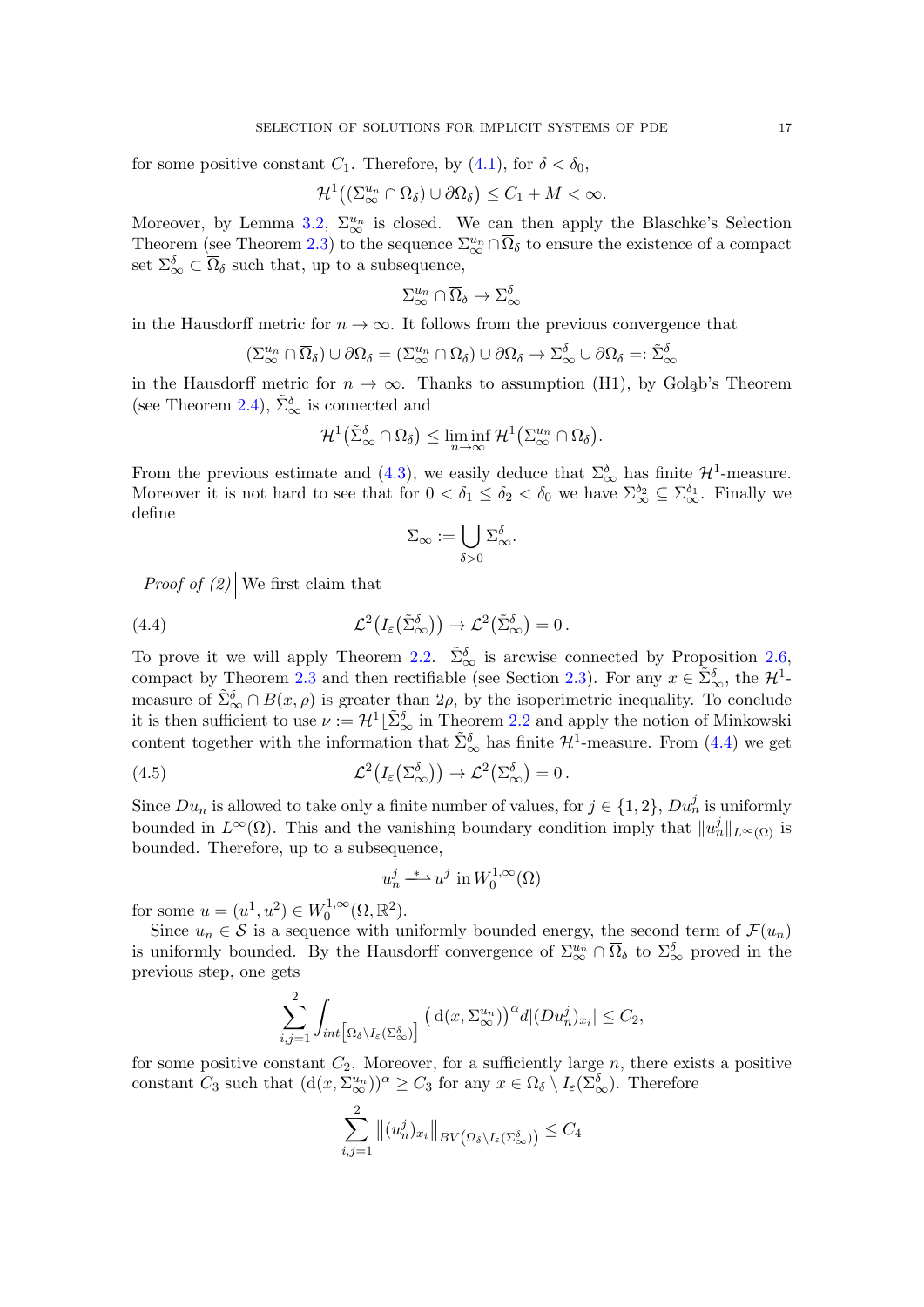## 18 CROCE AND PISANTE

for some positive constant  $C_4$ . By Lemma [3.3,](#page-11-1)  $Du_n^j$  is piecewise constant in  $\Omega_\delta \setminus I_\varepsilon(\Sigma_\infty^\delta)$ . Applying Theorem [2.12](#page-7-3) in a Lipschitz domain  $\tilde{\Omega}$  with

$$
\Omega_{\delta} \setminus I_{2\varepsilon}(\Sigma_{\infty}^{\delta}) \subset \tilde{\Omega} \subset \Omega_{\delta} \setminus I_{\varepsilon}(\Sigma_{\infty}^{\delta}),
$$

up to a subsequence, we have  $(u_n^j)_{x_i} \to g_i^{j,\varepsilon,\delta}$  $i^{j,\varepsilon,\delta}$  in measure on  $\Omega_{\delta} \setminus I_{2\varepsilon}(\Sigma_{\infty}^{\delta})$  as  $n \to \infty$ , for some piecewise constant function  $g_i^{j,\varepsilon,\delta}$  $i^{(j,\varepsilon,\theta)}$ ,  $i=1,2$ . The uniqueness of the limit implies that  $u_{x_i} = g_i^{j, \varepsilon, \delta}$  $i^{j,\varepsilon,\delta}$  on  $int \left[ \Omega_{\delta} \setminus I_{2\varepsilon}(\Sigma_{\infty}^{\delta}) \right]$ . Therefore, for  $j=1,2$ , up to a subsequence,

$$
\left(u_n^j\right)_{x_i} \stackrel{*}{\longrightarrow} u_{x_i}^j \text{ in } BV\left(\Omega_\delta \setminus I_{2\varepsilon}(\Sigma_\infty^\delta)\right)
$$

and

$$
(u_n^j)_{x_i} \longrightarrow u_{x_i}^j
$$
 a.e. in  $int \big[ \Omega_{\delta} \setminus I_{2\varepsilon}(\Sigma_{\infty}^{\delta}) \big]$ .

This being true for every  $\varepsilon$  and  $\delta$ , combined with [\(4.5\)](#page-16-1) ensures that  $Du \in E$  a.e. in  $\Omega$ . In other words,  $u$  is a solution to  $(1.6)$ .

*Proof of (3)* We finally prove [\(4.2\)](#page-15-1) that is equivalent to show that  $[\Sigma_{\infty} \cap \Omega_{\delta}]^c \subset$  $[\Sigma^u_\infty \cap \Omega_\delta]^c$ . Let  $x_0 \notin \Sigma_\infty \cap \Omega_\delta$ , i.e.  $x_0 \in [\Sigma^\delta_\infty]^c \cup \partial \Omega_\delta$ . If  $x_0 \in \partial \Omega_\delta$  then  $x_0 \in [\Sigma^\delta_\infty \cap \Omega_\delta]^c$ since  $\partial\Omega_{\delta} \subset [\Sigma_{\infty}^u \cap \Omega_{\delta}]^c$ . If  $x_0 \in [\Sigma_{\infty}^{\delta}]^c$ , choose  $r_0$  such that

$$
r_0 < \frac{\mathrm{d}(x_0, \Sigma_\infty^\delta)}{3}.
$$

For a sufficiently small  $\varepsilon$ ,  $B(x_0, r_0) \cap I_{\varepsilon}(\Sigma_{\infty}^{\delta})$  is empty. Since  $(\Sigma_{\infty}^{u_n} \cap \overline{\Omega}_{\delta})$  converges to  $\Sigma_{\infty}^{\delta}$ in the Hausdorff metric,  $B(x_0, r_0)$  is not contained in  $\Sigma_{\infty}^{u_n} \cap \Omega_{\delta}$  for *n* sufficiently large. By the previous point,  $Du_n^j \to Du^j$  in  $B(x_0, r_0)$  and  $Du$  is piecewise constant in  $B(x_0, r_0)$ . It follows that  $x_0 \notin \Sigma_{\infty}^u \cap \Omega_{\delta}$  and the claim is proved.

 $\Box$ 

If we can assure that the functional F is not identically  $+\infty$  on S, the previous theorem applied to a minimizing sequence of F on S, provides us with a map u that is a candidate to be a minimizer. To ensure that  $u$  is indeed a minimizer, it would be needed to prove that u belongs to S and that the functional F is lower semicontinuous. This is not an easy task in the whole  $\mathcal{S}$ , so we are led to require an additional condition on the family of solutions to  $(1.6)$  on which we minimize F. According to Remark [3.7](#page-14-2) it seems reasonable to restrict our analysis to solutions such that the accumulations of jumps of  $Du$  is created by an accumulation of mass from at least three different sets  $\Omega_i^u$ . We conjecture that, at least for special sets E and when  $\Omega$  has a simple geometry, this restriction could be formulated only in terms of a uniform lower bound on the density of the sets  $\Omega_i^u$  (for at least three indexes) at  $\mathcal{H}^1$ -almost every point of  $\Sigma^u_\infty$ . Unfortunately for our proof we need a slightly stronger hypothesis that will be precisely stated in Definition [4.4](#page-20-0) and that is motivated by the following theorem.

<span id="page-17-3"></span>**Theorem 4.3.** Let  $\{u_n\} \subset \mathcal{S}$  be a sequence with uniformly bounded energy. Assume that there exist a constant  $c > 0$  and for any  $\delta > 0$  a constant  $0 < \overline{r} < \delta$  such that for any  $u_n$ and  $\mathcal{H}^1 - a.e.$   $x \in \sum_{\infty}^{u_n} \cap \Omega_{\delta}$  we can find at least three indices  $i_1, i_2, i_3 \in \{1, ..., k\}$  with the property that for every  $r < \overline{r}$  we have

<span id="page-17-0"></span>(4.6) 
$$
\mathcal{L}^2\left(B(x,r)\cap\Omega_{i_s}^{u_n}\right) > cr^2, \ \ s\in\{1,2,3\}.
$$

Then the limit function u obtained in Theorem [4.1](#page-15-0) belongs to  $S$  and satisfies

<span id="page-17-1"></span>(4.7) 
$$
\Sigma^u_\infty \cap \Omega_\delta = \Sigma_\infty \cap \Omega_\delta.
$$

Moreover u satisfies

<span id="page-17-2"></span>(4.8) 
$$
\mathcal{L}^2\left(B(x,r)\cap\Omega_{i_s}^u\right) > cr^2, \ \ s\in\{1,2,3\}
$$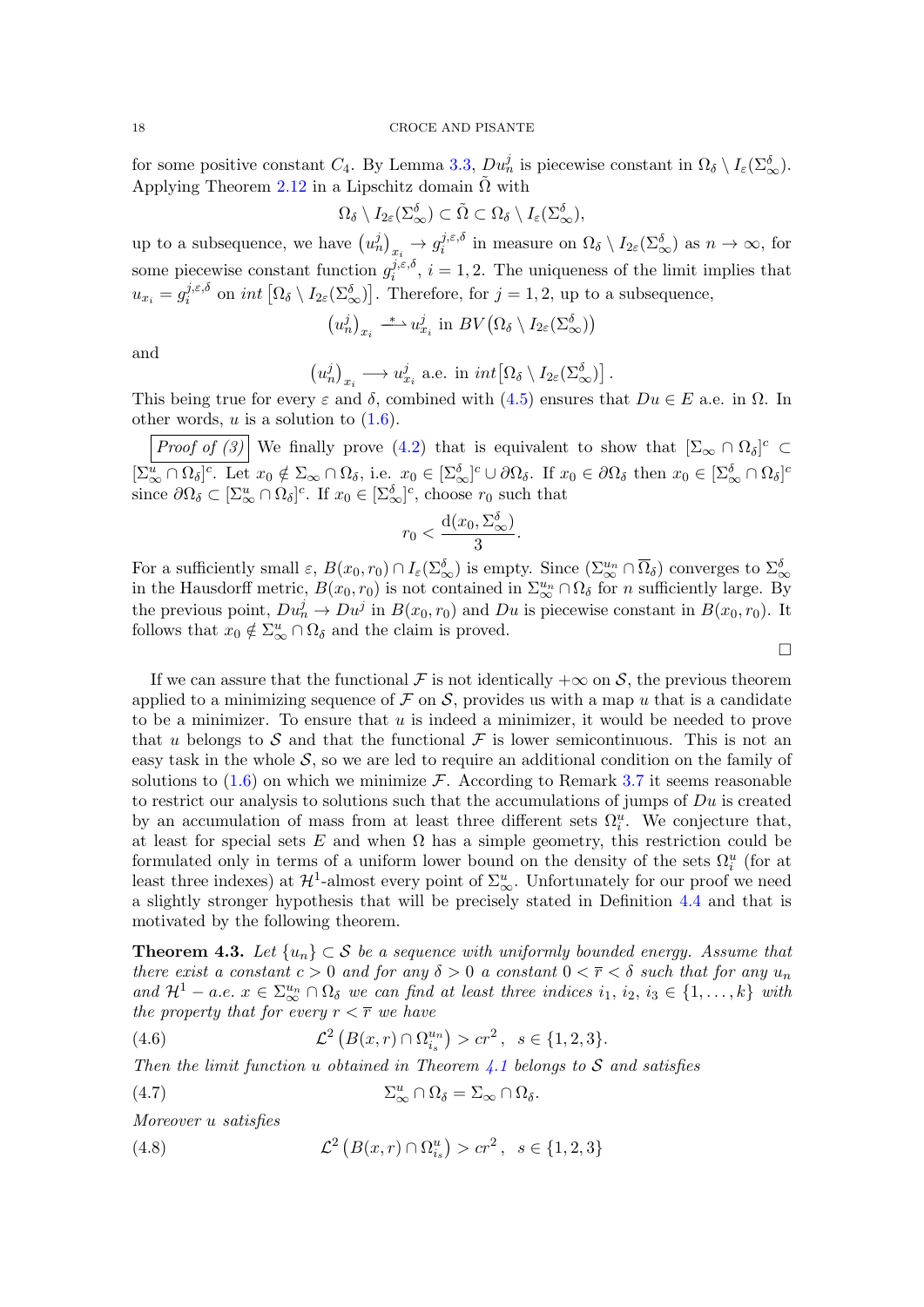for every  $r < \overline{r}$  and

(4.9) 
$$
\mathcal{F}(u) \leq \liminf_{n \to \infty} \mathcal{F}(u_n).
$$

*Proof.* In Theorem [4.1](#page-15-0) we already proved [\(4.2\)](#page-15-1), that is, the inclusion  $\Sigma_{\infty}^{u} \cap \Omega_{\delta} \subseteq \Sigma_{\infty} \cap \Omega_{\delta}$ . Therefore we only need to show the inverse inclusion. Arguing by contradiction we suppose the existence of

<span id="page-18-6"></span><span id="page-18-0"></span>
$$
y_0 \in (\Sigma_\infty \cap \Omega_\delta) \setminus \Sigma_\infty^u.
$$

Since  $\Sigma^u_\infty$  is closed and  $y_0 \in \Omega_\delta$  we can choose  $0 < R < \min\{d(y_0, \partial\Omega_\delta), d(y_0, \Sigma^u_\infty)\}\)$ that  $B(y_0, R) \cap \Sigma_{\infty}^u = \emptyset$  and  $B(y_0, R) \subset \Omega_{\delta}$ . We recall that, by Theorem [4.1,](#page-15-0) the set  $(\Sigma_{\infty} \cap \Omega_{\delta}) \cup \partial \Omega_{\delta}$  is connected and then arcwise connected by Proposition [2.6.](#page-5-0) Inclusion [\(4.2\)](#page-15-1) implies the existence of  $y_1 \in (\Sigma_{\infty} \cap \Omega_{\delta}) \setminus B(y_0, R)$ , and a path lying in  $(\Sigma_{\infty} \cap \Omega_{\delta}) \cup \partial \Omega_{\delta}$ , joining  $y_0$  and  $y_1$ . By the isoperimetric inequality, we easily deduce that

(4.10) 
$$
\mathcal{H}^1(\Sigma_\infty^{\delta} \cap B(y_0, R)) \ge R.
$$

As observed in Theorem [4.1,](#page-15-0) Du is piecewise constant in  $int[\Omega_{\delta} \setminus I_{\epsilon}(\Sigma_{\infty}^{\delta})]$  for any  $\varepsilon$ . Therefore, by [\(4.10\)](#page-18-0) and Theorem [2.10](#page-7-4) we can choose  $\overline{y} \in \sum_{\infty}^{\delta} \cap B(y_0, R)$  such that, up to a permutation of the indexes names,

<span id="page-18-1"></span>(4.11) 
$$
\theta(\Omega_i^u, \overline{y}) = 0 \quad \forall i \in \{1, \dots k-2\}.
$$

Let  $\varepsilon > 0$  be sufficiently small, to be chosen later. Using [\(4.11\)](#page-18-1) we deduce that there exists  $r' > 0$  such that

<span id="page-18-5"></span>(4.12) 
$$
\frac{\mathcal{L}^2(B(\overline{y},r)\cap\Omega_i^u)}{\pi r^2}<\varepsilon, \quad \forall r\leq r', \ \forall i\in\{1,\ldots k-2\}.
$$

The Hausdorff convergence of  $\Sigma_{\infty}^{u_n} \cap \overline{\Omega}_{\delta}$  to  $\Sigma_{\infty}^{\delta}$ , proved in Theorem [4.1,](#page-15-0) and assumption [\(4.6\)](#page-17-0) ensure us that there exist an index  $j \in \{1, ..., k-2\}$  and a sequence  $x_n \in \sum_{\infty}^{u_n}$  with  $|x_n - \bar{y}| < \frac{r'}{4}$  $\frac{r}{4}$  and such that

<span id="page-18-3"></span>(4.13) 
$$
\mathcal{L}^2(B(x_n,r)\cap\Omega_j^{u_n})>cr^2,\ \forall r<\bar{r}.
$$

We now observe that, since  $u_n \stackrel{*}{\longrightarrow} u$  in  $W^{1,\infty}_{loc}(\Omega,\mathbb{R}^2)$ , as proved in Theorem [4.1,](#page-15-0) we have

<span id="page-18-2"></span>(4.14) 
$$
\lim_{n \to \infty} \mathcal{L}^2(\Omega_j^u \cap \Omega_i^{u_n} \cap B(y_0, R)) = 0 \text{ for any } i \neq j
$$

and

<span id="page-18-4"></span>(4.15) 
$$
\lim_{n \to \infty} \mathcal{L}^2(\Omega_i^u \cap \Omega_i^{u_n} \cap B(y_0, R)) = \mathcal{L}^2(\Omega_i^u \cap B(y_0, R)), \quad \forall i \in \{1, \dots k\}
$$

Now, using [\(4.14\)](#page-18-2), choose  $r_0 = \min \left\{ \bar{r}, \frac{r'}{4} \right\}$  $\left\{ \frac{n'}{4} \right\}$  and  $\bar{n}$  sufficiently large such that for  $n > \bar{n}$ ,

$$
\mathcal{L}^2((\Omega_j^{u_n} \setminus \Omega_j^u) \cap B(y_0, R)) < \frac{cr_0^2}{10}.
$$

By [\(4.13\)](#page-18-3) and [\(4.15\)](#page-18-4) and the inclusion  $B(x_n, r_0) \subset B(\bar{y}, r')$ , we have that

$$
\mathcal{L}^2(B(\bar{y},r') \cap \Omega_j^u) > \mathcal{L}^2(B(x_n,r_0) \cap \Omega_j^u) > \frac{cr_0^2}{2}.
$$

The last inequality gives a contradiction with  $(4.12)$  if we choose  $\varepsilon$  sufficiently small, thus proving the claim. We explicitly note that  $(4.7)$  guarantees that  $\mathcal{H}^1(\Sigma^u_\infty)$  is locally finite and  $(\Sigma_u \cap \Omega_\delta) \cup \partial \Omega_\delta$  is connected.

We are now going to check [\(4.8\)](#page-17-2) for u. To this aim, fix  $\delta$  and let  $x_0 \in \Sigma_{\infty}^u \cap \Omega_{\delta}$  and  $x_n \in \Sigma_{\infty}^{u_n} \cap \Omega_{\delta}$  be such that  $x_n \to x_0$ . Up to extracting a subsequence, we can find  $i_1, i_2, i_3 \in \{1, \ldots, k\}$  with the property that for every  $r < \overline{r}$  we have, independently on n,

$$
\mathcal{L}^2(B(x_n,r) \cap \Omega_{i_s}^{u^n}) > cr^2 , s \in \{1,2,3\}.
$$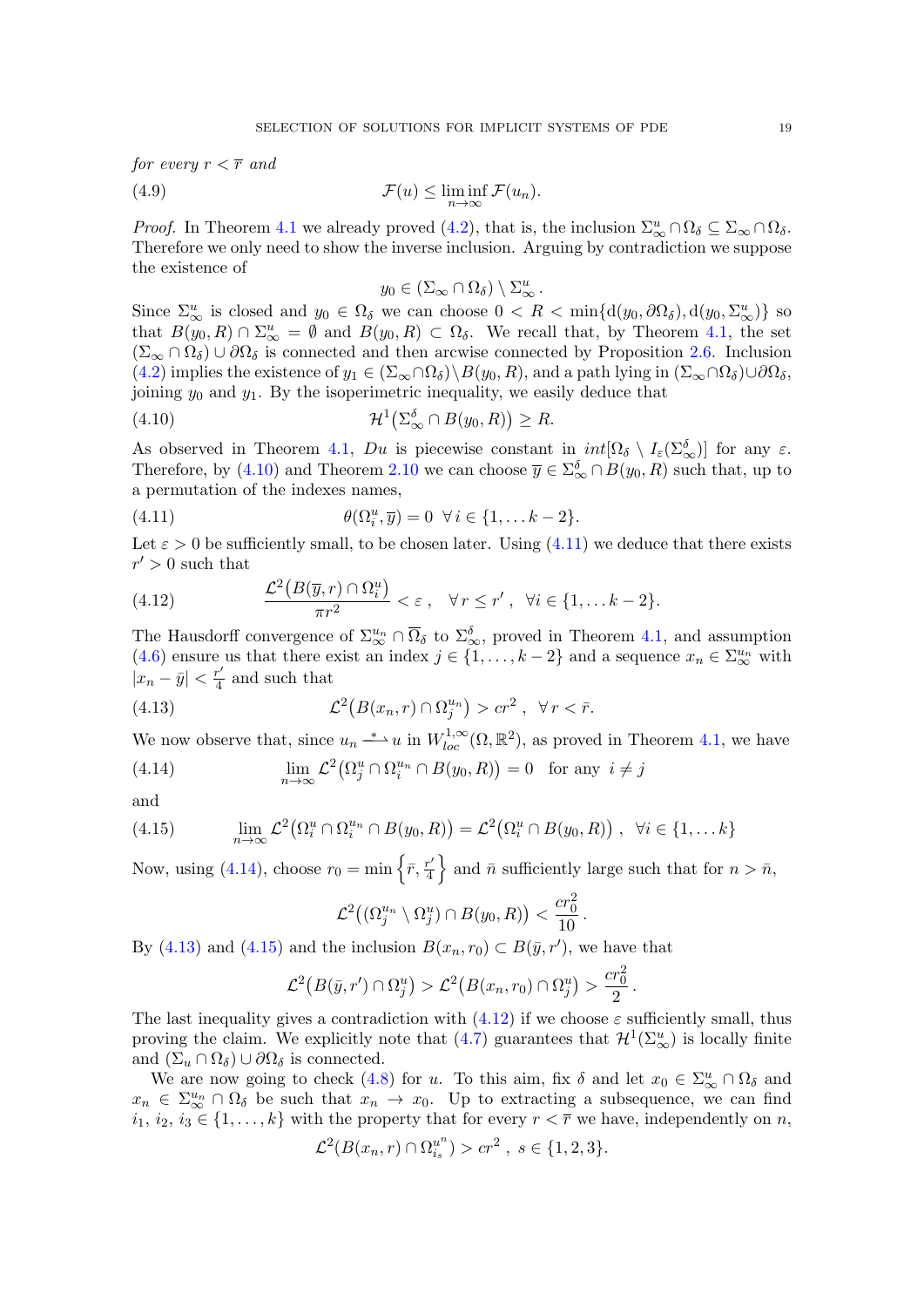Now, for sufficiently large  $n$  we have

$$
\mathcal{L}^2(B(x_0,r) \cap \Omega_{i_s}^u) \geq \mathcal{L}^2(B(x_n,r) \cap \Omega_{i_s}^{u^n}) - \mathcal{L}^2(\Omega_{i_s}^{u_n} \triangle \Omega_{i_s}^u) - \mathcal{L}^2(B(x_n,r) \triangle B(x_0,r)) \n> cr^2 - \frac{2}{n}.
$$

The limit as  $n \to \infty$  proves  $(4.8)$  for u.

The theorem will be proved once we show  $(4.9)$ . To prove the convergence of the first term of  $\mathcal{F}(u_n)$ , i.e.

$$
\int_{\Omega} d(x, \partial \Omega) \chi_{\Sigma_{\infty}^{u_n}} d\mathcal{H}^1
$$

one can apply Theorem [2.5.](#page-5-1) So we are left with the study of

$$
\sum_{i,j=1}^{2} \int_{\Omega} \left( d(x, \Sigma_{\infty}^{u_n})^{\alpha} d|D(u_n)_{x_i}^j\right).
$$

To this aim, fix the indexes i and j,  $\delta$ ,  $\rho > 0$  and let

$$
A_{\delta,\rho}^u := \int_{\Omega_{\delta}\backslash I_{\rho}(\Sigma_{\infty}^u)} \left( d(x, \Sigma_{\infty}^u) \right)^{\alpha} d|D u_{x_i}^j|.
$$

We observe that  $A_{\delta,\rho}^u$  is decreasing with respect to  $\delta$  and  $\rho$ . Therefore, being

$$
\mathcal{F}(u) = \lim_{\delta \to 0} \lim_{\rho \to 0} A_{\delta,\rho}^u = \sup_{\delta > 0} \sup_{\rho > 0} A_{\delta,\rho}^u = \lim_{\rho \to 0} \lim_{\delta \to 0} A_{\delta,\rho}^u,
$$

the inequality  $(4.9)$  reduces to

$$
\sup_{\delta>0,\rho>0} A_{\delta,\rho}^u \le \liminf_{n \to \infty} \sup_{\delta>0,\rho>0} A_{\delta,\rho}^{u_n} = \sup_n \inf_{k>n} \sup_{\delta>0,\rho>0} A_{\delta,\rho}^{u_k},
$$

with the obvious meaning for the notation  $A_{\delta,\rho}^{u_n}$ . Up to a subsequence, it is therefore sufficient to prove that

$$
A_{\delta,\rho}^u \le \lim_{k \to \infty} A_{\delta_k,\rho_k}^{u_{n_k}},
$$

with  $\delta_k \to 0$  and  $\rho_k \to 0$ . By Proposition [2.7,](#page-5-2) since  $Du_{n_{x_i}}^j \stackrel{*}{\longrightarrow} Du_{x_i}^j$ , we have that

<span id="page-19-0"></span>
$$
(4.16)\qquad \int_{\Omega_{\delta}\backslash I_{\rho}(\Sigma_{\infty}^u)} \left(\mathrm{d}(x,\Sigma_{\infty}^u)\right)^{\alpha} d|D u_{x_i}^j| \leq \liminf_{n\to\infty} \int_{\Omega_{\delta}\backslash I_{\rho}(\Sigma_{\infty}^u)} \left(\mathrm{d}(x,\Sigma_{\infty}^u)\right)^{\alpha} d|(Du_n^j)_{x_i}|.
$$

Up to a subsequence, we can assume that the liminf in the right hand side of the above inequality is a limit.

It is easy to prove that  $d(x, \Sigma_{\infty}^{u_n}) \to d(x, \Sigma_{\infty}^{u})$  in  $L^{\infty}(\Omega_{\delta}),$  since  $\Sigma_{\infty}^{u_n} \cap \overline{\Omega}_{\delta} \to \Sigma_{\infty}^{u} \cap \overline{\Omega}_{\delta}$  in the Hausdorff metric, by Theorem [4.1.](#page-15-0)

Now, one can estimate terms appearing in the right hand side of [\(4.16\)](#page-19-0) as

<span id="page-19-1"></span>
$$
\int_{\Omega_{\delta}\backslash I_{\rho}(\Sigma_{\infty}^{u})} \left(\mathrm{d}(x, \Sigma_{\infty}^{u})\right)^{\alpha} d \left| (Du_{n}^{j})_{x_{i}} \right|
$$
\n
$$
\leq \int_{\Omega_{\delta}\backslash I_{\rho}(\Sigma_{\infty}^{u})} \left| \left(\mathrm{d}(x, \Sigma_{\infty}^{u})\right)^{\alpha} - \left(\mathrm{d}(x, \Sigma_{\infty}^{u_{n}})\right)^{\alpha} \right| d \left| (Du_{n}^{j})_{x_{i}} \right|
$$
\n
$$
+ \int_{\Omega_{\delta}\backslash I_{\rho}(\Sigma_{\infty}^{u})} \left(\mathrm{d}(x, \Sigma_{\infty}^{u_{n}})\right)^{\alpha} d \left| (Du_{n}^{j})_{x_{i}} \right|.
$$

It is clear that the first term of the right hand side of the above inequality tends to 0, as  $n \to \infty$ , since  $Du_n$  is uniformly bounded in  $\Omega_\delta \setminus I_\rho(\Sigma_\infty^u)$  and the integrand tends to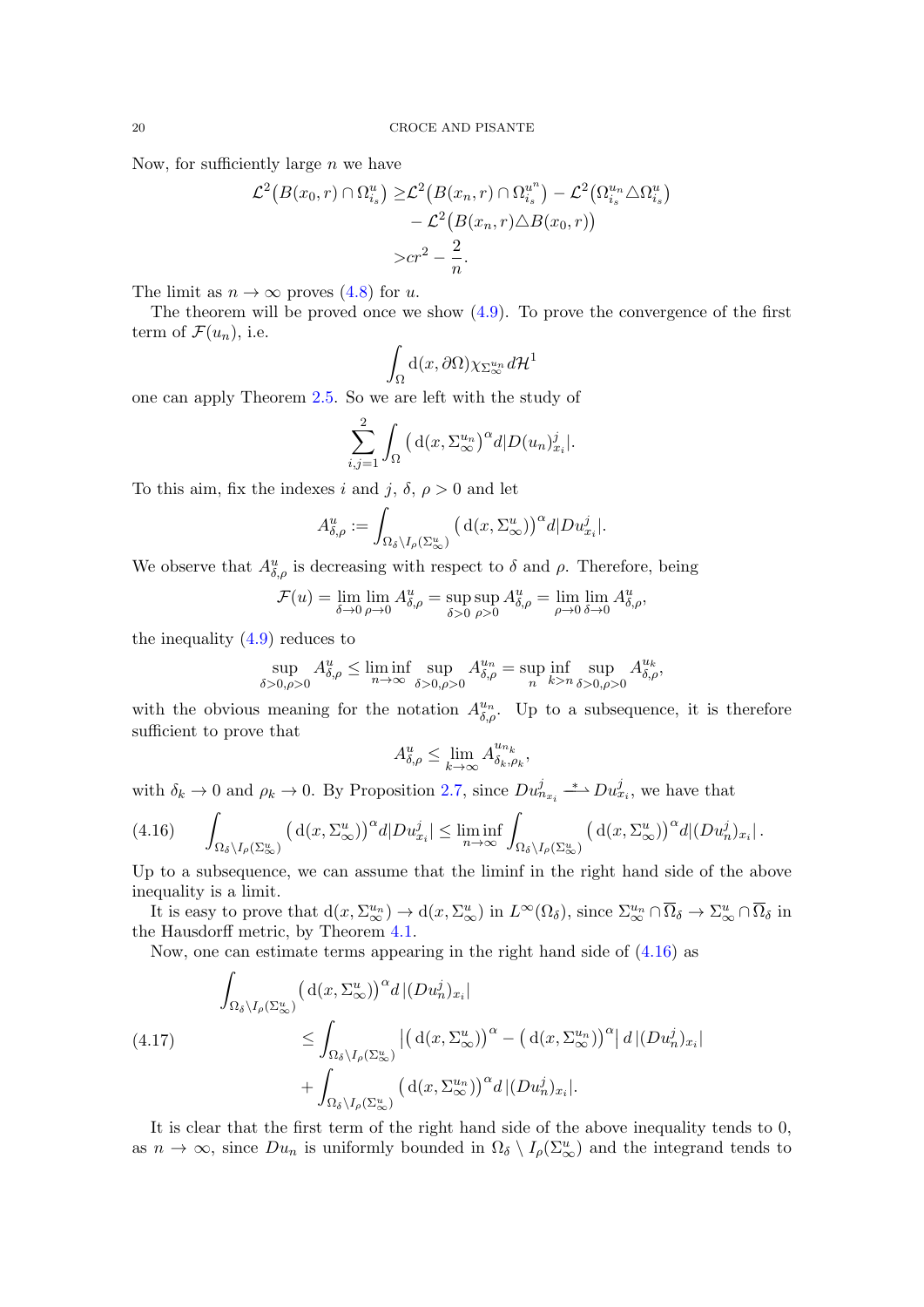0 uniformly, as already pointed out. Let us now comment on the second term of  $(4.17)$ , that is,

$$
\int_{\Omega_{\delta}\setminus I_{\rho}(\Sigma_{\infty}^u)} \left(d(x,\Sigma_{\infty}^{u_n})\right)^{\alpha} d|(Du_n^j)_{x_i}|.
$$

The Hausdorff convergence of  $\Sigma_{\infty}^{u_n} \cap \overline{\Omega}_{\delta}$  to  $\Sigma_{\infty}^u \cap \overline{\Omega}_{\delta}$  implies the existence of  $\overline{n} \in \mathbb{N}$ , such that  $d_{\mathcal{H}}(\Sigma_{\infty}^{u_n} \cap \overline{\Omega}_{\delta}, \Sigma_{\infty}^{u} \cap \overline{\Omega}_{\delta}) < \frac{\rho}{10}$  for any  $n > \overline{n}$ . Therefore

$$
\Omega_{\delta} \setminus I_{\rho}(\Sigma^u_{\infty}) \subset \Omega_{\delta} \setminus I_{\frac{\rho}{3}}(\Sigma^{u_n}_{\infty}).
$$

This implies that

$$
\int_{\Omega_{\delta}\backslash I_{\rho}(\Sigma_{\infty}^u)} \left(\, {\rm d}(x,\Sigma_{\infty}^{u_n})\right)^{\alpha} d \vert (D u_n^j)_{x_i}\vert \leq \int_{\Omega_{\delta}\backslash I_{\frac{\rho}{3}}(\Sigma_{\infty}^{u_n})} \left(\, {\rm d}(x,\Sigma_{\infty}^{u_n})\right)^{\alpha} d \vert (D u_n^j)_{x_i}\vert \, .
$$

This allows us to conclude the proof of  $(4.9)$ .

The previous result motivated us to consider the following definition

<span id="page-20-0"></span>**Definition 4.4.** Given  $c > 0$  a fixed constant and  $\phi : (0, \infty) \to (0, \infty)$  a positive function. a solution  $u \in \mathcal{S}$  to [\(1.6\)](#page-2-0) is said to be  $(c, \phi)$ -uniformly lower bounded in density for any  $\delta > 0, \, \mathcal{H}^1 - a.e. \, x \in \Sigma^u_\infty \cap \Omega_\delta$  we can find at least three indices  $i_1, i_2, i_3 \in \{1, \ldots, k\}$  with the property that for every  $r < \phi(\delta)$  we have

(4.18) 
$$
\mathcal{L}^2(B(x,r) \cap \Omega_{i_s}^u) > cr^2, \ \ s \in \{1,2,3\}.
$$

We define  $\mathcal{S}_{c}^{\phi} \subset \mathcal{S}$  to be the family of all the maps  $u \in \mathcal{S}$  that are  $(c, \phi)$ -uniformly lower bounded in density.

Even if the requirement of  $(c, \phi)$ -uniformly lower bound in density for a class of solutions seems quite restrictive, Lemma [2.14](#page-9-4) allows us to prove that for the interesting case of system [\(1.4\)](#page-2-2) there exist classes of solutions satisfying this property independently on the geometry of the domain  $Ω$ . This is the content of the next lemma.

<span id="page-20-1"></span>**Lemma 4.5.** Let  $E := \{\pm A_i : i \in \{1, ..., 4\}\}\$  where the  $A_i$  are the matrices defined in [\(2.3\)](#page-7-5). Consider the constant c given by Lemma [2.14.](#page-9-4) Then the family of maps  $u \in \mathcal{S}$  that satisfy the (c,  $\phi$ )-uniformly lower bound in density with  $\phi(\delta) = \delta/4$  is not empty.

*Proof.* Let  $\Omega$  be any domain and use a Vitali covering of  $\Omega$  made up of squares, with the sides parallel to the axes, defined inductively as follows. Let  $\varepsilon_n := 2 - \sum_{i=0}^n \frac{1}{2^i}$  $\frac{1}{2^i}$  and define, for  $n \geq 0$ ,

$$
\Omega_n := \{ x \in \Omega : d(x, \partial \Omega) > \varepsilon_n \} .
$$

(1) For  $n = 0$ , we consider a dyadic decomposition of  $\mathbb{R}^2$ ,  $\mathcal{D}_0$ , with the diagonals of the squares smaller than  $\varepsilon_0 = 1$ . Let  $\{Q_i^0\}_{i \in I_0} \subset \mathcal{D}_0$  be the family of the squares in  $\mathcal{D}_0$  with non empty intersection with  $\Omega_0$ . Clearly we have

$$
\Omega_0 \subset \bigcup_{i \in I_0} Q_i^0 \subset \Omega \, .
$$

(2) For any  $n \geq 1$  we consider a dyadic decomposition of  $\mathbb{R}^2$ ,  $\mathcal{D}_n$ , with the greatest diagonal of the squares smaller than  $\varepsilon_n$ . Let  $\{Q_i^n\}_{i\in I_n} \subset \mathcal{D}_n$  be the family of the squares in  $\mathcal{D}_n$  with non empty intersection with  $\Omega_n \setminus \bigcup_{i \in I_{n-1}} Q_i^{n-1}$ . As before we have

$$
\Omega_n \subset \bigcup_{j=0}^n \bigcup_{i \in I_j} Q_i^j \subset \Omega \, .
$$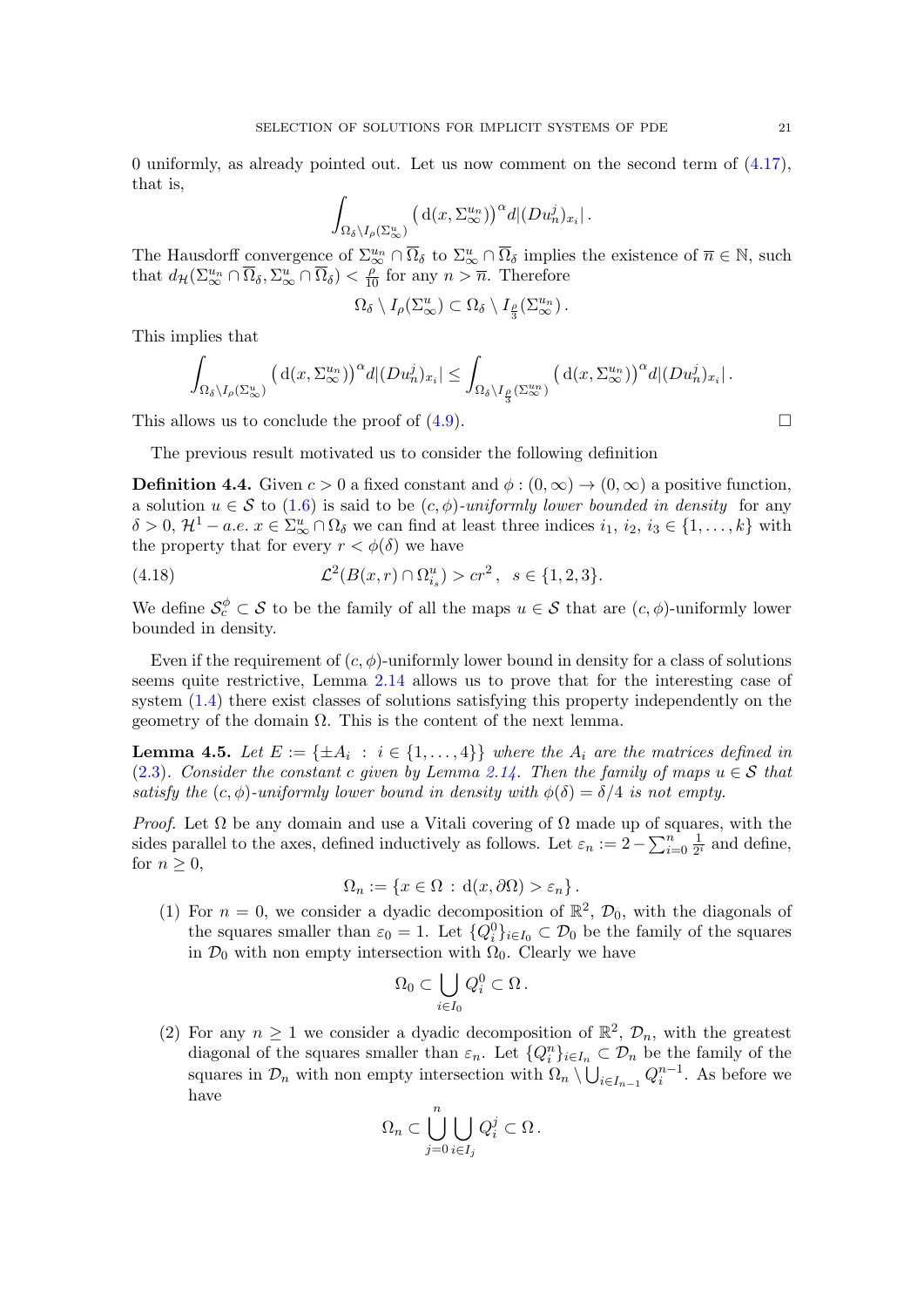<span id="page-21-4"></span>In each square of the family  $\mathcal{D} := \{Q_i^j\}$  $i_j^j\}_{j\in\mathbb{N},i\in I_j}$ , we consider the solution of subsection [2.6.](#page-7-0) Therefore the set  $\Sigma^u_\infty$  will be a subset of the union of all the boundaries of the squares belonging to the Vitali covering of  $\Omega$ .

It is clear that  $\Sigma^u_\infty$  satisfies the condition that  $(\Sigma^u_\infty \cap \Omega_\delta) \cup \partial \Omega_\delta$  is connected for any δ such that  $\Omega_\delta \neq \emptyset$ . We are going to prove that  $\Sigma^u_\infty$  is locally of finite  $\mathcal{H}^1$ -measure in Ω. Indeed, for any  $n \in \mathbb{N}$  there exist only finitely many squares in D which intersect  $Ω<sub>n</sub>$ . Moreover, as  $\Omega_n \nearrow \Omega$ , for any compact  $K \subset \Omega$ , there exists n such that  $K \subset \Omega_n$ . This implies that the length of the union of the boundaries of the squares in  $\mathcal D$  that intersect K is finite. To prove [\(4.6\)](#page-17-0), we recall that we deal with points in  $\Sigma^u_\infty \cap \Omega_\delta$ . Since the length of the diagonals of the squares of the previous Vitali covering in  $\Omega_{\delta}$  is uniformly bounded from below, it is sufficient to use Lemma [2.14.](#page-9-4)

We end this section by observing that combining the results of Theorems [4.1](#page-15-0) and [4.3](#page-17-3) it is easy to derive the following result.

<span id="page-21-3"></span>**Corollary 4.6.** Assume that there exists at least one  $u \in S_c^{\phi} \subset S$  such that  $\mathcal{F}(u) < \infty$ . Then the variational problem

$$
\inf \left\{ \mathcal{F}(u) \,,\ u \in \mathcal{S}_c^{\phi} \right\}
$$

is well-posed and has a solution  $u \in \mathcal{S}_c^{\phi}$ .

# 5. Application to the "orthogonal" system

<span id="page-21-2"></span>In this section we deal with the set  $E$  composed by the eight matrices defined in  $(2.3)$ . Our aim is to use the minimization of  $\mathcal F$  as a selection criterion for solutions of [\(1.6\)](#page-2-0). To apply the results of the previous sections we need to show that the variational problem is well posed. This can be done if we impose some conditions on the domain  $\Omega$ .

Some of the arguments in this section will be in the spirit of [\[11\]](#page-27-12) to which we refer for more details when it will be needed. As we will see, an important role will be played by the geometry of  $\Omega$ . We start giving some definitions.

**Definition 5.1.** Let  $h : [a, b] \to \mathbb{R}$  be a  $C^1([a, b])$  function with  $h'(t) < 0$  for every  $t \in [a, b]$ , we call

$$
T_h := \left\{ (s, t) \in \mathbb{R}^2 : a \le s \le b, h(b) \le t \le h(s) \right\}
$$

a triangular domain.

The class of all triangular domains will be denoted by  $\mathcal T$ . We write T instead of  $T_h$ when the definition of the function  $h$  is clear by the context.

<span id="page-21-0"></span>**Definition 5.2.** Let  $T_h$  be a triangular domain. If  $\alpha > 0$  satisfies

$$
2\left[\max\left\{\frac{1}{1+\frac{1}{c_1}},\frac{1}{1+c_2}\right\}\right]^{\alpha+1} < 1,
$$

where

$$
-c_1 = \min_{x_1 \in [a,b]} h', \quad -c_2 = -\max_{x_1 \in [a,b]} h',
$$

then we will refer to  $T_h$  as a  $\alpha$ -compatible triangular domain.

<span id="page-21-1"></span>**Definition 5.3.** A bounded connected Lipschitz set  $\Omega \subset \mathbb{R}^2$  is a  $\alpha$ -compatible domain if it can be covered by a finite number of rectangles and a finite number of rotations of angle multiple of  $\pi/2$  of  $\alpha$ -compatible triangular domains, say  $R[T_{h_k}]$  for  $k \in I \subset \mathbb{N}$  and  $\overline{R}$  a rotation, with mutually disjoint interior and with the graphs of the functions  $h_k$  lying on  $\partial\Omega$  (cfr. for example Figure [7\)](#page-22-1).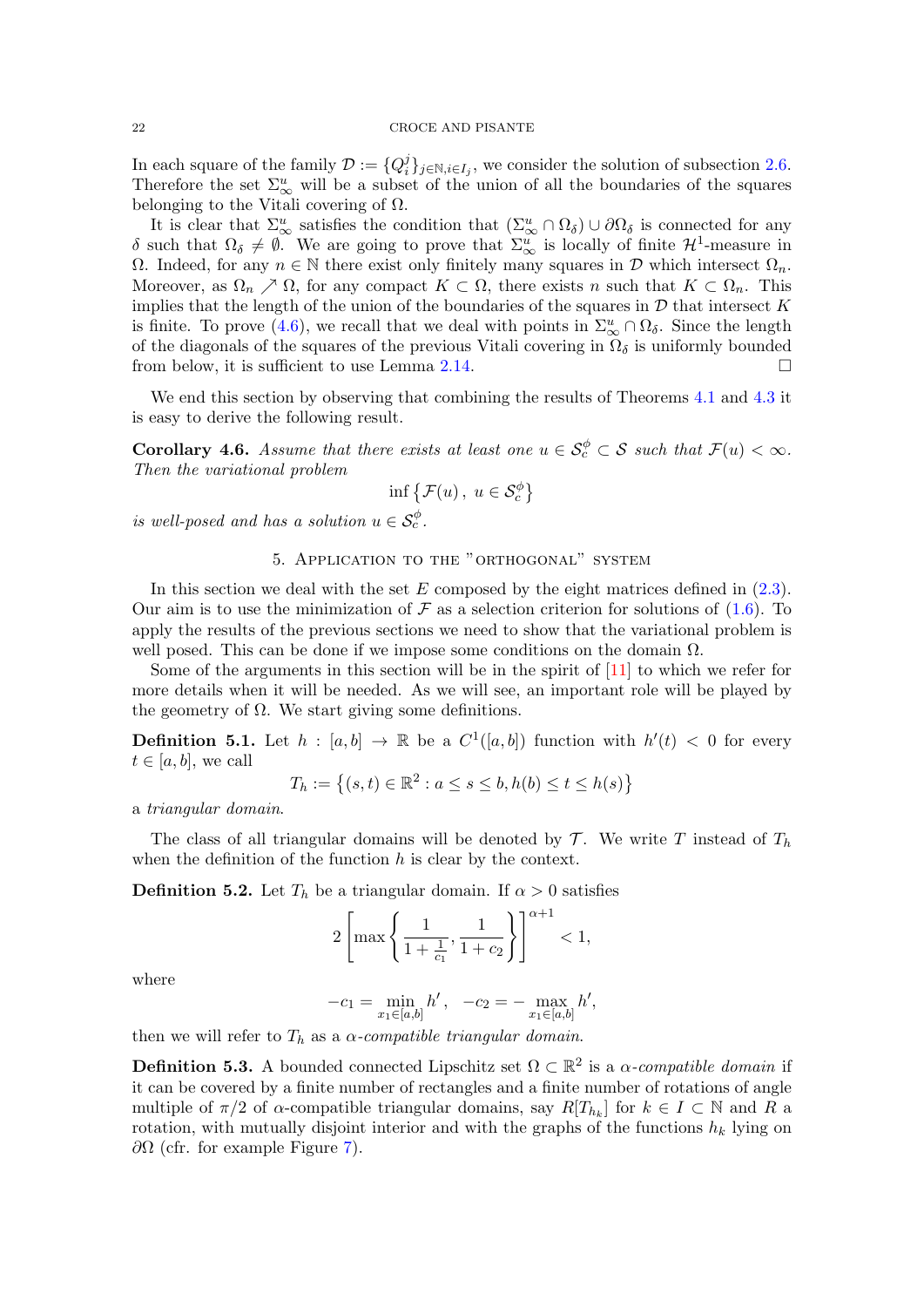

<span id="page-22-1"></span>Figure 7. A compatible domain

It is not difficult to verify that a polygon is indeed a  $\alpha$ -compatible domain. In the sequel we will use the notation  $\mathcal{S}_c$  to identify the subset of S whose elements are solutions of [\(1.6\)](#page-2-0) that satisfy the  $(c, \phi)$ -uniformly lower bound in density (according to Definition [4.4\)](#page-20-0) with  $\phi(\delta) = \delta/4$ , where c is given by Lemma [2.14.](#page-9-4) We explicitly observe that  $S_c$  is not empty thanks to the Lemma [4.5.](#page-20-1) Now we can state the main theorem of this section.

<span id="page-22-0"></span>**Theorem 5.4.** Let  $\Omega$  be a  $\alpha$ -compatible domain. Then the variational problem

 $\inf \{ \mathcal{F}(u), u \in \mathcal{S}_c \}$ 

is well-posed and has a solution, i.e. there exists a minimizer,  $u_0 \in S_c$ , of  $\mathcal{F}(u)$ .

The rest of the section will be devoted to the proof of the previous theorem. Thanks to Corollary [4.6,](#page-21-3) we just need to exhibit a solution to  $(1.6)$  belonging to  $S_c$  for which F is finite. The solutions will be defined thanks to explicit coverings of  $\Omega$  made up of squares on which we consider the solution of Section [2.6,](#page-7-0) as a building block.

As it will be clear in the sequel, it is sufficient to explicitly construct the solutions only on rectangles with sides parallel to the axes and on  $\alpha$ -compatible triangular domains. Indeed the desired solution for a general  $\alpha$ -compatible domain can be defined by patching together the solutions associated to the rectangles and to the  $\alpha$ -compatible triangles whose union gives the domain  $\Omega$  according to Definition [5.3.](#page-21-1) In the following subsections we will give the detailed constructions in the rectangles, in the  $\alpha$ -compatible triangles and the general  $\alpha$ -compatible domains separately.

We recall that the functional  $\mathcal F$  is defined by

 $($ 

$$
\mathcal{F}(u) = \int_{\Omega} d(x, \partial \Omega) \chi_{\Sigma_{\infty}^{u}} d\mathcal{H}^{1} + \sum_{i,j=1}^{2} \int_{\Omega} \left( d(x, \Sigma_{\infty}^{u}) \right)^{\alpha} d|D u_{x_{i}}^{j}|
$$
  
5.1)  

$$
= \mathcal{F}^{1}(u) + \sum_{i,j=1}^{2} \mathcal{F}_{ij}^{2}(u).
$$

<span id="page-22-2"></span>5.1. Estimate for rectangular domains. We start our analysis with the case of a square of side a:

$$
\Omega = \mathcal{Q} := \left(-\frac{a}{2}, \frac{a}{2}\right)^2.
$$

We consider the map  $u_{\mathcal{Q}}(x) = \frac{a}{2} p_v \left(\frac{2}{a}\right)$  $\frac{2}{a}x$ ) where  $p_v$  has been defined in Section [2.6.](#page-7-0) We will denote, with a slight abuse of notation, the squares corresponding, after the rescaling, to  $Q_{k,j}$  defined in the construction of  $p_v$  with the same symbols. By construction  $\Sigma^u_{\infty} = \partial \mathcal{Q}$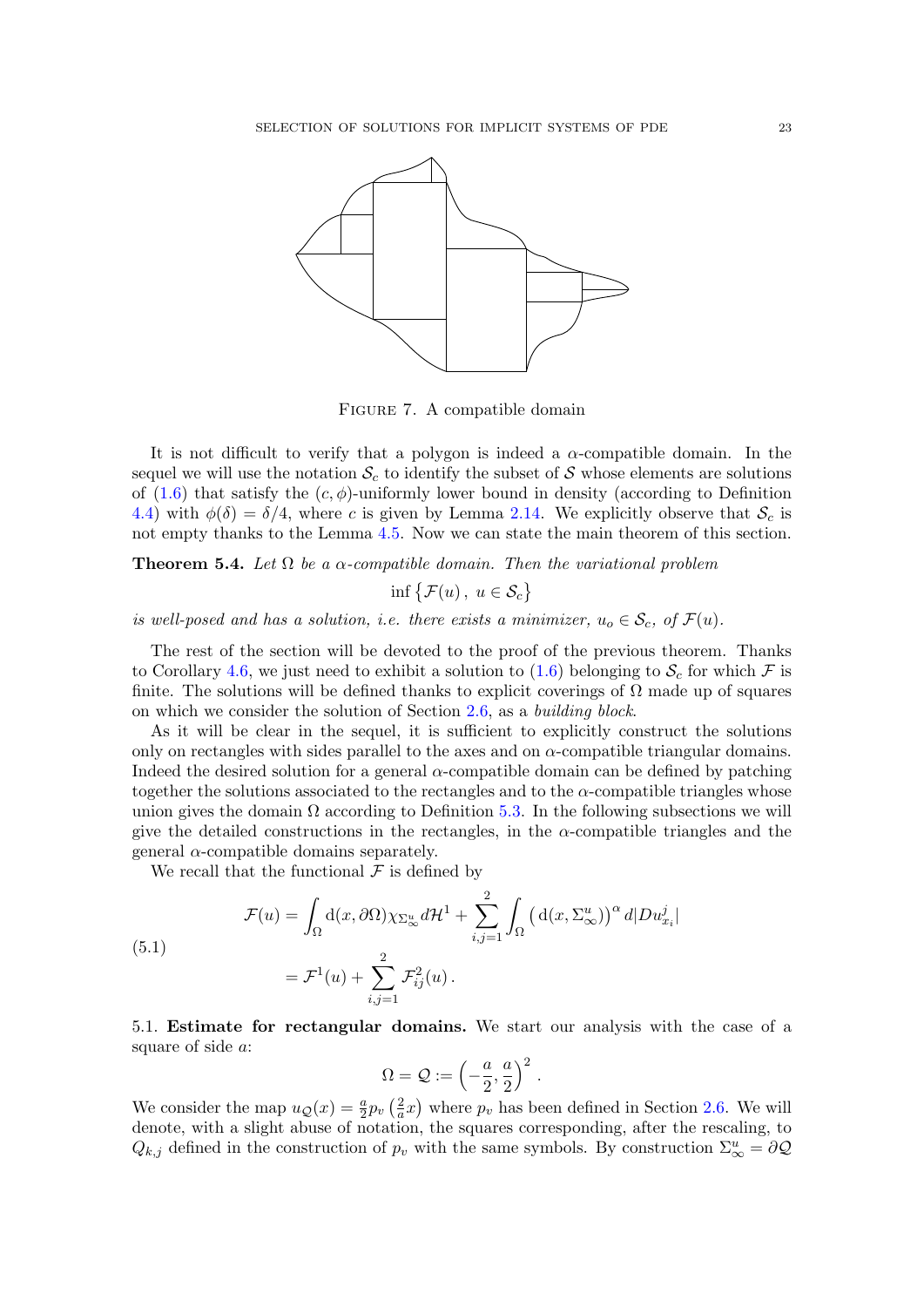and therefore the first term of the functional  $\mathcal F$  vanishes. To treat the second term of  $\mathcal F$ , we only have to bound for any  $i, j \in \{1, 2\}$  the functional  $\mathcal{F}_{ij}^2(u)$ 

To this aim we start by recalling some simple consequences of the structure of  $u$ . Let

$$
T = \{(x_1, x_2) : 0 \le x_1 \le x_2 \le a/2\}
$$

and, for  $x_n = \frac{a}{2} - \frac{a}{2^{n+1}}$ , consider for any  $n \in \mathbb{N}$  the set

$$
S_n = T \cap \{(x_1, x_2) : x_n < x_2 < x_{n+1}\}.
$$

Note that the width of  $S_n$  is equal to  $l_n := \frac{a}{2^{n+2}}$  and that  $S_n$  is covered by at most  $2^{n+1}$ squares  $Q_{n,j}$  of side equal to  $l_n$ . Moreover, since the distance of any point  $y \in S_n$  from  $\partial \mathcal{Q}$  is the distance of y from the vertical line  $x_1 = \frac{a}{2}$  $\frac{a}{2}$ , we clearly have

$$
d(y, \partial \mathcal{Q}) < \frac{a}{2^{n+1}} = 2l_n.
$$

Finally, we recall that for any square  $Q_{n,j}$  of the construction with side  $l_n$ , the part of the support of  $|Du^j_{x_i}|$  that intersects  $Q_{n,j}$  is contained in a uniformly bounded finite number of segments of length less than  $4l_n$  (namely the boundary, the diagonals and the intersection with the lines parallel to the axes passing through the center of the square). It follows that there exists a universal constant  $c$  such that

$$
\mathcal{H}^1\big(\operatorname{supp}|Du^j_{x_i}|\_{\overline{Q_{n,j}}}\big)\leq c\,l_n.
$$

<span id="page-23-0"></span>Thanks to the previous considerations, in any given square  $Q_{n,j} \subset S_n$  of side  $l_n$  one has

.

$$
(5.2) \qquad \int_{\overline{Q_{n,j}}} \left( d(x, \partial \mathcal{Q}) \right)^{\alpha} d|D u_{x_i}^j| \leq (2l_n)^{\alpha} \int_{\overline{Q_{n,j}}} d|D u_{x_i}^j| \leq (2l_n)^{\alpha} c l_n \leq 2^{\alpha} c l_n^{\alpha+1}
$$

By the symmetry properties of the vectorial pyramid  $p_v$ , in order to obtain an estimate of  $\mathcal{F}_{ij}^2(u)$ , we only need to bound the integral on the set T. Using the estimate [\(5.2\)](#page-23-0) and the definition of  $l_n$ , for  $\alpha > 0$ , we have

<span id="page-23-1"></span>(5.3)  

$$
\int_{T} \left( d(x, \partial \mathcal{Q}) \right)^{\alpha} d|D u_{x_{i}}^{j}| = \sum_{n} \int_{S_{n}} \left( d(x, \partial \mathcal{Q}) \right)^{\alpha} d|D u_{x_{i}}^{j}|
$$

$$
\leq K a^{\alpha+1} \sum_{n} \frac{1}{2^{n\alpha}} \leq C a^{\alpha+1},
$$

thus proving the required estimate for a squared domain.

In the case of a general rectangle

<span id="page-23-2"></span>
$$
\Omega = \mathcal{R}_{ab} := \left(-\frac{a}{2}, \frac{a}{2}\right) \times \left(-\frac{b}{2}, \frac{b}{2}\right)
$$

with  $a > b > 0$ , we will consider an explicit covering made up of squares for which we can bound the functional F. We cover  $\mathcal{R}_{ab}$  with a sequence of squares  $\{Q_i\}$  choosing  $Q_i$  as the largest square contained in  $\mathcal{R}_{ab} \setminus \bigcup_{h=1}^{i-1} Q_h$  and with minimal value of the components (cfr. Figure  $8$ ). We explicitly observe that, depending on the commensurability of  $a$  and b, we could have only a finite collection of  $Q_i$  or an infinite ones. In any case, it is clear that, denoted by  $l_i$  the length of the side of  $Q_i$ , we have

$$
(5.4) \qquad \qquad \sum_{i} l_i = a + b.
$$

We define the candidate function u by defining it in any square  $Q_i$  with the same construction we did before in the general square, suitable translated. Observe that  $d(x, \partial \mathcal{R}_{ab})$ and  $d(x, \partial Q_i), i \in \mathbb{N}$ , are bounded functions.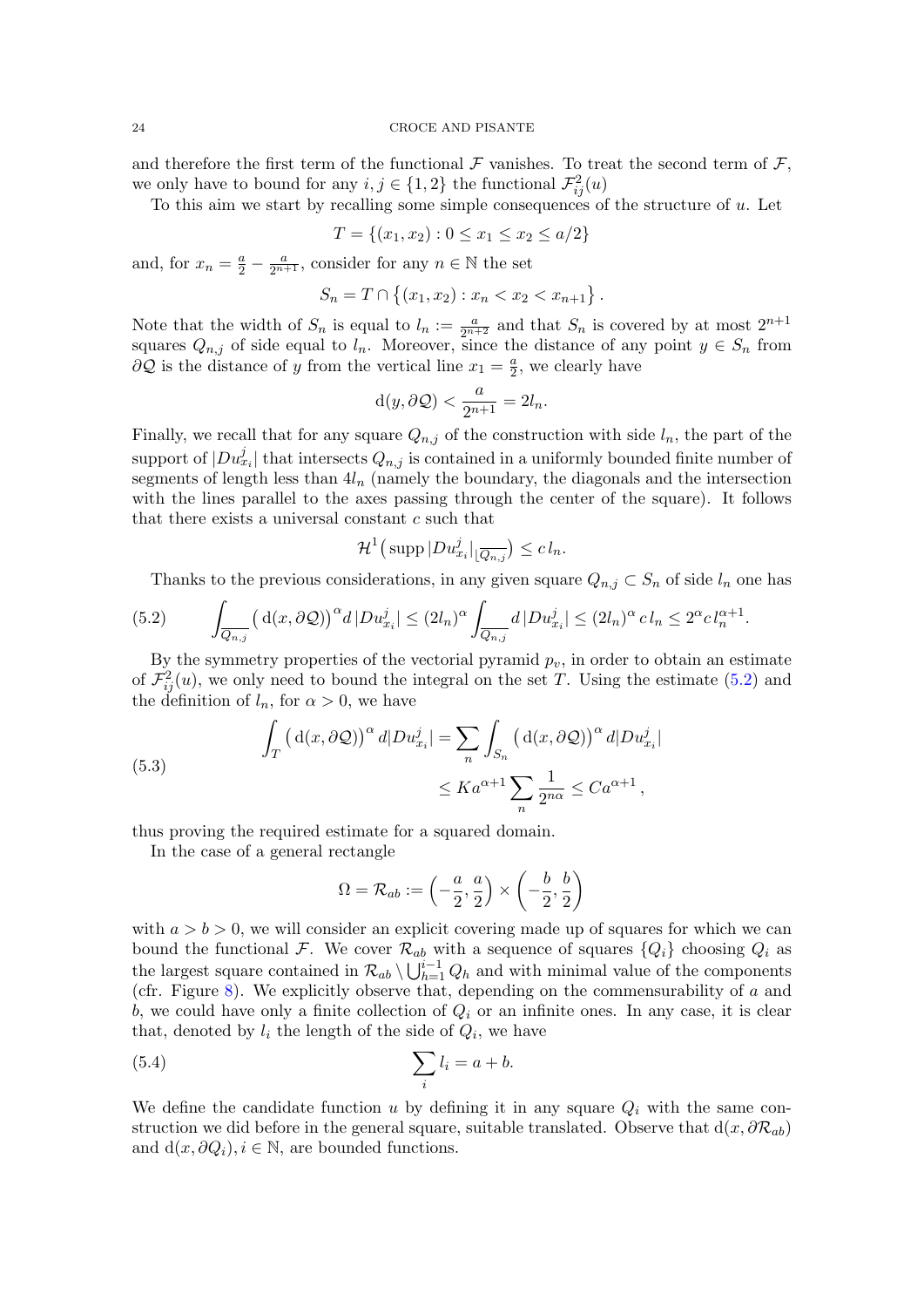<span id="page-24-3"></span>The desired bounds for  $\mathcal{F}(u)$  follow easily from  $(5.3)$  and  $(5.4)$ . Indeed, for any given square  $Q_i$  of the construction with side  $l_i$  we have  $\Sigma^u_\infty \cap \overline{Q_i} \subseteq \partial Q_i$  and consequently  $\mathcal{H}^1(\Sigma_\infty^u \cap \overline{Q_i}) \leq 4l_i$ . Therefore

(5.5) 
$$
\mathcal{H}^{1}(\Sigma_{\infty}^{u}) \leq \sum_{i} \mathcal{H}^{1}(\Sigma_{\infty}^{u} \cap \overline{Q_{i}}) \leq 4 \sum_{i} l_{i} = 4(a+b).
$$

Estimate [\(5.5\)](#page-24-1) clearly implies an upper bound for  $\mathcal{F}^1(u)$ . Concerning the second term, we note that [\(5.3\)](#page-23-1) implies that

<span id="page-24-1"></span>
$$
\mathcal{F}_{ij}^2(u) \le C \sum_i (l_i)^{\alpha+1}
$$

and the last term is finite for any  $\alpha \geq 0$  thanks to [\(5.4\)](#page-23-2).

| $Q_4$ | $Q_1$ | $\mathbb{Q}_2$ | $\mathbb{Q}_3$ | $Q_6$<br>$Q_5$ |
|-------|-------|----------------|----------------|----------------|
|-------|-------|----------------|----------------|----------------|

<span id="page-24-0"></span>FIGURE 8. A covering of a rectangle

<span id="page-24-2"></span>5.2. Estimate for triangular domains. Given a  $\alpha$ -compatible triangular domain  $T_h \in$  $\mathcal{T}$ , we cover it with a countable number of squares using the construction defined in [\[11\]](#page-27-12), that we recall here for the reader's convenience.

We start by introducing three operators defined on  $\mathcal T$ . For a given

$$
T = \{(x_1, x_2) : a \le x_1 \le b, h(b) \le x_2 \le h(x_1) \} \in \mathcal{T},
$$

let  $x_1^0$  be such that  $h(x_1^0) = x_1^0 + h(b) - a$  and define

$$
q(T) := (a, x_1^0) \times (h(b), h(b) + x_1^0 - a);
$$
  
\n
$$
u(T) := \{(x_1, x_2) \in T : a < x_1 < x_1^0, h(b) + x_1^0 < x_2 < h(x_1)\};
$$
  
\n
$$
r(T) := \{(x_1, x_2) \in T : a + x_1^0 < x_1 < b, h(b) < x_2 < h(x_1)\}.
$$

We explicitly observe that u and r have values in  $\mathcal T$  while q maps any triangular domain  $T_h$  to a square contained in  $T_h$ . (see Figure [5.2\)](#page-24-2).

**Definition 5.5** (Covering of T). Let for  $m \in \mathbb{N}$ 

$$
S_m := \{ \sigma = (\alpha_1, \ldots, \alpha_m) \; : \; \alpha_i \in \{u, r\} \},
$$

be the set of all the m-permutations of the two letters u and r. For  $\sigma \in S_m$ , using the notation

$$
\sigma(T) = \alpha_1 \circ \alpha_2 \circ \cdots \circ \alpha_m(T),
$$

we set

$$
Q_T^{m,\sigma} = q(\sigma(T)) \; ; \; \; \sigma \in S_m.
$$

We finally define the following family of squares contained in  $T$ :

$$
\mathcal{Q}(T) := \{Q_T^{m,\sigma} \; : \; m \in \mathbb{N} \cup \{0\} \; , \; \; \sigma \in S_m \}.
$$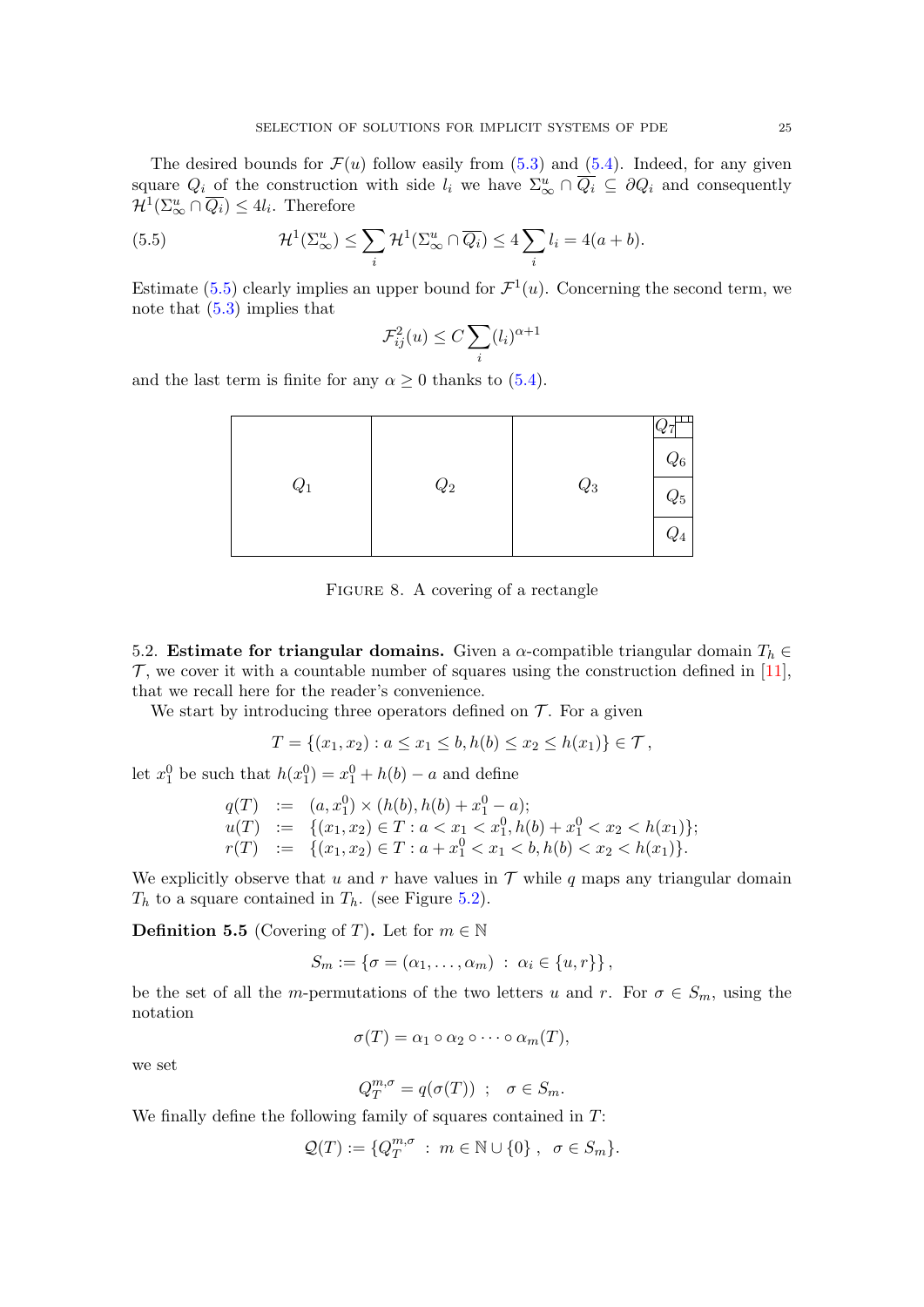<span id="page-25-1"></span>

FIGURE 9. definition of the operators  $q$ ,  $u$  and  $r$ .

<span id="page-25-0"></span>**Remark 5.6.** It may be useful to think of  $\mathcal{Q}(T)$  as being constructed in steps, starting from  $m = 1$  and adding at step m the squares  $Q_T^{m,\sigma}$  with  $\sigma \in S_m$ . Since the cardinality of  $S_m$  is equal to  $2^m$ , we add  $2^m$  squares at the m-th step. Therefore the first steps of the construction are (see Figure [5.6\)](#page-25-0):

|         | <i>Step 0.</i> We start with $Q_T^0 = q(T)$ ; |                                                                         |                               |
|---------|-----------------------------------------------|-------------------------------------------------------------------------|-------------------------------|
| Step 1. | we add                                        | $Q_T^{1,u} = q(u(T))$ and                                               | $Q_T^{1,r} = q(r(T))$ ;       |
| Step 2. | we add                                        | $Q_T^{2,(u,u)} = q(u(u(T))),$                                           | $Q_T^{2,(u,r)} = q(u(r(T))),$ |
|         |                                               | $Q_{\mathcal{T}}^{2,(r,u)} = q(r(u(T))),$                               | $Q_{T}^{2,(r,r)}=q(r(r(T)))$  |
| Step 3. | we add                                        | $Q_T^{3,(u,u,u)} = q(u(u(u(T))))$ , $Q_T^{3,(u,u,r)} = q(u(u(r(T))))$ , |                               |
|         |                                               | .                                                                       |                               |

Now we can define our candidate function  $u: T \to \mathbb{R}^2$  prescribing it on any square of the type  $Q_T^{m,\sigma}$  $T^{m,\sigma}_{T}$  as the building block defined in Section [2.6](#page-7-0) suitably rescaled and translated. We are now going to prove that  $\mathcal{F}(u)$  is finite. The first term of  $\mathcal{F}, \mathcal{F}^1(u)$  can be be bounded performing the same analysis done in [\[11,](#page-27-12) Proposition 4.4]. The only difference is that instead of measuring the discontinuity of the gradient, we are measuring  $\mathcal{H}^1(\Sigma_\infty^u)$ , that is indeed contained in the union of the boundaries of the squares and makes our analysis applicable. Observe that as in  $[11]$  we can consider the distance from the graph of the function h defining the triangular domain, instead of the entire boundary of  $T<sub>h</sub>$ . This does not create problems for the desired estimates, since we only need a bound for  $\mathcal{F}^1(u)$  from above. Moreover it will be a useful information when dealing with general  $\alpha$ -compatible domains.

Let us now study the second term of  $\mathcal{F}(u)$ , namely  $\mathcal{F}_{ij}^2(u)$ . Without loss of generality, we can assume that  $a = 0$  and  $h(b) = 0$ . We will use the steps of the covering of T described in Remark [5.6.](#page-25-0) Since  $h(x_1) \leq h(0) - c_2x_1$ , the side  $l_0$  of  $Q_T^0$  can be estimated as a fraction of the "height"  $h(0)$  of T by

$$
l_0 \le r_H h(0), \qquad r_H = \frac{1}{c_2 + 1}.
$$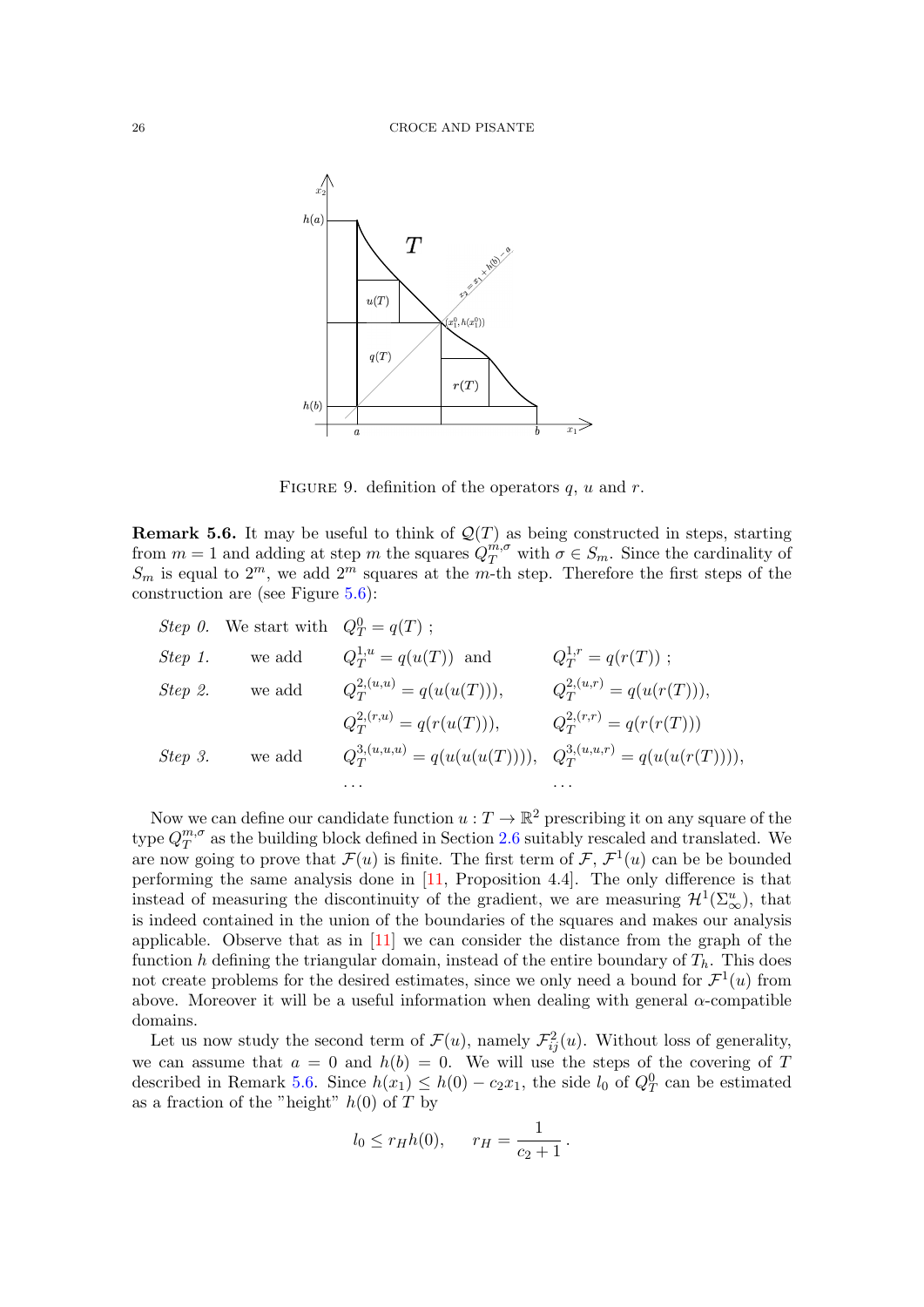

FIGURE 10. construction of  $\mathcal{Q}(T)$ .

As well, since  $h(x_1) \leq (b-x_1)c_1$ , the side  $l_0$  of  $Q_T^0$  can be estimated as a fraction of the "basis"  $b$  of  $T$  by

$$
l_0 \leq r_B b, \qquad r_B = \frac{1}{1 + \frac{1}{c_1}}.
$$

At the second step, we consider the squares  $Q_T^{1,u}$  $T^{\{1,u\}}$  and  $Q_T^{1,r}$  $T^{1,r}_{T}$ . With the same arguments of the first step, we can say that the side of  $Q_T^{1,r}$  will be a fraction of the height  $l_0$  of the triangular domain in  $T \setminus Q_T^0$  on the right of  $Q_T^0$ . At the same time, the side of  $Q_T^{1,u}$  will be a fraction of the basis  $l_0$  of the triangular domain in  $T \setminus Q_T^0$  on the top of  $Q_T^0$ . Therefore the sides of  $Q_T^{1,u}$  $T^{1,u}$  and  $Q_T^{1,r}$  $T^{\{1,r\}}$  are smaller than

$$
\max\{h(0),b\}[\max\{r_B,r_H\}]^2
$$

.

In general, at the  $n^{th}$  step, we will add  $2^n$  squares whose sides are smaller than

 $\max\{h(0), b\}[\max\{r_B, r_H\}]^n$ .

This and [\(5.3\)](#page-23-1) allow us to give the following estimate for  $\mathcal{F}_{ij}^2(u)$ 

$$
\mathcal{F}_{ij}^2(u) \le \max\{h(0),b\}^{\alpha+1} \sum_{n=0}^{\infty} [2[\max\{r_B, r_H\}]^{\alpha+1}]^n.
$$

The last series is finite under the assumption  $2[\max\{r_B, r_H\}]^{\alpha+1} < 1$  and this is satisfied according to Definition [5.2.](#page-21-0)

**Remark 5.7.** In the simple case where  $T = T_h$  with  $h(x_1) = 1 - x_1$ , the assumption  $2\left[\max\{r_B, r_H\}\right]^{\alpha+1} < 1$  is equivalent to  $\left(\frac{1}{2}\right)$  $(\frac{1}{2})^{\alpha+1} \leq \frac{1}{2}$  $\frac{1}{2}$ , which is satisfied for any  $\alpha > 0$ .

5.3. Proof of Theorem [5.4:](#page-22-0) the general case. The definition of the candidate solution u in a general  $\alpha$ -compatible domain  $\Omega$  is straightforward once we have performed the previous constructions. Indeed let  $\Omega$  be the union of I rectangles  $\{R_i\}_{i=1}^I$  and J rotations of  $\alpha$ -compatible triangular domains  $R_j[T_{h_j}]$  for  $j \in 1, \ldots, J$ , and define u using in any rectangle  $R_i$  the construction described in Subsection [5.1](#page-22-2) and in any  $R_j[T_{h_j}]$  the one described in Subsection [5.2.](#page-24-2) The desired bound on the term  $\mathcal{F}^1(u)$  easily follows by the previous analysis once we recall that  $\Sigma_{\infty}^u \cap \overline{R}_i$  has finite  $\mathcal{H}^1$ -measure for any i and that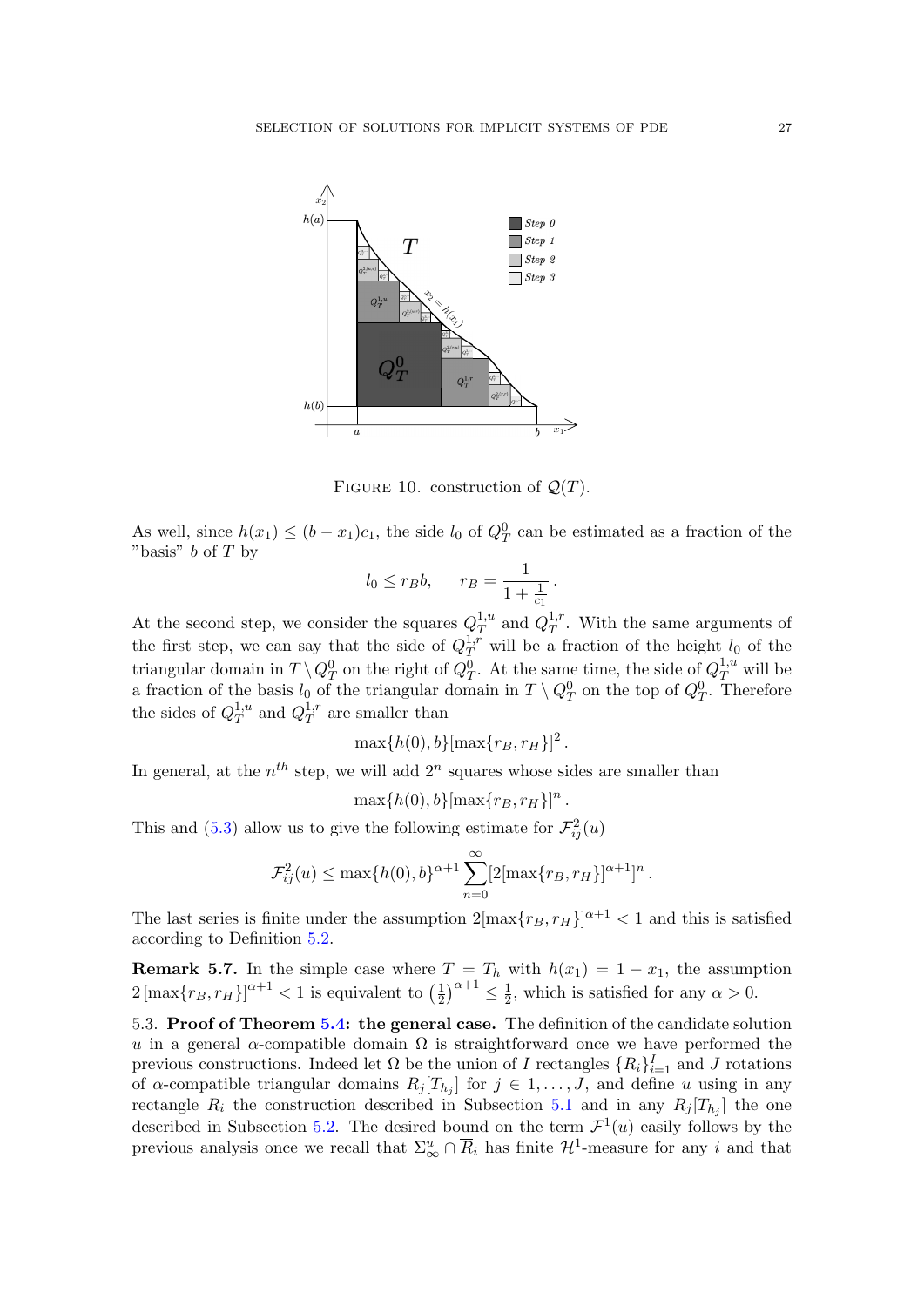for any point  $x \in R_j[T_{h_j}]$  we have  $d(x, \partial \Omega) \le d(x, R_j[G(h_j)])$  where  $G(h_j)$  is the graph of the function  $h_i$ . The bound on the second term follows adding up the estimates for each rectangle and each  $\alpha$ -compatible triangular domain.

## **REFERENCES**

- <span id="page-27-16"></span>[1] Luigi Ambrosio, Nicola Fusco, and Diego Pallara. Functions of bounded variation and free discontinuity problems. Oxford Science Publications, 2000. [5,](#page-4-4) [6,](#page-5-3) [7,](#page-6-0) [8,](#page-7-6) [12](#page-11-2)
- <span id="page-27-24"></span>[2] Giovanni Bellettini, Bernard Dacorogna, Giorgio Fusco, and Francesco Leonetti. Qualitative properties of Lipschitz solutions of eikonal type systems. Adv. Math. Sci. Appl., 16(1):259–274, 2006. [11](#page-10-5)
- <span id="page-27-8"></span>[3] Pierre Cardaliaguet, Bernard Dacorogna, Wilfrid Gangbo, and Nicolas Georgy. Geometric restrictions for the existence of viscosity solutions. Ann. Inst. H. Poincaré Anal. Non Linéaire, 16(2):189–220, 1999. [2](#page-1-1)
- <span id="page-27-2"></span>[4] Arrigo Cellina. On minima of a functional of the gradient: necessary conditions. Nonlinear Anal., 20(4):337–341, 1993. [1](#page-0-1)
- <span id="page-27-1"></span>[5] Arrigo Cellina. On minima of a functional of the gradient: sufficient conditions. Nonlinear Anal., 20(4):343–347, 1993. [1,](#page-0-1) [2](#page-1-1)
- <span id="page-27-13"></span>[6] Arrigo Cellina and Stefania Perrotta. On a problem of potential wells. J. Convex Anal., 2(1-2):103–115, 1995. [3](#page-2-3)
- <span id="page-27-22"></span>[7] Giuseppe Congedo and Italo Tamanini. On the existence of solutions to a problem in multidimensional segmentation. Ann. Inst. H. Poincaré Anal. Non Linéaire, 8(2):1[7](#page-6-0)5–195, 1991. 7
- <span id="page-27-23"></span>[8] Giuseppe Congedo and Italo Tamanini. Problemi di partizioni ottimali con dati illimitati. Atti della Accademia Nazionale dei Lincei. Classe di Scienze Fisiche, Matematiche e Naturali. Rendiconti Lincei. Matematica e Applicazioni, 4(2):103–108, 1993. [7](#page-6-0)
- <span id="page-27-0"></span>[9] Michael G Crandall and Pierre-Louis Lions. Viscosity Solutions of Hamilton-Jacobi Equations. Trans. Amer. Math. Soc., 277(1):1–42, 1983. [1](#page-0-1)
- <span id="page-27-11"></span>[10] Gisella Croce and Thierry Champion. A particular class of solutions of a system of Eikonal equations. Adv. Math. Sci. Appl., 16(2):377–392, 2006. [2](#page-1-1)
- <span id="page-27-12"></span>[11] Gisella Croce and Giovanni Pisante. A selection criterion of solutions to a system of eikonal equations. Adv. Calc. Var., 4(3):309–338, 2011. [2,](#page-1-1) [3,](#page-2-3) [22,](#page-21-4) [25,](#page-24-3) [26](#page-25-1)
- <span id="page-27-3"></span>[12] Bernard Dacorogna and Paolo Marcellini. General existence theorems for Hamilton-Jacobi equations in the scalar and vectorial cases. Acta Math, 178(1):1–37, 1997. [1](#page-0-1)
- <span id="page-27-10"></span>[13] Bernard Dacorogna and Paolo Marcellini. Viscosity solutions, almost everywhere solutions and explicit formulas. Trans. Amer. Math. Soc., 356(11):4643–4653, 2004. [2](#page-1-1)
- <span id="page-27-4"></span>[14] Bernard Dacorogna and Paolo Marcellini. Implicit Partial Differential Equations. Springer Science & Business Media, Boston, MA, 2012. [1](#page-0-1)
- <span id="page-27-14"></span>[15] Bernard Dacorogna, Paolo Marcellini, and Emanuele Paolini. An explicit solution to a system of implicit differential equations. Annales de l'Institut Henri Poincaré (C) Non Linear Analysis, 25(1):163– 171, 2008. [3,](#page-2-3) [4,](#page-3-0) [8,](#page-7-6) [9](#page-8-0)
- <span id="page-27-19"></span>[16] Gianni Dal Maso and Rodica Toader. A Model for the Quasi-Static Growth of Brittle Fractures: Existence and Approximation Results. Arch. Ration. Mech. Anal., 162(2):101–135, 2014. [5,](#page-4-4) [6](#page-5-3)
- <span id="page-27-21"></span>[17] Lawrence Craig Evans and Ronald F Gariepy. Measure Theory and Fine Properties of Functions, Revised Edition. CRC Press, 2015. [6](#page-5-3)
- <span id="page-27-18"></span>[18] Kenneth J Falconer. The Geometry of Fractal Sets. Cambridge University Press, 1986. [5,](#page-4-4) [6](#page-5-3)
- <span id="page-27-17"></span>[19] Herbert Federer. Geometric measure theory. 1969. [5,](#page-4-4) [6](#page-5-3)
- <span id="page-27-20"></span>[20] Alessandro Giacomini. A generalization of Golab's theorem and applications to fracture mechanics. Math. Models Methods Appl. Sci, 12(9):1245–1267, 2002. [5](#page-4-4)
- <span id="page-27-15"></span>[21] Steven G. Krantz and Harold R. Parks. The geometry of domains in space. Birkhäuser Boston, 1999. [5](#page-4-4)
- <span id="page-27-5"></span>[22] Stefan Müller and Vladimír Sverák. Attainment results for the two-well problem by convex integration. In Geometric analysis and the calculus of variations. 1996. [1](#page-0-1)
- <span id="page-27-6"></span>[23] Stefan Müller and Vladimír Sverák. Convex integration with constraints and applications to phase transitions and partial differential equations. Journal of the European Mathematical Society, 1(4):393– 422, 1999. [1](#page-0-1)
- <span id="page-27-7"></span>[24] Stefan Müller and Vladimír Sverák. Convex integration for Lipschitz mappings and counterexamples to regularity. Ann. of Math. (2), 157(3):715–742, 2003. [1](#page-0-1)
- <span id="page-27-9"></span>[25] Giovanni Pisante. Sufficient conditions for the existence of viscosity solutions for nonconvex Hamiltonians. SIAM J. Math. Anal., 36(1):186–203, 2004. [2](#page-1-1)